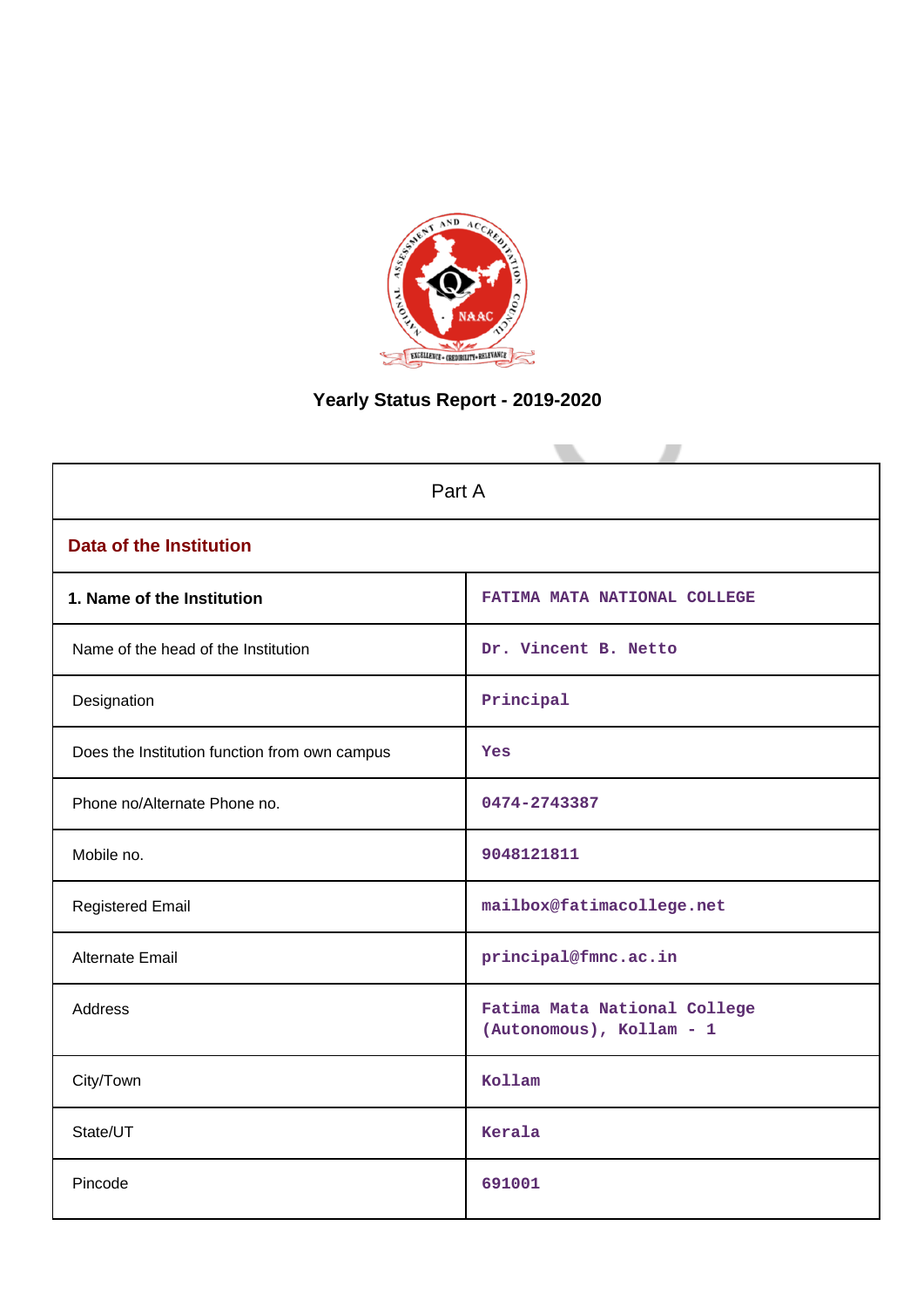| 2. Institutional Status                                                  |                                                                    |
|--------------------------------------------------------------------------|--------------------------------------------------------------------|
| Autonomous Status (Provide date of Conformant of<br>Autonomous Status)   | $19 - Jun - 2014$                                                  |
| Type of Institution                                                      | Co-education                                                       |
| Location                                                                 | Urban                                                              |
| <b>Financial Status</b>                                                  | state                                                              |
| Name of the IQAC co-ordinator/Director                                   | Dr. Shaiju P. N                                                    |
| Phone no/Alternate Phone no.                                             | 04742743387                                                        |
| Mobile no.                                                               | 9447343640                                                         |
| <b>Registered Email</b>                                                  | iqac@fmnc.ac.in                                                    |
| <b>Alternate Email</b>                                                   | shaiju@fatimacollege.net                                           |
| 3. Website Address                                                       |                                                                    |
| Web-link of the AQAR: (Previous Academic Year)                           | http://igac.fmnc.ac.in/2020/02/25/ag<br>$ar - 2018 - 19/$          |
| 4. Whether Academic Calendar prepared during<br>the year                 | Yes                                                                |
| if yes, whether it is uploaded in the institutional website:<br>Weblink: | http://igac.fmnc.ac.in/2019/11/06/acade<br>mic-calendar-2018-2019/ |

# **5. Accrediation Details**

| Cycle | Grade     | <b>CGPA</b> | Year of      | Validity                 |                          |  |
|-------|-----------|-------------|--------------|--------------------------|--------------------------|--|
|       |           |             | Accrediation | Period From              | Period To                |  |
|       | Four Star | 70.55       | 2001         | $19 - Jan - 2001$        | $30 - \text{Mar} - 2007$ |  |
|       | $B++$     | 83          | 2007         | $31 - Mar - 2007$        | $22 - \text{Mar} - 2013$ |  |
|       | А         | 3.13        | 2013         | $23 - \text{Mar} - 2013$ | $31 - Dec - 2019$        |  |
|       | А         | 3.11        | 2021         | 23-Feb-2021              | $22 - \text{Feb} - 2026$ |  |

|  | 6. Date of Establishment of IQAC<br>$01 - Jun - 2004$ |  |
|--|-------------------------------------------------------|--|
|--|-------------------------------------------------------|--|

**7. Internal Quality Assurance System**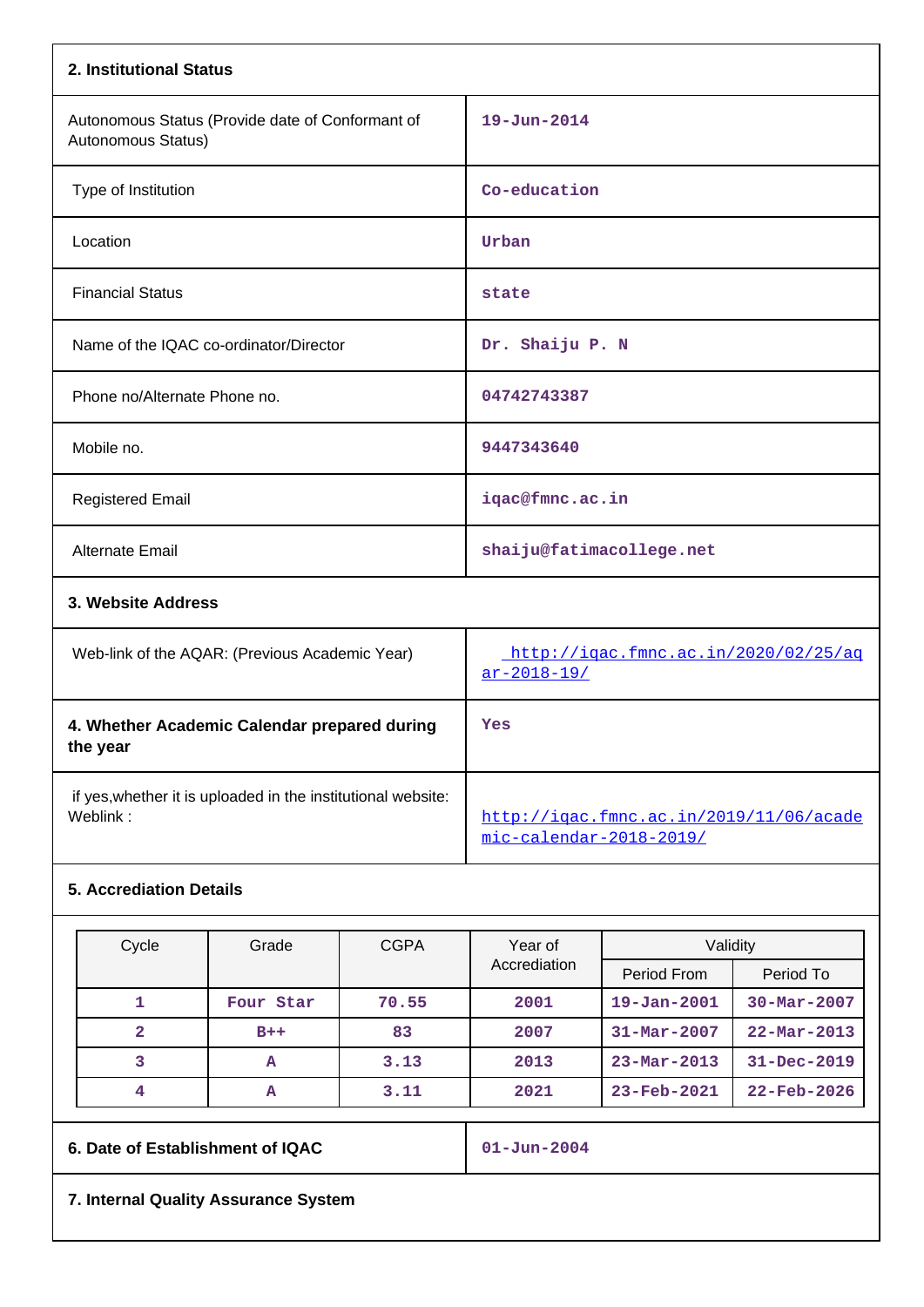| Quality initiatives by IQAC during the year for promoting quality culture                                                           |                             |                                       |  |  |  |  |
|-------------------------------------------------------------------------------------------------------------------------------------|-----------------------------|---------------------------------------|--|--|--|--|
| Item /Title of the quality initiative by<br><b>IOAC</b>                                                                             | Date & Duration             | Number of participants/ beneficiaries |  |  |  |  |
| Remaining data entered in<br>excel file                                                                                             | $03 - Jun - 2019$<br>363    | 133                                   |  |  |  |  |
| Life Lab                                                                                                                            | $03 - Jun - 2019$<br>363    | 133                                   |  |  |  |  |
| POET (Programme On<br>Effective Teaching)                                                                                           | $03 - Jun - 2019$<br>363    | 133                                   |  |  |  |  |
| <b>FATIMA Science</b><br>Facilitation Centre                                                                                        | $03 - Jun - 2019$<br>363    | 376                                   |  |  |  |  |
| SIET Sponsored<br>Residential Training<br>Programme for selected<br>High School Students of<br>Kollam District-<br>'Sasthrajalakom' | $20 - Nov - 2019$<br>3      | 275                                   |  |  |  |  |
| Implementation of Online<br>Question Banking- QnSmart                                                                               | $03 - Jun - 2019$<br>363    | 133                                   |  |  |  |  |
| IQAC inititive 'One<br>Faculty One Project'                                                                                         | $03 - Jun - 2019$<br>363    | 133                                   |  |  |  |  |
| <b>FATIMA Nature Day</b><br>Celeberations-FATIMA<br>Green Band                                                                      | 08-Oct-2019<br>$\mathbf{1}$ | 2160                                  |  |  |  |  |
| <b>FATIMA Learning</b><br>Management System<br>(www.moodle.fmnc.ac.in)                                                              | $03 - Jun - 2019$<br>363    | 133                                   |  |  |  |  |
| FATIMA Digital Garden<br>Project                                                                                                    | $03 - Jun - 2019$<br>363    | 170                                   |  |  |  |  |
|                                                                                                                                     | View File                   |                                       |  |  |  |  |

**8. Provide the list of Special Status conferred by Central/ State Government-UGC/CSIR/DST/DBT/ICMR/TEQIP/World Bank/CPE of UGC etc.**

| Institution/Departmen<br>t/Faculty                                      | Scheme                 | <b>Funding Agency</b> | Year of award with<br>duration | Amount  |
|-------------------------------------------------------------------------|------------------------|-----------------------|--------------------------------|---------|
| Institution                                                             | FIST Programme<br>2018 | <b>DST</b>            | 2018<br>1825                   | 9000000 |
| Institution                                                             | Autonomy               | <b>UGC</b>            | 2018<br>365                    | 2000000 |
|                                                                         |                        | No Files Uploaded !!! |                                |         |
| 9. Whether composition of IQAC as per latest<br><b>NAAC</b> guidelines: |                        | Yes                   |                                |         |
| Upload latest notification of formation of IQAC                         |                        | View File             |                                |         |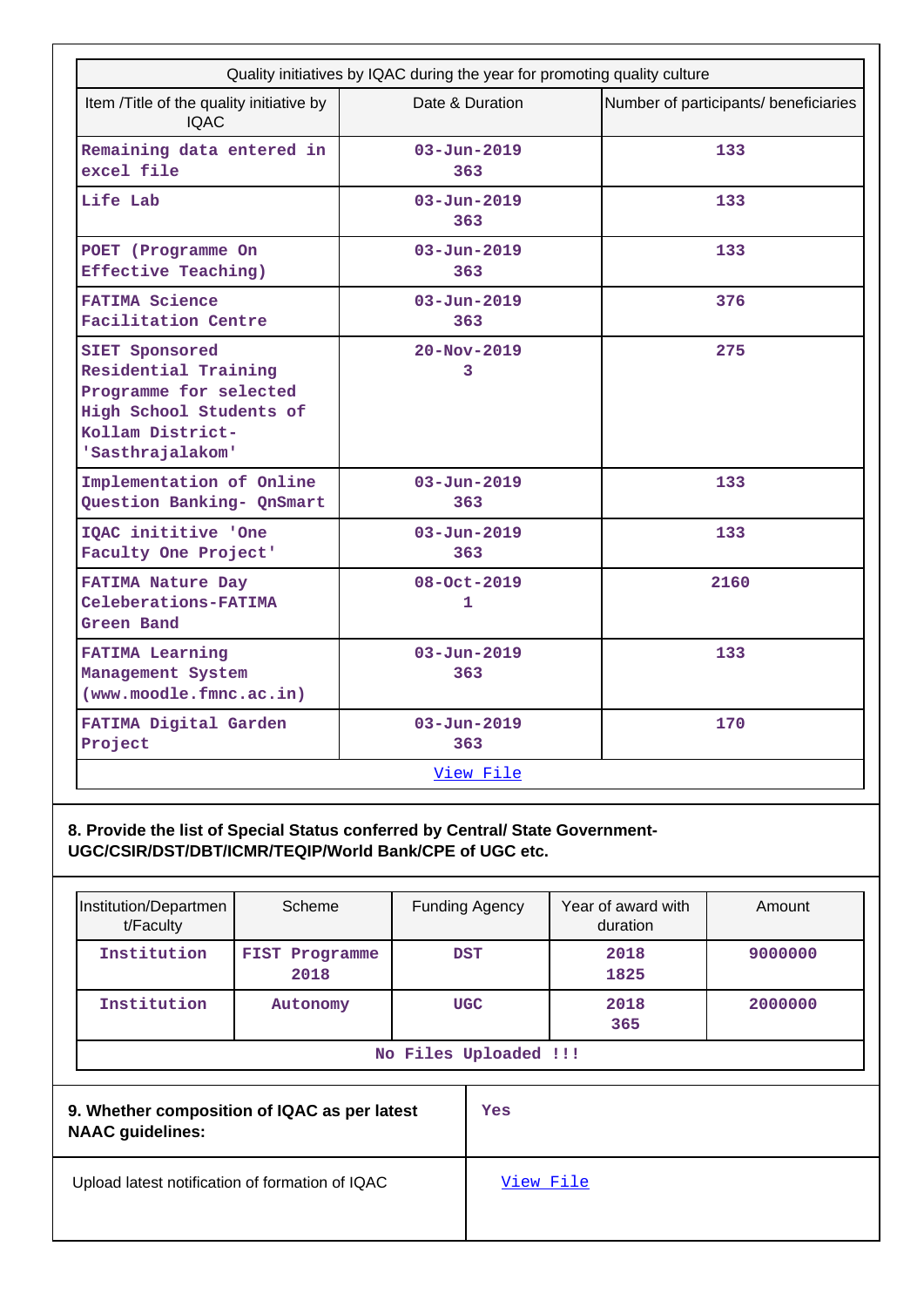| 10. Number of IQAC meetings held during the<br>year :                                                                                                                | 2                                                                                                                                                                                                                                             |
|----------------------------------------------------------------------------------------------------------------------------------------------------------------------|-----------------------------------------------------------------------------------------------------------------------------------------------------------------------------------------------------------------------------------------------|
| The minutes of IQAC meeting and compliances to the<br>decisions have been uploaded on the institutional<br>website                                                   | Yes                                                                                                                                                                                                                                           |
| Upload the minutes of meeting and action taken report                                                                                                                | View File                                                                                                                                                                                                                                     |
| 11. Whether IQAC received funding from any of<br>the funding agency to support its activities<br>during the year?                                                    | <b>No</b>                                                                                                                                                                                                                                     |
| 12. Significant contributions made by IQAC during the current year(maximum five bullets)                                                                             |                                                                                                                                                                                                                                               |
|                                                                                                                                                                      | 1. Implementation of online question bank 2. Implementation of outcome based<br>education 3. Fatima Learning Management System 4. Fatima Green Initiatives 5.<br>Research Promotion Activities IQAC initiative One faculty one project scheme |
| View File                                                                                                                                                            |                                                                                                                                                                                                                                               |
| 13. Plan of action chalked out by the IQAC in the beginning of the academic year towards Quality<br>Enhancement and outcome achieved by the end of the academic year |                                                                                                                                                                                                                                               |
|                                                                                                                                                                      |                                                                                                                                                                                                                                               |
| Plan of Action                                                                                                                                                       | Achivements/Outcomes                                                                                                                                                                                                                          |
|                                                                                                                                                                      | No Data Entered/Not Applicable!!!                                                                                                                                                                                                             |
|                                                                                                                                                                      | View File                                                                                                                                                                                                                                     |
| 14. Whether AQAR was placed before statutory<br>body?                                                                                                                | Yes                                                                                                                                                                                                                                           |
| Name of Statutory Body                                                                                                                                               | <b>Meeting Date</b>                                                                                                                                                                                                                           |
| Management Board                                                                                                                                                     | 24-Mar-2021                                                                                                                                                                                                                                   |
| 15. Whether NAAC/or any other accredited<br>body(s) visited IQAC or interacted with it to<br>assess the functioning?                                                 | Yes                                                                                                                                                                                                                                           |
| Date of Visit                                                                                                                                                        | 16-Feb-2021                                                                                                                                                                                                                                   |
| 16. Whether institutional data submitted to<br><b>AISHE:</b>                                                                                                         | Yes                                                                                                                                                                                                                                           |
| Year of Submission                                                                                                                                                   | 2020                                                                                                                                                                                                                                          |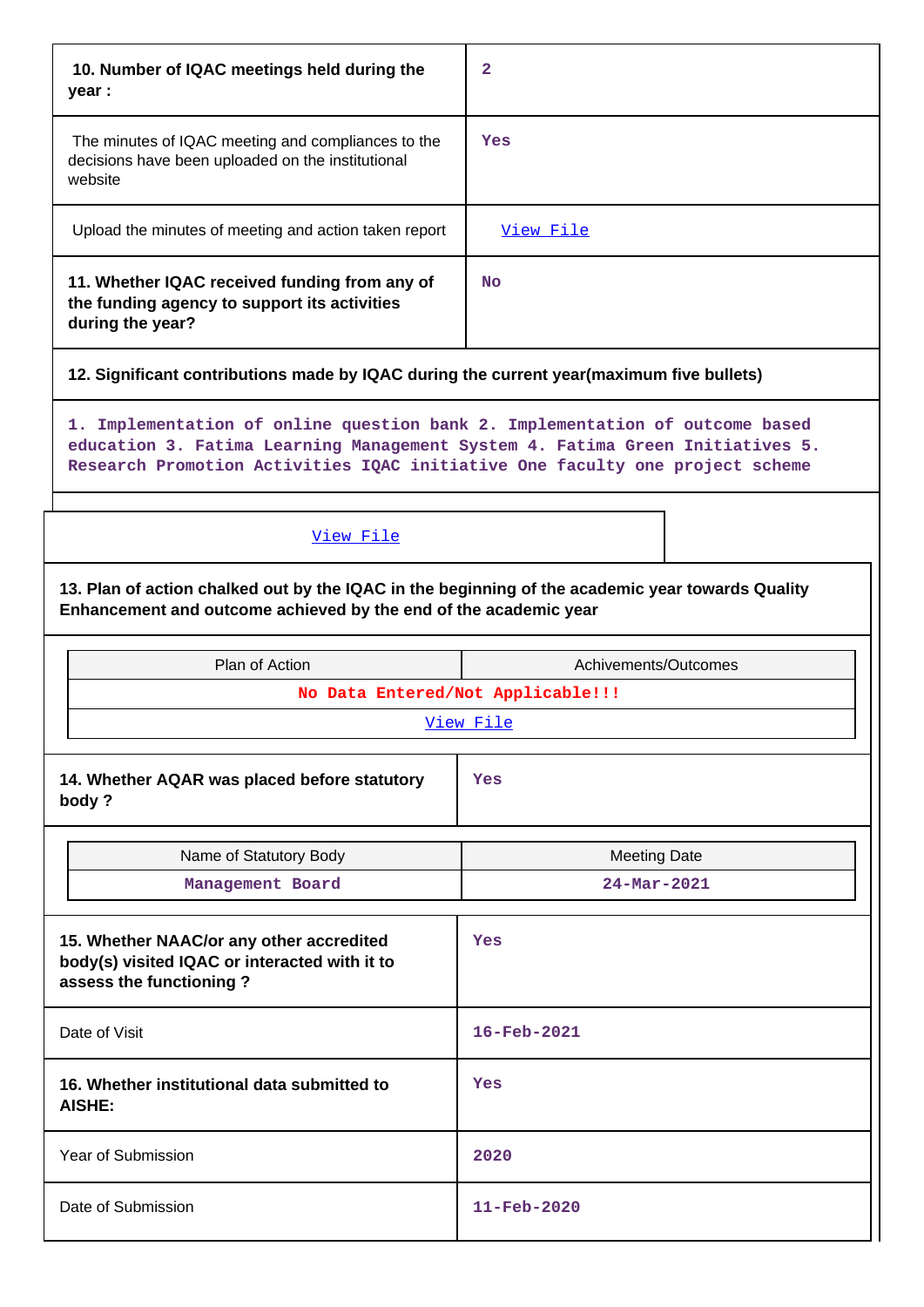| 17. Does the Institution have Management<br><b>Information System?</b>                              | Yes                                                                                                                                                                                                                                                                                                                                                                                                                                                                                                                                                                                                                                                                                                                                                                                                                                                                                                                                                                                                                                                                                                                                                                                                                                                                                                                                                                                                                                                                                                                                                                                                                                                                                                                                                                                                                                                                                                                                                                                                                                                                                                                                                                                                                                      |
|-----------------------------------------------------------------------------------------------------|------------------------------------------------------------------------------------------------------------------------------------------------------------------------------------------------------------------------------------------------------------------------------------------------------------------------------------------------------------------------------------------------------------------------------------------------------------------------------------------------------------------------------------------------------------------------------------------------------------------------------------------------------------------------------------------------------------------------------------------------------------------------------------------------------------------------------------------------------------------------------------------------------------------------------------------------------------------------------------------------------------------------------------------------------------------------------------------------------------------------------------------------------------------------------------------------------------------------------------------------------------------------------------------------------------------------------------------------------------------------------------------------------------------------------------------------------------------------------------------------------------------------------------------------------------------------------------------------------------------------------------------------------------------------------------------------------------------------------------------------------------------------------------------------------------------------------------------------------------------------------------------------------------------------------------------------------------------------------------------------------------------------------------------------------------------------------------------------------------------------------------------------------------------------------------------------------------------------------------------|
| If yes, give a brief descripiton and a list of modules<br>currently operational (maximum 500 words) | The college has a well monitored and<br>effective information system for<br>managing various activities and<br>programmes in the Library, Examination<br>Wing, and in the general functioning of<br>the college such as Library Information<br>system, Examination Management System<br>and Institutional Management system.<br>The library information system has been<br>upgraded during this academic year to<br>ease the full fledged availability of<br>its resources to the faculty and the<br>students. The inhouse activities of the<br>library are managed by LIBSOFT<br>software. Further, online catalogue is<br>prepared with KOHA software, an open<br>source library management system. This<br>online catalogue is made available in<br>the campus Local Area Network (LAN).<br>The research theses are stored in the<br>institutional repository through Dspace<br>software. The library promotes open<br>source software. We are on the process<br>for full automation of examination<br>system. As part of it, during this<br>academic year, the online hall ticket<br>and the draft mark list generation have<br>been introduced. Rovan EMS is the<br>software exclusively for Examination<br>Evaluation procedures. As an initiative<br>of IQAC, the procedure of online<br>question banking is at the final stage<br>of implementation QnSmart. Through the<br>institutional information system,<br>students can download their Transfer<br>Certificates (TC) and Conduct<br>certificate. At this point, the<br>students are made to submit the online<br>programme evaluation and feedback.<br>Further, at the end of each semester,<br>the students have submitted online<br>curriculum feedback. The result of the<br>same is made available as graphical<br>representation in the college website.<br>This ensures a valid and reliable<br>assessment of the curriculum. For the<br>efficacious performance of the above,<br>we make use of the software EDUFIZZ,<br>developed by the college itself.<br>Furthermore, the college campus is wifi<br>enabled through Jionet. We have two<br>leased lines in which one connection is<br>enabled in the main campus and the<br>other one is in the Bishop Catalani |
|                                                                                                     |                                                                                                                                                                                                                                                                                                                                                                                                                                                                                                                                                                                                                                                                                                                                                                                                                                                                                                                                                                                                                                                                                                                                                                                                                                                                                                                                                                                                                                                                                                                                                                                                                                                                                                                                                                                                                                                                                                                                                                                                                                                                                                                                                                                                                                          |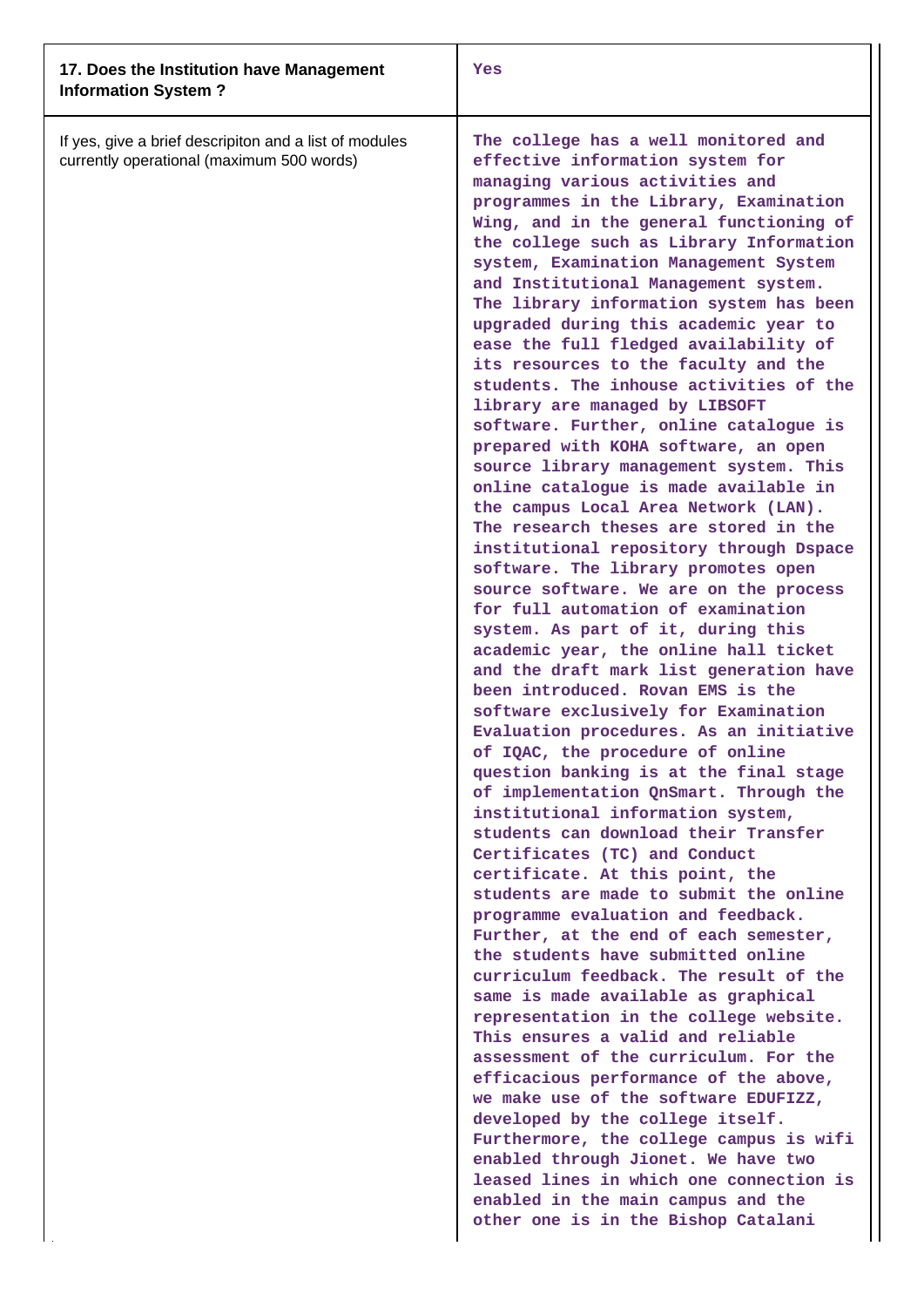Part B

|                                                                                                                                                    | 1.1 - Curriculum Design and Development |  |                      |                          |             |                  |  |                                                                 |  |
|----------------------------------------------------------------------------------------------------------------------------------------------------|-----------------------------------------|--|----------------------|--------------------------|-------------|------------------|--|-----------------------------------------------------------------|--|
| 1.1.1 - Programmes for which syllabus revision was carried out during the Academic year                                                            |                                         |  |                      |                          |             |                  |  |                                                                 |  |
| Name of Programme<br>Programme Code<br>Programme Specialization<br>Date of Revision                                                                |                                         |  |                      |                          |             |                  |  |                                                                 |  |
| <b>Nill</b>                                                                                                                                        | Excel file<br>attached                  |  | Nill                 |                          |             | <b>Nill</b>      |  |                                                                 |  |
| View File                                                                                                                                          |                                         |  |                      |                          |             |                  |  |                                                                 |  |
| 1.1.2 - Programmes/ courses focussed on employability/ entrepreneurship/ skill development during the Academic<br>year                             |                                         |  |                      |                          |             |                  |  |                                                                 |  |
| Programme with<br>Code                                                                                                                             | Programme<br>Specialization             |  | Date of Introduction |                          |             | Course with Code |  | Date of Introduction                                            |  |
| <b>Nill</b>                                                                                                                                        | Excel file<br>attached                  |  |                      | <b>Nill</b>              |             | Nill             |  | Nill                                                            |  |
|                                                                                                                                                    |                                         |  |                      | View File                |             |                  |  |                                                                 |  |
| 1.2 - Academic Flexibility                                                                                                                         |                                         |  |                      |                          |             |                  |  |                                                                 |  |
| 1.2.1 - New programmes/courses introduced during the Academic year                                                                                 |                                         |  |                      |                          |             |                  |  |                                                                 |  |
| Programme/Course                                                                                                                                   |                                         |  |                      | Programme Specialization |             |                  |  | Dates of Introduction                                           |  |
| <b>Nill</b>                                                                                                                                        |                                         |  | Excel file attached  |                          | <b>Nill</b> |                  |  |                                                                 |  |
|                                                                                                                                                    |                                         |  |                      |                          |             |                  |  |                                                                 |  |
|                                                                                                                                                    |                                         |  |                      | View File                |             |                  |  |                                                                 |  |
| 1.2.2 - Programmes in which Choice Based Credit System (CBCS)/Elective Course System implemented at the<br>College level during the Academic year. |                                         |  |                      |                          |             |                  |  |                                                                 |  |
| Name of programmes adopting<br><b>CBCS</b>                                                                                                         |                                         |  |                      | Programme Specialization |             |                  |  | Date of implementation of<br><b>CBCS/Elective Course System</b> |  |
| <b>BSC</b>                                                                                                                                         |                                         |  |                      | Mathematics              |             |                  |  | 03/06/2019                                                      |  |
| <b>BSC</b>                                                                                                                                         |                                         |  |                      | Physics                  |             |                  |  | 03/06/2019                                                      |  |
| <b>BSC</b>                                                                                                                                         |                                         |  |                      | Chemistry                |             |                  |  | 03/06/2019                                                      |  |
| <b>BSC</b>                                                                                                                                         |                                         |  |                      | Polymer Chemistry        |             |                  |  | 03/06/2019                                                      |  |
| <b>BSC</b>                                                                                                                                         |                                         |  |                      | Botany                   |             |                  |  | 03/06/2019                                                      |  |
| <b>BSC</b>                                                                                                                                         |                                         |  |                      | Zoology                  |             |                  |  | 03/06/2019                                                      |  |
| <b>BSC</b>                                                                                                                                         |                                         |  |                      | Psychology               |             |                  |  | 03/06/2019                                                      |  |
| <b>BA</b>                                                                                                                                          |                                         |  | Literature           | English Language and     |             |                  |  | 03/06/2019                                                      |  |
| <b>BA</b>                                                                                                                                          |                                         |  |                      | Malayalam                |             |                  |  | 03/06/2019                                                      |  |
| BA                                                                                                                                                 |                                         |  |                      | Economics                |             |                  |  | 03/06/2019                                                      |  |
| <b>BA</b>                                                                                                                                          |                                         |  |                      | History                  |             |                  |  | 03/06/2019                                                      |  |
| <b>BCom</b>                                                                                                                                        |                                         |  |                      | Finance                  |             |                  |  | 03/06/2019                                                      |  |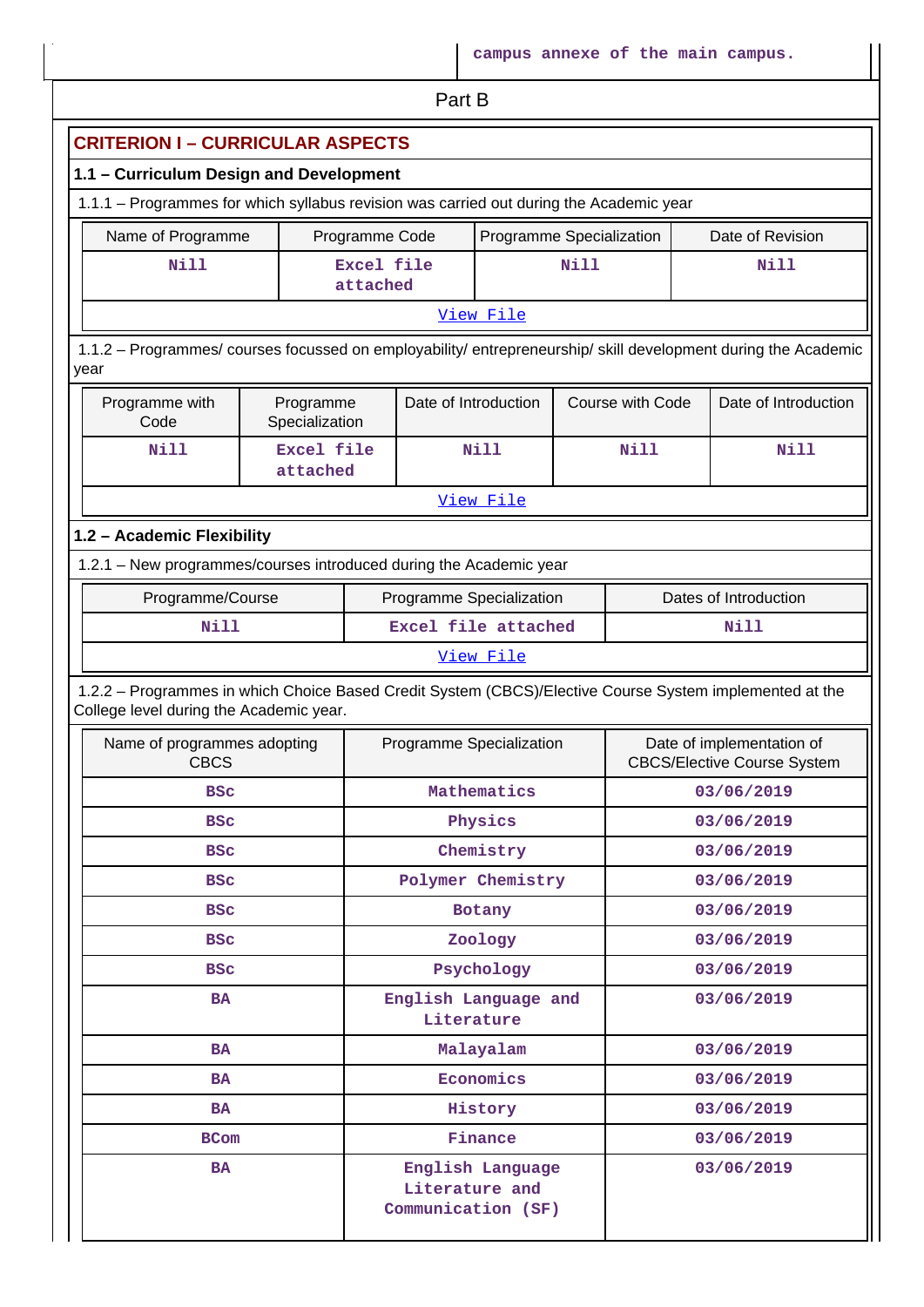| <b>BCom</b>                                                                                                                                                                                                                                                                                                                | Cooperation (SF)                   | 03/06/2019                                                   |  |  |  |
|----------------------------------------------------------------------------------------------------------------------------------------------------------------------------------------------------------------------------------------------------------------------------------------------------------------------------|------------------------------------|--------------------------------------------------------------|--|--|--|
| <b>BCom</b>                                                                                                                                                                                                                                                                                                                | Computer Application<br>(SF)       | 03/06/2019                                                   |  |  |  |
| <b>BCA</b>                                                                                                                                                                                                                                                                                                                 | <b>BCA</b>                         | 03/06/2019                                                   |  |  |  |
| <b>MSC</b>                                                                                                                                                                                                                                                                                                                 | Mathematics                        | 03/06/2019                                                   |  |  |  |
| <b>MSC</b>                                                                                                                                                                                                                                                                                                                 | Physics                            | 03/06/2019                                                   |  |  |  |
| <b>MSC</b>                                                                                                                                                                                                                                                                                                                 | Chemistry                          | 03/06/2019                                                   |  |  |  |
| <b>MSC</b>                                                                                                                                                                                                                                                                                                                 | Botany                             | 03/06/2019                                                   |  |  |  |
| <b>MSC</b>                                                                                                                                                                                                                                                                                                                 | Zoology                            | 03/06/2019                                                   |  |  |  |
| <b>MSC</b>                                                                                                                                                                                                                                                                                                                 | Psychology                         | 03/06/2019                                                   |  |  |  |
| <b>MA</b>                                                                                                                                                                                                                                                                                                                  | English Language and<br>Literature | 03/06/2019                                                   |  |  |  |
| <b>MA</b>                                                                                                                                                                                                                                                                                                                  | Malayalam                          | 03/06/2019                                                   |  |  |  |
| МA                                                                                                                                                                                                                                                                                                                         | Economics                          | 03/06/2019                                                   |  |  |  |
| <b>MCom</b>                                                                                                                                                                                                                                                                                                                | Finance                            | 03/06/2019                                                   |  |  |  |
| 1.3 - Curriculum Enrichment                                                                                                                                                                                                                                                                                                |                                    |                                                              |  |  |  |
| 1.3.1 - Value-added courses imparting transferable and life skills offered during the year                                                                                                                                                                                                                                 |                                    |                                                              |  |  |  |
| <b>Value Added Courses</b>                                                                                                                                                                                                                                                                                                 | Date of Introduction               | Number of Students Enrolled                                  |  |  |  |
| Excel file attached                                                                                                                                                                                                                                                                                                        | <b>Nill</b>                        | Nill                                                         |  |  |  |
|                                                                                                                                                                                                                                                                                                                            | View File                          |                                                              |  |  |  |
| 1.3.2 - Field Projects / Internships under taken during the year                                                                                                                                                                                                                                                           |                                    |                                                              |  |  |  |
| Project/Programme Title                                                                                                                                                                                                                                                                                                    | Programme Specialization           | No. of students enrolled for Field<br>Projects / Internships |  |  |  |
| <b>Nill</b>                                                                                                                                                                                                                                                                                                                | Excel file attached                | Nill                                                         |  |  |  |
|                                                                                                                                                                                                                                                                                                                            | View File                          |                                                              |  |  |  |
| 1.4 - Feedback System                                                                                                                                                                                                                                                                                                      |                                    |                                                              |  |  |  |
| 1.4.1 – Whether structured feedback received from all the stakeholders.                                                                                                                                                                                                                                                    |                                    |                                                              |  |  |  |
| <b>Students</b>                                                                                                                                                                                                                                                                                                            |                                    | Yes                                                          |  |  |  |
| <b>Teachers</b>                                                                                                                                                                                                                                                                                                            |                                    | Yes                                                          |  |  |  |
| Employers                                                                                                                                                                                                                                                                                                                  |                                    | Yes                                                          |  |  |  |
| Alumni                                                                                                                                                                                                                                                                                                                     |                                    | Yes                                                          |  |  |  |
| Parents                                                                                                                                                                                                                                                                                                                    |                                    | Yes                                                          |  |  |  |
| 1.4.2 - How the feedback obtained is being analyzed and utilized for overall development of the institution?<br>(maximum 500 words)                                                                                                                                                                                        |                                    |                                                              |  |  |  |
| <b>Feedback Obtained</b>                                                                                                                                                                                                                                                                                                   |                                    |                                                              |  |  |  |
| FMN College believes in transparency and accountability when it comes to<br>imparting her services. To monitor the quality of delivery and of the outcome<br>standards of the institution, structured feedback is collected from all the<br>stake holders - Students, Parents, Teachers, Employers and Alumni - at regular |                                    |                                                              |  |  |  |

**stake holders – Students, Parents, Teachers, Employers and Alumni – at regular intervals. Online semester feedback is conducted every semester and curriculum feedback is collected from the outgoing batches at FMNC. The faculty members inform and educate the students on the importance of participating in the feedback exercise. They are educated on the anonymity of the feedback analysis**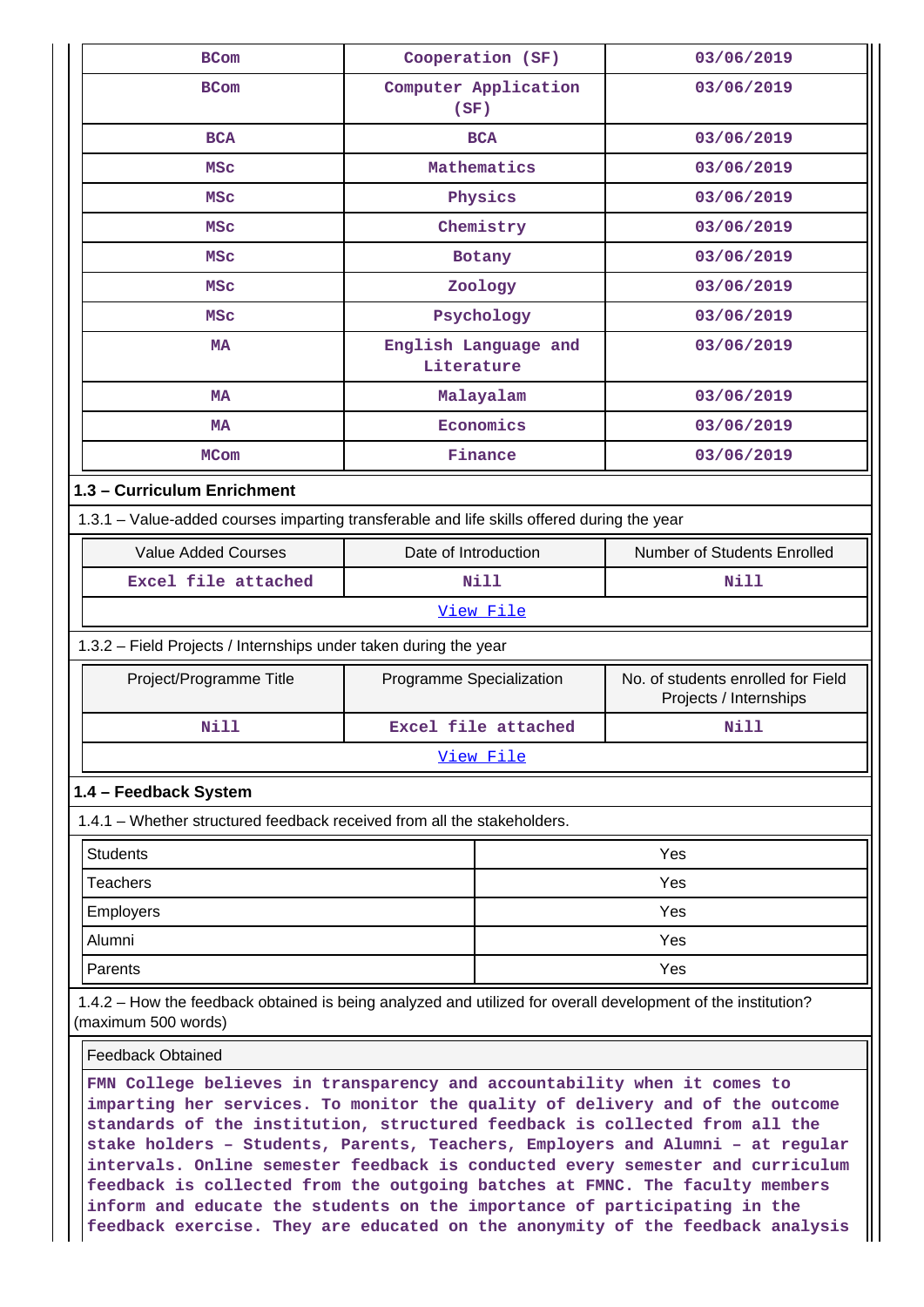**as some students may deter from the feedback exercise fearing identification. The students submit the online feedback forms from their respective student account, which is accessed by entering their student ID and password. The feedback of the students is ranked on a three point scale rating. It helps the institution to evaluate the implementation of the curriculum and the effectiveness of curriculum. The curriculum feedback focus on the effectiveness of curriculum, delivery of content, faculty involvement, meeting of objectives, and acquisition of skills. Once the feedback is obtained, it is sent to the departments concerned for analysis, and further study. The constructive suggestions are utilized for the effectiveness of the teaching learning process, curriculum development, and for improving the academic standards of the college. The teachers' feedback is done annually. The teacher's responses are elicited on the effectiveness of BoS, redesigning of curriculum and syllabus revision, focus of employability skill in existing syllabi, adequacy of ICT facilities and its effectiveness, and advantages in having representation from industry in improving and updating the syllabi. All the teachers participate in the feedback exercise and their suggestions help to strengthen the services offered by the college. Alumni feedback is done via paper communications and email. The questions focus on having alumni association in the college, participation of Alumni in curriculum redesign, and relevance of the course to job requirement. Parents' feedback is collected in paper and in person during the regular PTA interactions. In general, the suggestions of parents have helped us improve the services offered by the college. Employer's feedback is a gauge that testifies the success of the courses offered by the college and is a testimony to the courses, meeting the current employment needs of the society. Feedback forms are mailed to the employers based on the data given by the alumni employed in the relevant organization. The thrust area of the feedback is on measuring the competency of FATIMITES employed at their organization and relevance of the curriculum in meeting the market needs. The revised pattern of internal examination is an implementation of the suggestions received from the stakeholders.**

# **CRITERION II – TEACHING- LEARNING AND EVALUATION**

## **2.1 – Student Enrolment and Profile**

2.1.1 – Demand Ratio during the year

| $2.1.1 -$ Demand Ratio during the year |                             |                              |                                   |                          |  |  |  |  |
|----------------------------------------|-----------------------------|------------------------------|-----------------------------------|--------------------------|--|--|--|--|
| Name of the<br>Programme               | Programme<br>Specialization | Number of seats<br>available | Number of<br>Application received | <b>Students Enrolled</b> |  |  |  |  |
| Nill                                   | Excel file<br>attached      | Nill                         | Nill                              | <b>Nill</b>              |  |  |  |  |
|                                        |                             | View File                    |                                   |                          |  |  |  |  |

# **2.2 – Catering to Student Diversity**

2.2.1 – Student - Full time teacher ratio (current year data)

| Year | Number of          | Number of          | Number of                           | Number of         | Number of        |
|------|--------------------|--------------------|-------------------------------------|-------------------|------------------|
|      | students enrolled  | students enrolled  | fulltime teachers                   | fulltime teachers | teachers         |
|      | in the institution | in the institution | available in the                    | available in the  | teaching both UG |
|      | (UG)               | (PG)               | institution                         | institution       | and PG courses   |
|      |                    |                    | teaching only UG   teaching only PG |                   |                  |
|      |                    |                    | courses                             | courses           |                  |
| 2019 | 2597               | 357                | 67                                  | 16                | 50               |

## **2.3 – Teaching - Learning Process**

 2.3.1 – Percentage of teachers using ICT for effective teaching with Learning Management Systems (LMS), Elearning resources etc. (current year data)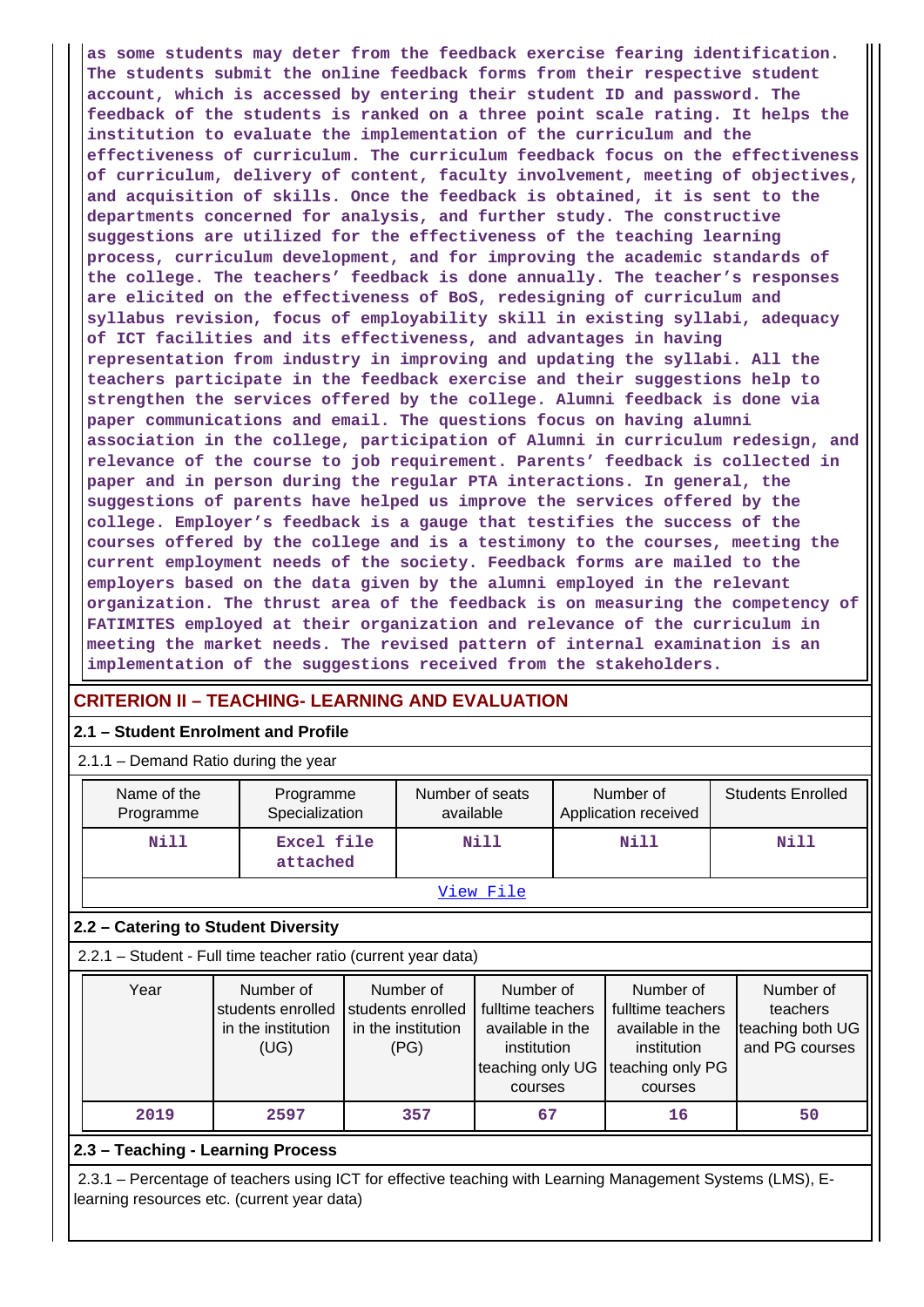| Number of<br><b>Teachers on Roll</b>                                                                                                                                                                                                                                                                                                                                                                                                                                                                                                                                                                                                                                                                                                                                                                                                                                                                                                                                                                                                                                                                                                                                                                                                                                                                                                                                                                                                                                                                                                                                                                                                                                                                                                                                                                                                                                                                                                                                                                                                                                                                                                                                                                                                                                                                                                                                                                                                                                                                                                                                                                                                   | Number of<br>teachers using<br>ICT (LMS, e-<br>Resources) |                         |          | <b>ICT Tools and</b><br>resources<br>available | Number of ICT<br>enabled<br>Classrooms |  | Numberof smart<br>classrooms                |                                                                                       | E-resources and<br>techniques used                                                                                  |  |
|----------------------------------------------------------------------------------------------------------------------------------------------------------------------------------------------------------------------------------------------------------------------------------------------------------------------------------------------------------------------------------------------------------------------------------------------------------------------------------------------------------------------------------------------------------------------------------------------------------------------------------------------------------------------------------------------------------------------------------------------------------------------------------------------------------------------------------------------------------------------------------------------------------------------------------------------------------------------------------------------------------------------------------------------------------------------------------------------------------------------------------------------------------------------------------------------------------------------------------------------------------------------------------------------------------------------------------------------------------------------------------------------------------------------------------------------------------------------------------------------------------------------------------------------------------------------------------------------------------------------------------------------------------------------------------------------------------------------------------------------------------------------------------------------------------------------------------------------------------------------------------------------------------------------------------------------------------------------------------------------------------------------------------------------------------------------------------------------------------------------------------------------------------------------------------------------------------------------------------------------------------------------------------------------------------------------------------------------------------------------------------------------------------------------------------------------------------------------------------------------------------------------------------------------------------------------------------------------------------------------------------------|-----------------------------------------------------------|-------------------------|----------|------------------------------------------------|----------------------------------------|--|---------------------------------------------|---------------------------------------------------------------------------------------|---------------------------------------------------------------------------------------------------------------------|--|
| 133                                                                                                                                                                                                                                                                                                                                                                                                                                                                                                                                                                                                                                                                                                                                                                                                                                                                                                                                                                                                                                                                                                                                                                                                                                                                                                                                                                                                                                                                                                                                                                                                                                                                                                                                                                                                                                                                                                                                                                                                                                                                                                                                                                                                                                                                                                                                                                                                                                                                                                                                                                                                                                    |                                                           | 133                     |          | 7                                              | 67                                     |  |                                             | 3                                                                                     | 10                                                                                                                  |  |
|                                                                                                                                                                                                                                                                                                                                                                                                                                                                                                                                                                                                                                                                                                                                                                                                                                                                                                                                                                                                                                                                                                                                                                                                                                                                                                                                                                                                                                                                                                                                                                                                                                                                                                                                                                                                                                                                                                                                                                                                                                                                                                                                                                                                                                                                                                                                                                                                                                                                                                                                                                                                                                        |                                                           |                         |          | View File of ICT Tools and resources           |                                        |  |                                             |                                                                                       |                                                                                                                     |  |
|                                                                                                                                                                                                                                                                                                                                                                                                                                                                                                                                                                                                                                                                                                                                                                                                                                                                                                                                                                                                                                                                                                                                                                                                                                                                                                                                                                                                                                                                                                                                                                                                                                                                                                                                                                                                                                                                                                                                                                                                                                                                                                                                                                                                                                                                                                                                                                                                                                                                                                                                                                                                                                        |                                                           |                         |          | View File of E-resources and techniques used   |                                        |  |                                             |                                                                                       |                                                                                                                     |  |
| 2.3.2 - Students mentoring system available in the institution? Give details. (maximum 500 words)                                                                                                                                                                                                                                                                                                                                                                                                                                                                                                                                                                                                                                                                                                                                                                                                                                                                                                                                                                                                                                                                                                                                                                                                                                                                                                                                                                                                                                                                                                                                                                                                                                                                                                                                                                                                                                                                                                                                                                                                                                                                                                                                                                                                                                                                                                                                                                                                                                                                                                                                      |                                                           |                         |          |                                                |                                        |  |                                             |                                                                                       |                                                                                                                     |  |
| The students who sought admissions to the UG and PG programmes of the college are assigned to the faculty<br>members at the commencement of the academic program. All the faculty members of the college are mentors.<br>Each faculty member will be allotted with 20-22 mentees. The mentors render their service to the mentees till the<br>completion of the programme through personal as well as group mentoring. Mentoring is an adaptation process<br>for the first year students. It helps the first year students to understand the challenges and opportunities present<br>in the college and to develop a smooth transition to campus life, to counsel academically weak undergraduate<br>first year students and to play an important role in helping students cope with academic, extra-academic and<br>personal problems and to provide positive role models. Aims . To help the students to come up with an aim and<br>sort out ways to achieve their goals • To inculcate the spirit of responsibility, discipline and enthusiasm • To give<br>individual recognition, encouragement and enhance their confidence level • To help the students to balance<br>academic and personal responsibilities • To minimize dropouts through personal counselling • To create an<br>interactive environment to help them open up their concerns • To make them adaptable to the system in the<br>college • To give personal support at the time of need The Practice • Well-committed teaching staff to help<br>students beyond teaching hours • Each mentor is assigned 20-22 mentees • Group/Individual Mentoring<br>sessions • Mentor helps the students in personal and academic issues • Mentors coordinate with the parents<br>regarding the progress of the students. • Mentors communicate with fellow faculty and promote mentees at the<br>time of difficulty / opportunity to help them develop further in their areas of interest. • Mentoring registers are kept<br>with the mentors which include provisions for student details-Academic, Co-Curricular, Extra-Curricular and<br>Personal details • Mentoring is strictly monitored by the Dean of Student Affairs • Satisfaction survey is<br>conducted and the feedback is analyzed. Evidence of Success • Results in the examinations • Attendance •<br>Participation in co-curricular and extra-curricular activities • Discipline on campus • Progression in postgraduate<br>education and research • Improved learning outcomes and employability of graduates<br>Number of students enrolled in the<br>Number of fulltime teachers<br>Mentor: Mentee Ratio |                                                           |                         |          |                                                |                                        |  |                                             |                                                                                       |                                                                                                                     |  |
| institution                                                                                                                                                                                                                                                                                                                                                                                                                                                                                                                                                                                                                                                                                                                                                                                                                                                                                                                                                                                                                                                                                                                                                                                                                                                                                                                                                                                                                                                                                                                                                                                                                                                                                                                                                                                                                                                                                                                                                                                                                                                                                                                                                                                                                                                                                                                                                                                                                                                                                                                                                                                                                            |                                                           |                         |          |                                                |                                        |  |                                             |                                                                                       |                                                                                                                     |  |
|                                                                                                                                                                                                                                                                                                                                                                                                                                                                                                                                                                                                                                                                                                                                                                                                                                                                                                                                                                                                                                                                                                                                                                                                                                                                                                                                                                                                                                                                                                                                                                                                                                                                                                                                                                                                                                                                                                                                                                                                                                                                                                                                                                                                                                                                                                                                                                                                                                                                                                                                                                                                                                        | 2954                                                      |                         |          |                                                | 133                                    |  |                                             |                                                                                       | 1:22                                                                                                                |  |
| 2.4 - Teacher Profile and Quality                                                                                                                                                                                                                                                                                                                                                                                                                                                                                                                                                                                                                                                                                                                                                                                                                                                                                                                                                                                                                                                                                                                                                                                                                                                                                                                                                                                                                                                                                                                                                                                                                                                                                                                                                                                                                                                                                                                                                                                                                                                                                                                                                                                                                                                                                                                                                                                                                                                                                                                                                                                                      |                                                           |                         |          |                                                |                                        |  |                                             |                                                                                       |                                                                                                                     |  |
| 2.4.1 - Number of full time teachers appointed during the year                                                                                                                                                                                                                                                                                                                                                                                                                                                                                                                                                                                                                                                                                                                                                                                                                                                                                                                                                                                                                                                                                                                                                                                                                                                                                                                                                                                                                                                                                                                                                                                                                                                                                                                                                                                                                                                                                                                                                                                                                                                                                                                                                                                                                                                                                                                                                                                                                                                                                                                                                                         |                                                           |                         |          |                                                |                                        |  |                                             |                                                                                       |                                                                                                                     |  |
| No. of sanctioned<br>positions                                                                                                                                                                                                                                                                                                                                                                                                                                                                                                                                                                                                                                                                                                                                                                                                                                                                                                                                                                                                                                                                                                                                                                                                                                                                                                                                                                                                                                                                                                                                                                                                                                                                                                                                                                                                                                                                                                                                                                                                                                                                                                                                                                                                                                                                                                                                                                                                                                                                                                                                                                                                         |                                                           | No. of filled positions |          | Vacant positions                               |                                        |  | Positions filled during<br>the current year |                                                                                       | No. of faculty with<br>Ph.D                                                                                         |  |
| 133                                                                                                                                                                                                                                                                                                                                                                                                                                                                                                                                                                                                                                                                                                                                                                                                                                                                                                                                                                                                                                                                                                                                                                                                                                                                                                                                                                                                                                                                                                                                                                                                                                                                                                                                                                                                                                                                                                                                                                                                                                                                                                                                                                                                                                                                                                                                                                                                                                                                                                                                                                                                                                    |                                                           | 133                     |          |                                                | <b>Nill</b>                            |  | 66                                          |                                                                                       | 60                                                                                                                  |  |
| International level from Government, recognised bodies during the year)                                                                                                                                                                                                                                                                                                                                                                                                                                                                                                                                                                                                                                                                                                                                                                                                                                                                                                                                                                                                                                                                                                                                                                                                                                                                                                                                                                                                                                                                                                                                                                                                                                                                                                                                                                                                                                                                                                                                                                                                                                                                                                                                                                                                                                                                                                                                                                                                                                                                                                                                                                |                                                           |                         |          |                                                |                                        |  |                                             |                                                                                       | 2.4.2 - Honours and recognition received by teachers (received awards, recognition, fellowships at State, National, |  |
| Year of Award<br>Name of full time teachers<br>receiving awards from<br>state level, national level,<br>international level                                                                                                                                                                                                                                                                                                                                                                                                                                                                                                                                                                                                                                                                                                                                                                                                                                                                                                                                                                                                                                                                                                                                                                                                                                                                                                                                                                                                                                                                                                                                                                                                                                                                                                                                                                                                                                                                                                                                                                                                                                                                                                                                                                                                                                                                                                                                                                                                                                                                                                            |                                                           |                         |          |                                                | Designation                            |  |                                             | Name of the award,<br>fellowship, received from<br>Government or recognized<br>bodies |                                                                                                                     |  |
| <b>Nill</b>                                                                                                                                                                                                                                                                                                                                                                                                                                                                                                                                                                                                                                                                                                                                                                                                                                                                                                                                                                                                                                                                                                                                                                                                                                                                                                                                                                                                                                                                                                                                                                                                                                                                                                                                                                                                                                                                                                                                                                                                                                                                                                                                                                                                                                                                                                                                                                                                                                                                                                                                                                                                                            |                                                           |                         | Attached | <b>Excel Template</b>                          | Nill                                   |  |                                             | Nill                                                                                  |                                                                                                                     |  |
|                                                                                                                                                                                                                                                                                                                                                                                                                                                                                                                                                                                                                                                                                                                                                                                                                                                                                                                                                                                                                                                                                                                                                                                                                                                                                                                                                                                                                                                                                                                                                                                                                                                                                                                                                                                                                                                                                                                                                                                                                                                                                                                                                                                                                                                                                                                                                                                                                                                                                                                                                                                                                                        |                                                           |                         |          |                                                | View File                              |  |                                             |                                                                                       |                                                                                                                     |  |
| 2.5 - Evaluation Process and Reforms                                                                                                                                                                                                                                                                                                                                                                                                                                                                                                                                                                                                                                                                                                                                                                                                                                                                                                                                                                                                                                                                                                                                                                                                                                                                                                                                                                                                                                                                                                                                                                                                                                                                                                                                                                                                                                                                                                                                                                                                                                                                                                                                                                                                                                                                                                                                                                                                                                                                                                                                                                                                   |                                                           |                         |          |                                                |                                        |  |                                             |                                                                                       |                                                                                                                     |  |
| 2.5.1 – Number of days from the date of semester-end/ year- end examination till the declaration of results during<br>the year                                                                                                                                                                                                                                                                                                                                                                                                                                                                                                                                                                                                                                                                                                                                                                                                                                                                                                                                                                                                                                                                                                                                                                                                                                                                                                                                                                                                                                                                                                                                                                                                                                                                                                                                                                                                                                                                                                                                                                                                                                                                                                                                                                                                                                                                                                                                                                                                                                                                                                         |                                                           |                         |          |                                                |                                        |  |                                             |                                                                                       |                                                                                                                     |  |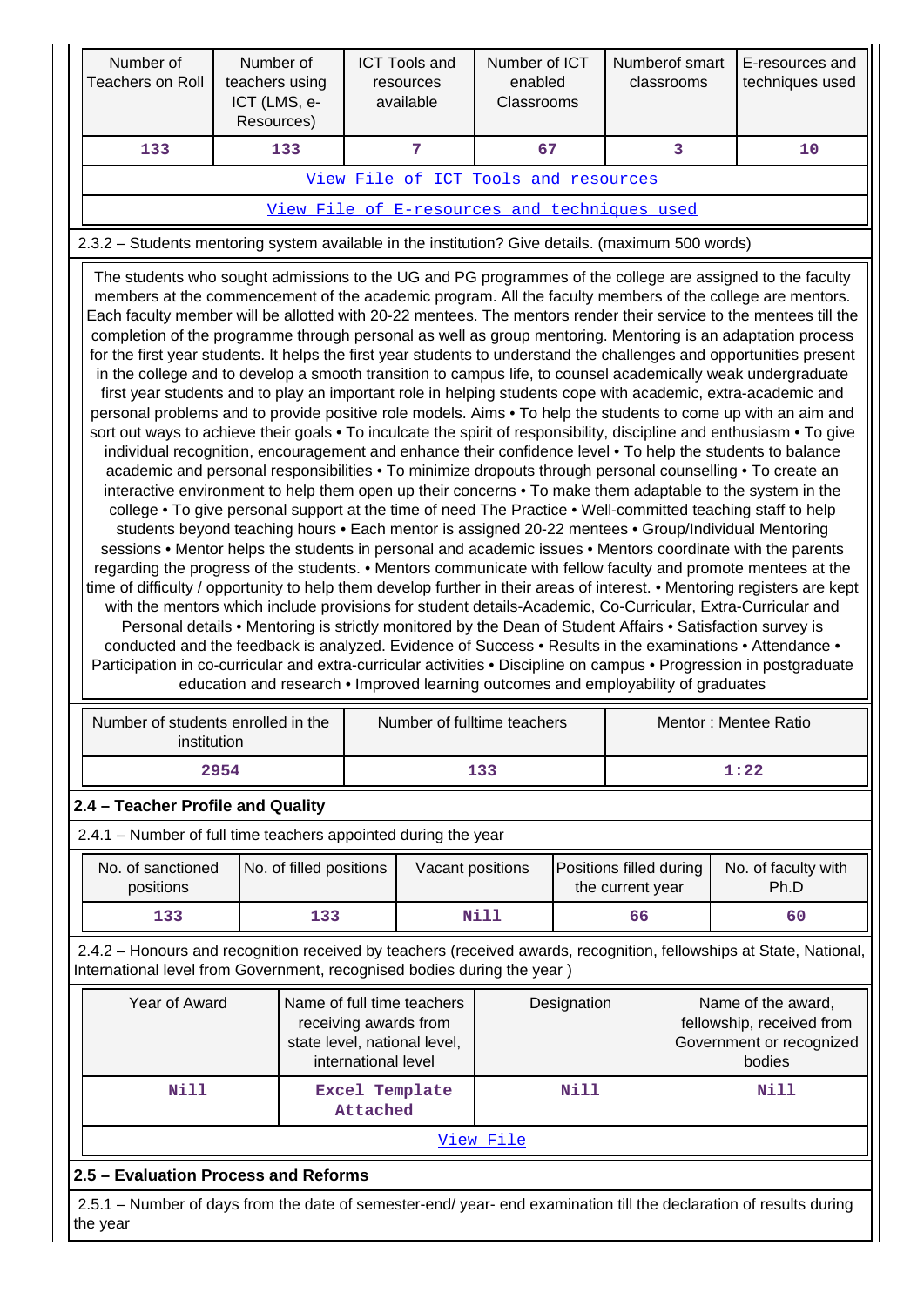| Programme Name                                                                                                                                                                                         | Programme Code                     |  | Semester/year                                                                                                                                                        |             |                 | Last date of the last<br>semester-end/year-<br>end examination | Date of declaration of<br>results of semester-<br>end/ year- end<br>examination                               |  |  |  |  |
|--------------------------------------------------------------------------------------------------------------------------------------------------------------------------------------------------------|------------------------------------|--|----------------------------------------------------------------------------------------------------------------------------------------------------------------------|-------------|-----------------|----------------------------------------------------------------|---------------------------------------------------------------------------------------------------------------|--|--|--|--|
| <b>Nill</b>                                                                                                                                                                                            | <b>Excel file</b><br>attached      |  |                                                                                                                                                                      | <b>Nill</b> |                 | <b>Nill</b>                                                    | <b>Nill</b>                                                                                                   |  |  |  |  |
|                                                                                                                                                                                                        |                                    |  |                                                                                                                                                                      | View File   |                 |                                                                |                                                                                                               |  |  |  |  |
| the examinations during the year                                                                                                                                                                       |                                    |  |                                                                                                                                                                      |             |                 |                                                                | 2.5.2 - Average percentage of Student complaints/grievances about evaluation against total number appeared in |  |  |  |  |
| Number of complaints or grievances<br>about evaluation                                                                                                                                                 |                                    |  | Total number of students appeared<br>in the examination                                                                                                              |             |                 |                                                                | Percentage                                                                                                    |  |  |  |  |
|                                                                                                                                                                                                        | <b>Nill</b><br>Nill<br>0           |  |                                                                                                                                                                      |             |                 |                                                                |                                                                                                               |  |  |  |  |
| 2.6 - Student Performance and Learning Outcomes                                                                                                                                                        |                                    |  |                                                                                                                                                                      |             |                 |                                                                |                                                                                                               |  |  |  |  |
| 2.6.1 – Program outcomes, program specific outcomes and course outcomes for all programs offered by the<br>institution are stated and displayed in website of the institution (to provide the weblink) |                                    |  |                                                                                                                                                                      |             |                 |                                                                |                                                                                                               |  |  |  |  |
| https://fmnc.ac.in/fatima-academics/outcomes/                                                                                                                                                          |                                    |  |                                                                                                                                                                      |             |                 |                                                                |                                                                                                               |  |  |  |  |
| 2.6.2 - Pass percentage of students                                                                                                                                                                    |                                    |  |                                                                                                                                                                      |             |                 |                                                                |                                                                                                               |  |  |  |  |
| Programme<br>Code                                                                                                                                                                                      | Programme<br>Name                  |  | Number of<br>Programme<br>Number of<br>Specialization<br>students<br>students passed<br>in final year<br>appeared in the<br>examination<br>final year<br>examination |             | Pass Percentage |                                                                |                                                                                                               |  |  |  |  |
| <b>Nill</b>                                                                                                                                                                                            | <b>Nill</b>                        |  | <b>Excel file</b><br>attached                                                                                                                                        | <b>Nill</b> |                 | <b>Nill</b>                                                    | <b>Nill</b>                                                                                                   |  |  |  |  |
|                                                                                                                                                                                                        | View File                          |  |                                                                                                                                                                      |             |                 |                                                                |                                                                                                               |  |  |  |  |
| 2.7 - Student Satisfaction Survey                                                                                                                                                                      |                                    |  |                                                                                                                                                                      |             |                 |                                                                |                                                                                                               |  |  |  |  |
| 2.7.1 - Student Satisfaction Survey (SSS) on overall institutional performance (Institution may design the<br>questionnaire) (results and details be provided as weblink)                              |                                    |  |                                                                                                                                                                      |             |                 |                                                                |                                                                                                               |  |  |  |  |
|                                                                                                                                                                                                        |                                    |  | http://igac.fmnc.ac.in/feedback-report/                                                                                                                              |             |                 |                                                                |                                                                                                               |  |  |  |  |
| <b>CRITERION III – RESEARCH, INNOVATIONS AND EXTENSION</b>                                                                                                                                             |                                    |  |                                                                                                                                                                      |             |                 |                                                                |                                                                                                               |  |  |  |  |
| 3.1 - Promotion of Research and Facilities                                                                                                                                                             |                                    |  |                                                                                                                                                                      |             |                 |                                                                |                                                                                                               |  |  |  |  |
| 3.1.1 - The institution provides seed money to its teachers for research                                                                                                                               |                                    |  |                                                                                                                                                                      |             |                 |                                                                |                                                                                                               |  |  |  |  |
|                                                                                                                                                                                                        |                                    |  |                                                                                                                                                                      | Yes         |                 |                                                                |                                                                                                               |  |  |  |  |
|                                                                                                                                                                                                        |                                    |  | Name of the teacher getting seed money                                                                                                                               |             |                 |                                                                |                                                                                                               |  |  |  |  |
|                                                                                                                                                                                                        |                                    |  | Excel Template Attached                                                                                                                                              |             |                 |                                                                |                                                                                                               |  |  |  |  |
|                                                                                                                                                                                                        |                                    |  |                                                                                                                                                                      | View File   |                 |                                                                |                                                                                                               |  |  |  |  |
| 3.1.2 - Teachers awarded National/International fellowship for advanced studies/ research during the year                                                                                              |                                    |  |                                                                                                                                                                      |             |                 |                                                                |                                                                                                               |  |  |  |  |
| <b>Type</b>                                                                                                                                                                                            | Name of the teacher<br>awarded the |  | Name of the award                                                                                                                                                    |             |                 | Date of award                                                  | Awarding agency                                                                                               |  |  |  |  |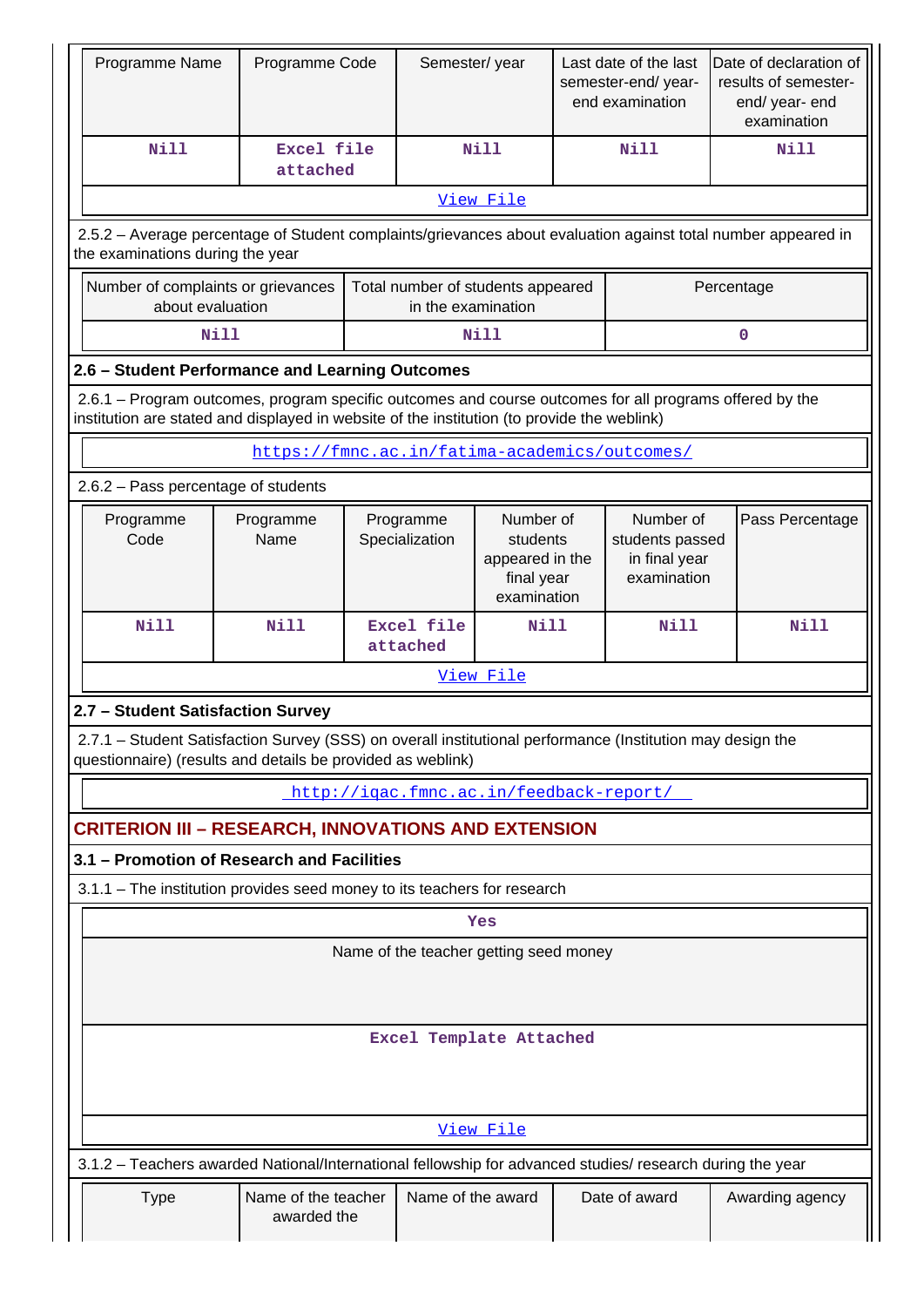|                                                                                                                                          | fellowship    |  |                                                                                                        |                           |                                    |                                                            |  |  |  |  |
|------------------------------------------------------------------------------------------------------------------------------------------|---------------|--|--------------------------------------------------------------------------------------------------------|---------------------------|------------------------------------|------------------------------------------------------------|--|--|--|--|
| International                                                                                                                            | Dr. Sinilal B |  | Postdoctoral<br>Research<br>Fellowship                                                                 | 01/06/2019                |                                    | University of<br>Sciences (UScien<br>ces),<br>Philadelphia |  |  |  |  |
|                                                                                                                                          |               |  | No file uploaded.                                                                                      |                           |                                    |                                                            |  |  |  |  |
| 3.2 - Resource Mobilization for Research                                                                                                 |               |  |                                                                                                        |                           |                                    |                                                            |  |  |  |  |
|                                                                                                                                          |               |  | 3.2.1 – Research funds sanctioned and received from various agencies, industry and other organisations |                           |                                    |                                                            |  |  |  |  |
| Nature of the Project                                                                                                                    | Duration      |  | Name of the funding<br>agency                                                                          | Total grant<br>sanctioned | Amount received<br>during the year |                                                            |  |  |  |  |
| Any Other<br>(Specify)                                                                                                                   | 1825          |  | <b>FIST</b>                                                                                            | 90                        |                                    | 52.5                                                       |  |  |  |  |
| Major<br>Projects                                                                                                                        | 1095          |  | <b>SERB</b>                                                                                            | 39.59                     |                                    | 23.45                                                      |  |  |  |  |
| Any Other<br>(Specify)                                                                                                                   | 1095          |  | <b>KSCSTE</b>                                                                                          | 15                        |                                    | $\mathbf 0$                                                |  |  |  |  |
|                                                                                                                                          |               |  | No file uploaded.                                                                                      |                           |                                    |                                                            |  |  |  |  |
| 3.2.2 - Number of ongoing research projects per teacher funded by government and non-government agencies<br>during the years             |               |  |                                                                                                        |                           |                                    |                                                            |  |  |  |  |
| 0.03                                                                                                                                     |               |  |                                                                                                        |                           |                                    |                                                            |  |  |  |  |
| 3.3 - Innovation Ecosystem                                                                                                               |               |  |                                                                                                        |                           |                                    |                                                            |  |  |  |  |
| 3.3.1 – Workshops/Seminars Conducted on Intellectual Property Rights (IPR) and Industry-Academia Innovative<br>practices during the year |               |  |                                                                                                        |                           |                                    |                                                            |  |  |  |  |
| Title of workshop/seminar                                                                                                                |               |  | Name of the Dept.                                                                                      |                           |                                    | Date                                                       |  |  |  |  |
| DISHA- a hands-on<br>practical training for<br>Higher Secondary teachers                                                                 |               |  | Zoology                                                                                                |                           | 19/10/2019                         |                                                            |  |  |  |  |
| FIRMAT(NSDC)                                                                                                                             |               |  | Zoology                                                                                                |                           | 25/07/2019                         |                                                            |  |  |  |  |
| Aquarium Construction<br>Maintenance                                                                                                     |               |  | Zoology                                                                                                |                           | 23/01/2019                         |                                                            |  |  |  |  |
| National Workshop-cum-<br>training on DNA<br>Fingerprinting in<br>collaboration with E Cell<br>(IIT Bombay)                              |               |  | Zoology                                                                                                |                           |                                    | 08/06/2019                                                 |  |  |  |  |
| Workshop on Artificial<br>Intelligence using python                                                                                      |               |  | Computer Science (SF)                                                                                  |                           |                                    | 04/10/2019                                                 |  |  |  |  |
| Workshop on Python for<br>Absolute Beginners                                                                                             |               |  | Computer Science (SF)                                                                                  |                           |                                    | 16/12/2020                                                 |  |  |  |  |
| Invited Talk on<br>Research Methodology                                                                                                  |               |  | Chemistry                                                                                              |                           |                                    | 09/02/2019                                                 |  |  |  |  |
| Workshop on assembling<br>of LED Bulbs Hands on<br>training to students for<br>development of skill for<br>assembly of LED Bulbs         |               |  | Chemistry                                                                                              |                           |                                    | 04/02/2020                                                 |  |  |  |  |
| Professionalism in life                                                                                                                  |               |  | Botany                                                                                                 |                           |                                    | 20/05/2020                                                 |  |  |  |  |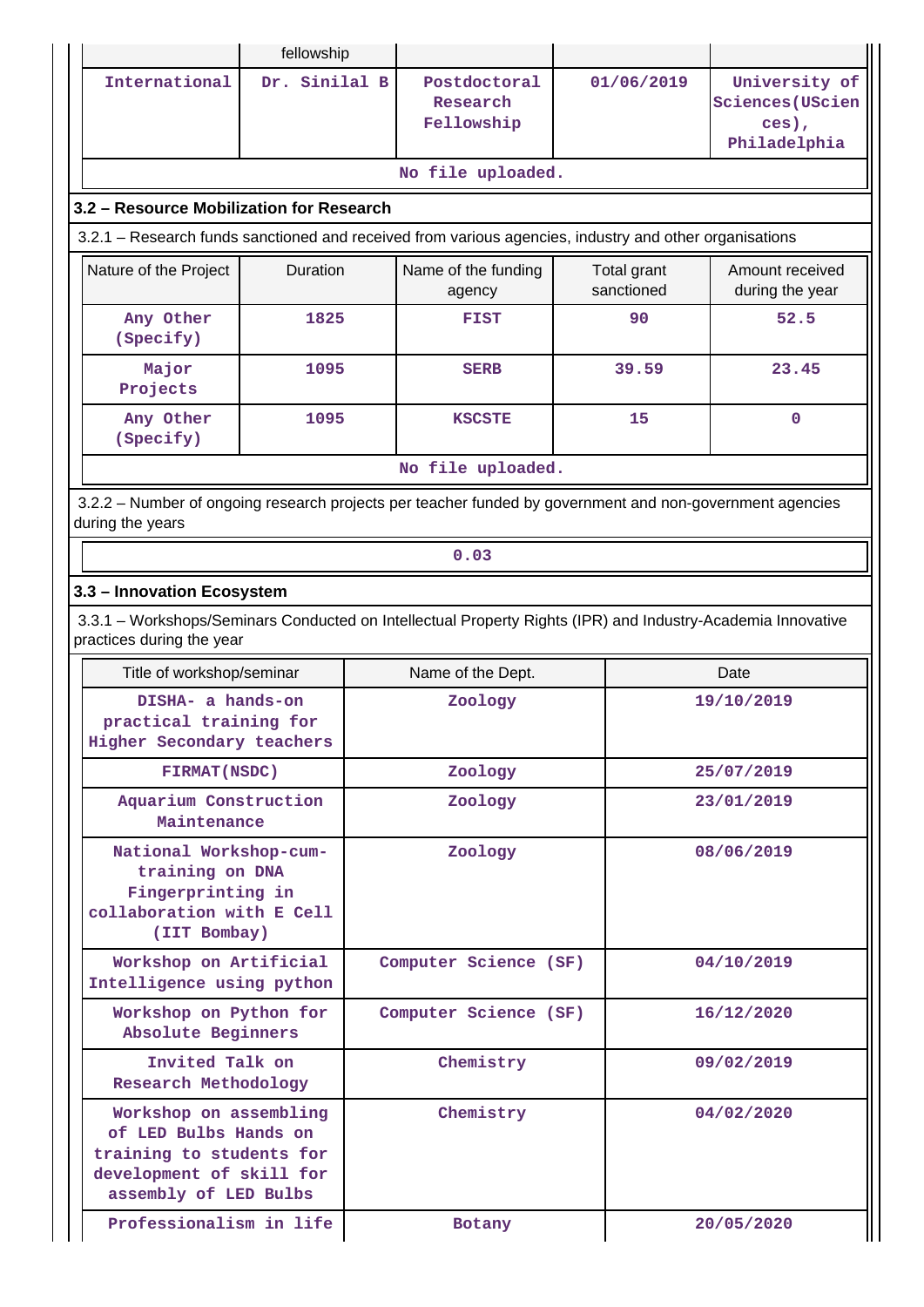| sciences at academic<br>level       |                                                                                                      |            |                         |                         |                         |                        |                |                                                                                                                 |
|-------------------------------------|------------------------------------------------------------------------------------------------------|------------|-------------------------|-------------------------|-------------------------|------------------------|----------------|-----------------------------------------------------------------------------------------------------------------|
| Concepts, tools and<br>applications | Research Methodology:                                                                                |            |                         | Botany                  |                         |                        |                | 23/05/2020                                                                                                      |
|                                     |                                                                                                      |            |                         | No file uploaded.       |                         |                        |                |                                                                                                                 |
|                                     | 3.3.2 - Awards for Innovation won by Institution/Teachers/Research scholars/Students during the year |            |                         |                         |                         |                        |                |                                                                                                                 |
| Title of the innovation             | Name of Awardee                                                                                      |            | Awarding Agency         |                         |                         | Date of award          |                | Category                                                                                                        |
| Nil                                 | Nil                                                                                                  |            |                         | Nil                     |                         | <b>Nill</b>            |                | Nil                                                                                                             |
|                                     |                                                                                                      |            |                         | No file uploaded.       |                         |                        |                |                                                                                                                 |
|                                     | 3.3.3 - No. of Incubation centre created, start-ups incubated on campus during the year              |            |                         |                         |                         |                        |                |                                                                                                                 |
| Incubation<br>Center                | Name                                                                                                 |            | Sponsered By            | Name of the<br>Start-up |                         | Nature of Start-<br>up |                | Date of<br>Commencement                                                                                         |
| Nil                                 | Nil                                                                                                  |            | Nil                     | Nil                     |                         |                        | Nil<br>Nill    |                                                                                                                 |
|                                     |                                                                                                      |            |                         | No file uploaded.       |                         |                        |                |                                                                                                                 |
|                                     | 3.4 - Research Publications and Awards                                                               |            |                         |                         |                         |                        |                |                                                                                                                 |
|                                     | $3.4.1$ – Ph. Ds awarded during the year                                                             |            |                         |                         |                         |                        |                |                                                                                                                 |
|                                     | Name of the Department                                                                               |            | Number of PhD's Awarded |                         |                         |                        |                |                                                                                                                 |
|                                     | Zoology                                                                                              |            |                         |                         |                         | 1                      |                |                                                                                                                 |
|                                     |                                                                                                      |            |                         |                         | $\overline{2}$          |                        |                |                                                                                                                 |
|                                     |                                                                                                      |            |                         |                         | <b>Nill</b>             |                        |                |                                                                                                                 |
|                                     | Commerce                                                                                             |            |                         |                         |                         |                        | $\overline{2}$ |                                                                                                                 |
|                                     | Mathematics                                                                                          |            |                         |                         |                         |                        | 4              |                                                                                                                 |
|                                     | 3.4.2 - Research Publications in the Journals notified on UGC website during the year                |            |                         |                         |                         |                        |                |                                                                                                                 |
| <b>Type</b>                         |                                                                                                      | Department |                         | Number of Publication   |                         |                        |                | Average Impact Factor (if<br>any)                                                                               |
| International                       |                                                                                                      | Botany     |                         |                         | 3                       |                        |                | Nill                                                                                                            |
| National                            |                                                                                                      | Botany     |                         |                         | 1                       |                        |                | Nill                                                                                                            |
| International                       |                                                                                                      | Chemistry  |                         |                         | 4                       |                        |                | Nill                                                                                                            |
| National                            |                                                                                                      | Commerce   |                         |                         | 1                       |                        |                | Nill                                                                                                            |
| National                            |                                                                                                      | English    |                         |                         | 1                       |                        |                | <b>Nill</b>                                                                                                     |
| National                            |                                                                                                      | History    |                         |                         | $\overline{\mathbf{2}}$ |                        |                | <b>Nill</b>                                                                                                     |
| International                       |                                                                                                      | Physics    |                         |                         | 26                      |                        |                | Nill                                                                                                            |
| National                            |                                                                                                      | Zoology    |                         |                         | 3                       |                        |                | Nill                                                                                                            |
|                                     | Proceedings per Teacher during the year                                                              |            |                         | No file uploaded.       |                         |                        |                | 3.4.3 - Books and Chapters in edited Volumes / Books published, and papers in National/International Conference |
|                                     | Department                                                                                           |            |                         |                         |                         | Number of Publication  |                |                                                                                                                 |
|                                     | Zoology                                                                                              |            |                         | 1                       |                         |                        |                |                                                                                                                 |
|                                     | Chemistry                                                                                            |            |                         |                         |                         |                        | 1              |                                                                                                                 |
|                                     | English                                                                                              |            |                         | 3                       |                         |                        |                |                                                                                                                 |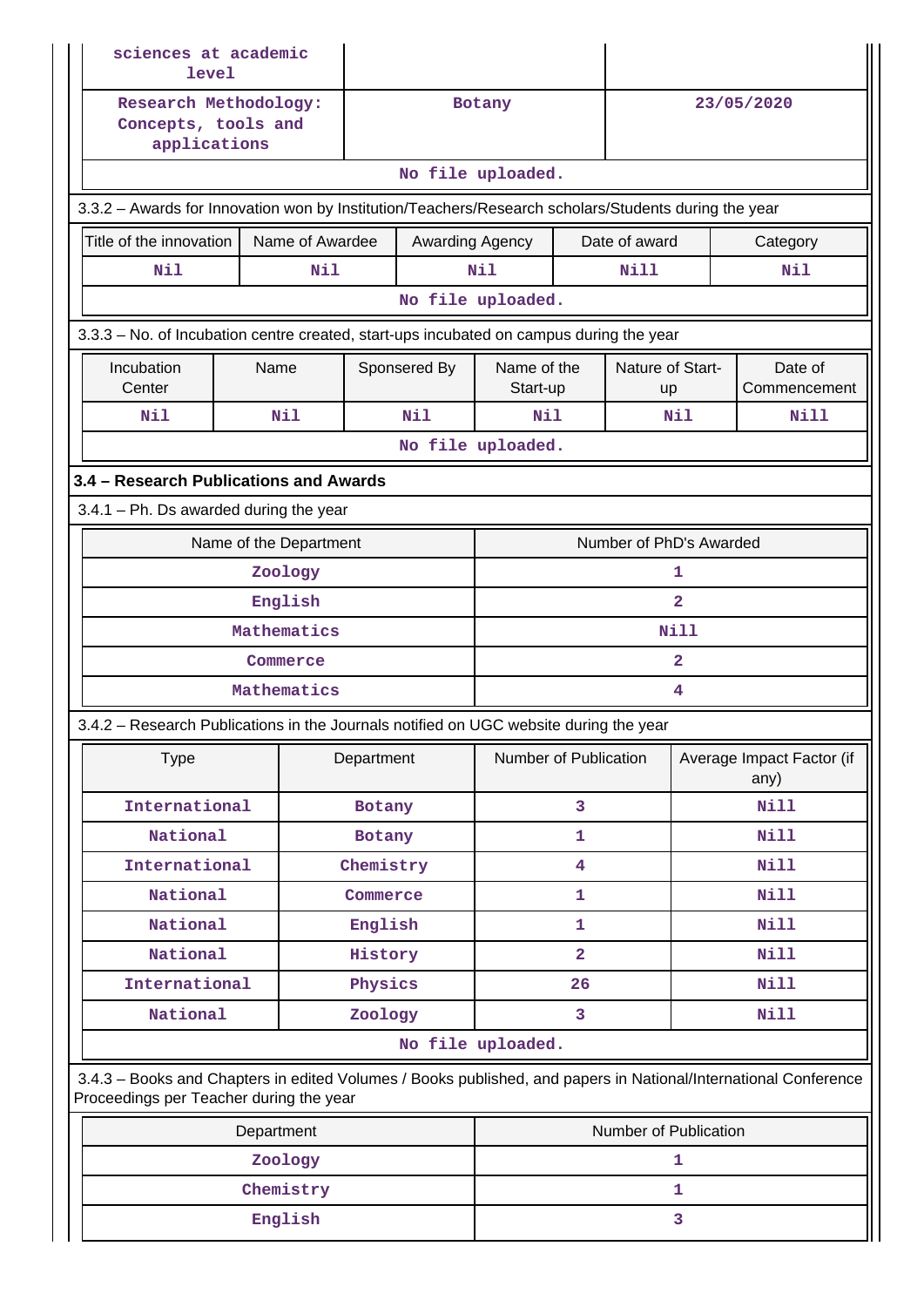|                                                                                                                                                                       |                   | Malayalam   |                                            |                                            | 4                            |                       |                                                    |                                                                    |               |                                                                    |
|-----------------------------------------------------------------------------------------------------------------------------------------------------------------------|-------------------|-------------|--------------------------------------------|--------------------------------------------|------------------------------|-----------------------|----------------------------------------------------|--------------------------------------------------------------------|---------------|--------------------------------------------------------------------|
|                                                                                                                                                                       |                   |             |                                            | No file uploaded.                          |                              |                       |                                                    |                                                                    |               |                                                                    |
| 3.4.4 - Patents published/awarded during the year                                                                                                                     |                   |             |                                            |                                            |                              |                       |                                                    |                                                                    |               |                                                                    |
| <b>Patent Details</b>                                                                                                                                                 |                   |             | Patent status                              |                                            | <b>Patent Number</b>         |                       |                                                    |                                                                    | Date of Award |                                                                    |
| <b>Nil</b>                                                                                                                                                            |                   |             | Nill                                       |                                            |                              |                       | Nill                                               |                                                                    |               | <b>Nill</b>                                                        |
|                                                                                                                                                                       |                   |             |                                            | No file uploaded.                          |                              |                       |                                                    |                                                                    |               |                                                                    |
| 3.4.5 - Bibliometrics of the publications during the last academic year based on average citation index in Scopus/<br>Web of Science or PubMed/ Indian Citation Index |                   |             |                                            |                                            |                              |                       |                                                    |                                                                    |               |                                                                    |
| Title of the<br>Paper                                                                                                                                                 | Name of<br>Author |             |                                            | Year of<br>Title of journal<br>publication |                              | <b>Citation Index</b> |                                                    | Institutional<br>affiliation as<br>mentioned in<br>the publication |               | Number of<br>citations<br>excluding self<br>citation               |
| <b>Excel</b><br>file<br>attached                                                                                                                                      |                   | <b>Nill</b> | <b>Nill</b>                                |                                            | <b>Nill</b>                  |                       | <b>Nill</b>                                        | <b>Nill</b>                                                        |               | <b>Nill</b>                                                        |
|                                                                                                                                                                       | View File         |             |                                            |                                            |                              |                       |                                                    |                                                                    |               |                                                                    |
| 3.4.6 - h-Index of the Institutional Publications during the year. (based on Scopus/ Web of science)                                                                  |                   |             |                                            |                                            |                              |                       |                                                    |                                                                    |               |                                                                    |
| Title of the<br>Paper                                                                                                                                                 | Name of<br>Author |             | Year of<br>Title of journal<br>publication |                                            |                              |                       | h-index<br>citations<br>excluding self<br>citation |                                                                    | Number of     | Institutional<br>affiliation as<br>mentioned in<br>the publication |
| <b>Excel</b><br>file<br>attached                                                                                                                                      |                   | <b>Nill</b> | <b>Nill</b>                                |                                            | <b>Nill</b>                  |                       | <b>Nill</b>                                        | <b>Nill</b>                                                        |               | <b>Nill</b>                                                        |
|                                                                                                                                                                       |                   |             |                                            |                                            | View File                    |                       |                                                    |                                                                    |               |                                                                    |
| 3.4.7 - Faculty participation in Seminars/Conferences and Symposia during the year                                                                                    |                   |             |                                            |                                            |                              |                       |                                                    |                                                                    |               |                                                                    |
| Number of Faculty                                                                                                                                                     |                   |             | International                              | National                                   |                              |                       | <b>State</b>                                       |                                                                    |               | Local                                                              |
| Attended/Semi<br>nars/Workshops                                                                                                                                       |                   |             | $\overline{a}$                             |                                            | 32                           |                       | 20                                                 |                                                                    |               | 32                                                                 |
| Presented<br>papers                                                                                                                                                   |                   |             | $\overline{\mathbf{2}}$                    |                                            | 16                           |                       | 7                                                  |                                                                    |               | 21                                                                 |
| Resource<br>persons                                                                                                                                                   |                   |             | <b>Nill</b>                                |                                            | <b>Nill</b>                  |                       | 12                                                 |                                                                    |               | 20                                                                 |
|                                                                                                                                                                       |                   |             |                                            | No file uploaded.                          |                              |                       |                                                    |                                                                    |               |                                                                    |
| 3.5 - Consultancy                                                                                                                                                     |                   |             |                                            |                                            |                              |                       |                                                    |                                                                    |               |                                                                    |
| 3.5.1 - Revenue generated from Consultancy during the year                                                                                                            |                   |             |                                            |                                            |                              |                       |                                                    |                                                                    |               |                                                                    |
| Name of the Consultan(s)<br>department                                                                                                                                |                   |             | Name of consultancy<br>project             |                                            |                              |                       | Consulting/Sponsoring<br>Agency                    |                                                                    |               | Revenue generated<br>(amount in rupees)                            |
| Commerce                                                                                                                                                              |                   |             | Tax Consultation                           |                                            |                              |                       | Various<br>stakeholders                            |                                                                    |               | 5000                                                               |
|                                                                                                                                                                       |                   |             |                                            | No file uploaded.                          |                              |                       |                                                    |                                                                    |               |                                                                    |
| 3.5.2 - Revenue generated from Corporate Training by the institution during the year                                                                                  |                   |             |                                            |                                            |                              |                       |                                                    |                                                                    |               |                                                                    |
| Name of the<br>Consultan(s)                                                                                                                                           |                   |             | Title of the<br>programme                  |                                            | Agency seeking /<br>training |                       | Revenue generated<br>(amount in rupees)            |                                                                    |               | Number of trainees                                                 |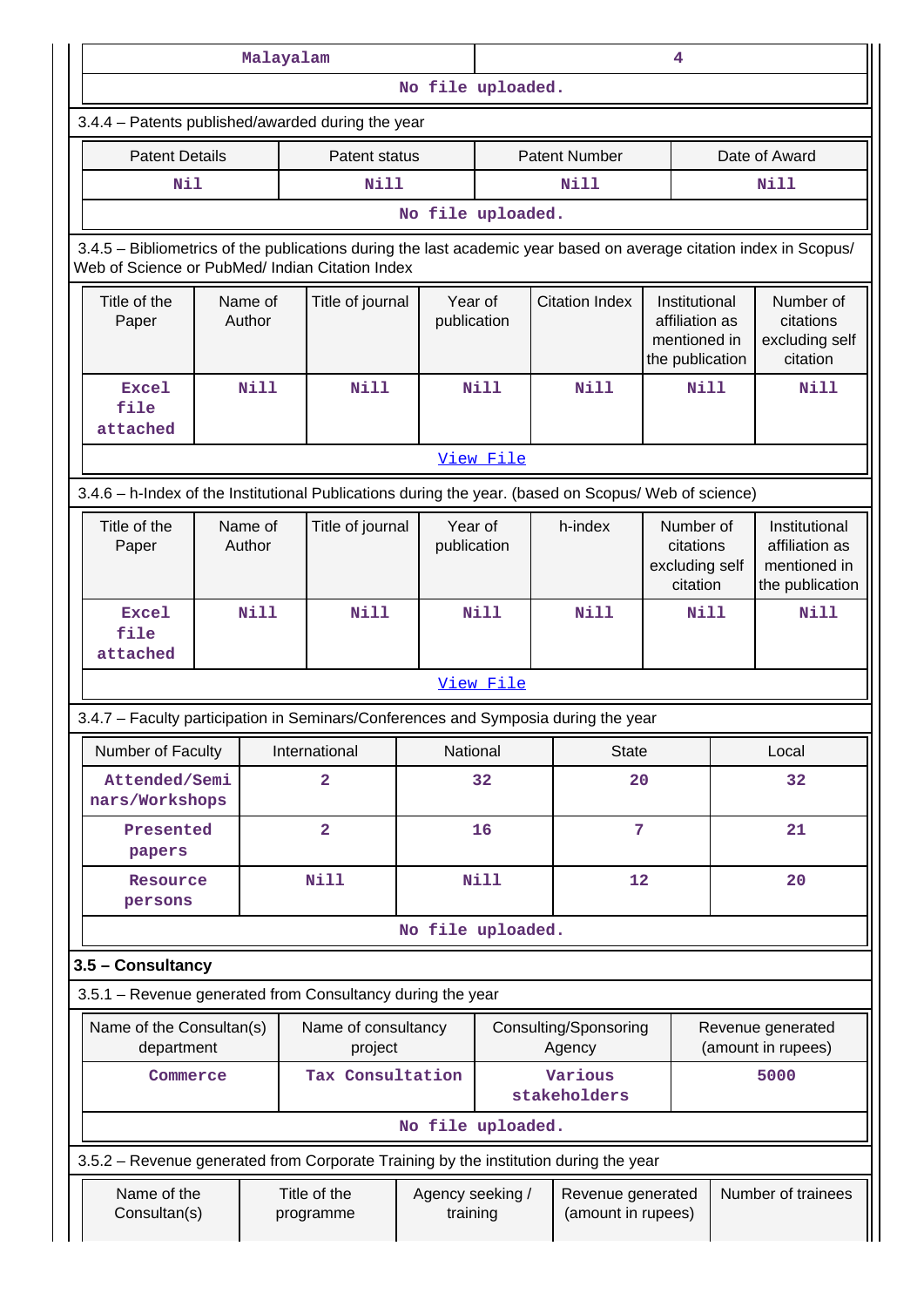| department                                                                                                                                                                                                         |                                          |                      |                                                                                                   |                         |                                                         |                                                          |                                                         |                    |                                                          |                                        |
|--------------------------------------------------------------------------------------------------------------------------------------------------------------------------------------------------------------------|------------------------------------------|----------------------|---------------------------------------------------------------------------------------------------|-------------------------|---------------------------------------------------------|----------------------------------------------------------|---------------------------------------------------------|--------------------|----------------------------------------------------------|----------------------------------------|
| Nil                                                                                                                                                                                                                |                                          | Nil                  |                                                                                                   |                         | Nil                                                     |                                                          | Nill                                                    |                    |                                                          | <b>Nill</b>                            |
|                                                                                                                                                                                                                    |                                          |                      |                                                                                                   |                         | No file uploaded.                                       |                                                          |                                                         |                    |                                                          |                                        |
| 3.6 - Extension Activities                                                                                                                                                                                         |                                          |                      |                                                                                                   |                         |                                                         |                                                          |                                                         |                    |                                                          |                                        |
| 3.6.1 – Number of extension and outreach programmes conducted in collaboration with industry, community and<br>Non- Government Organisations through NSS/NCC/Red cross/Youth Red Cross (YRC) etc., during the year |                                          |                      |                                                                                                   |                         |                                                         |                                                          |                                                         |                    |                                                          |                                        |
| Title of the activities                                                                                                                                                                                            |                                          |                      | collaborating agency                                                                              | Organising unit/agency/ |                                                         | Number of teachers<br>participated in such<br>activities |                                                         |                    | Number of students<br>participated in such<br>activities |                                        |
| Excel file<br>attached                                                                                                                                                                                             |                                          |                      | Nill                                                                                              |                         |                                                         | Nill                                                     |                                                         |                    |                                                          | Nill                                   |
|                                                                                                                                                                                                                    |                                          |                      |                                                                                                   |                         | View File                                               |                                                          |                                                         |                    |                                                          |                                        |
| 3.6.2 - Awards and recognition received for extension activities from Government and other recognized bodies<br>during the year                                                                                    |                                          |                      |                                                                                                   |                         |                                                         |                                                          |                                                         |                    |                                                          |                                        |
| Name of the activity                                                                                                                                                                                               |                                          |                      | Award/Recognition                                                                                 |                         |                                                         | <b>Awarding Bodies</b>                                   |                                                         |                    |                                                          | Number of students<br><b>Benefited</b> |
| Nil                                                                                                                                                                                                                |                                          |                      | Nil                                                                                               |                         |                                                         | Nil                                                      |                                                         |                    |                                                          | <b>Nill</b>                            |
|                                                                                                                                                                                                                    | No file uploaded.                        |                      |                                                                                                   |                         |                                                         |                                                          |                                                         |                    |                                                          |                                        |
| 3.6.3 - Students participating in extension activities with Government Organisations, Non-Government<br>Organisations and programmes such as Swachh Bharat, Aids Awareness, Gender Issue, etc. during the year     |                                          |                      |                                                                                                   |                         |                                                         |                                                          |                                                         |                    |                                                          |                                        |
| Name of the scheme                                                                                                                                                                                                 | Organising unit/Agen<br>cy/collaborating | Name of the activity |                                                                                                   |                         | Number of teachers<br>participated in such<br>activites |                                                          | Number of students<br>participated in such<br>activites |                    |                                                          |                                        |
| Excel file<br>attached                                                                                                                                                                                             |                                          | Nill                 |                                                                                                   |                         | <b>Nill</b>                                             |                                                          | Nill                                                    |                    |                                                          | Nill                                   |
|                                                                                                                                                                                                                    |                                          |                      |                                                                                                   |                         | View File                                               |                                                          |                                                         |                    |                                                          |                                        |
| 3.7 - Collaborations                                                                                                                                                                                               |                                          |                      |                                                                                                   |                         |                                                         |                                                          |                                                         |                    |                                                          |                                        |
| 3.7.1 – Number of Collaborative activities for research, faculty exchange, student exchange during the year                                                                                                        |                                          |                      |                                                                                                   |                         |                                                         |                                                          |                                                         |                    |                                                          |                                        |
| Nature of activity                                                                                                                                                                                                 |                                          |                      | Participant                                                                                       |                         | Source of financial support                             |                                                          |                                                         |                    |                                                          | Duration                               |
| <b>Excel file</b><br>attached                                                                                                                                                                                      |                                          |                      | Nill                                                                                              |                         |                                                         | Nill                                                     |                                                         |                    |                                                          | Nill                                   |
|                                                                                                                                                                                                                    |                                          |                      |                                                                                                   |                         | View File                                               |                                                          |                                                         |                    |                                                          |                                        |
| 3.7.2 - Linkages with institutions/industries for internship, on-the- job training, project work, sharing of research<br>facilities etc. during the year                                                           |                                          |                      |                                                                                                   |                         |                                                         |                                                          |                                                         |                    |                                                          |                                        |
| Nature of linkage                                                                                                                                                                                                  | Title of the<br>linkage                  |                      | Name of the<br>partnering<br>institution/<br>industry<br>/research lab<br>with contact<br>details |                         | <b>Duration From</b>                                    |                                                          |                                                         | <b>Duration To</b> |                                                          | Participant                            |
| Nil                                                                                                                                                                                                                |                                          | <b>Nill</b>          |                                                                                                   | <b>Nill</b>             | <b>Nill</b>                                             |                                                          |                                                         | <b>Nill</b>        |                                                          | <b>Nill</b>                            |
|                                                                                                                                                                                                                    |                                          |                      |                                                                                                   |                         | No file uploaded.                                       |                                                          |                                                         |                    |                                                          |                                        |
| 3.7.3 - MoUs signed with institutions of national, international importance, other institutions, industries, corporate<br>houses etc. during the year                                                              |                                          |                      |                                                                                                   |                         |                                                         |                                                          |                                                         |                    |                                                          |                                        |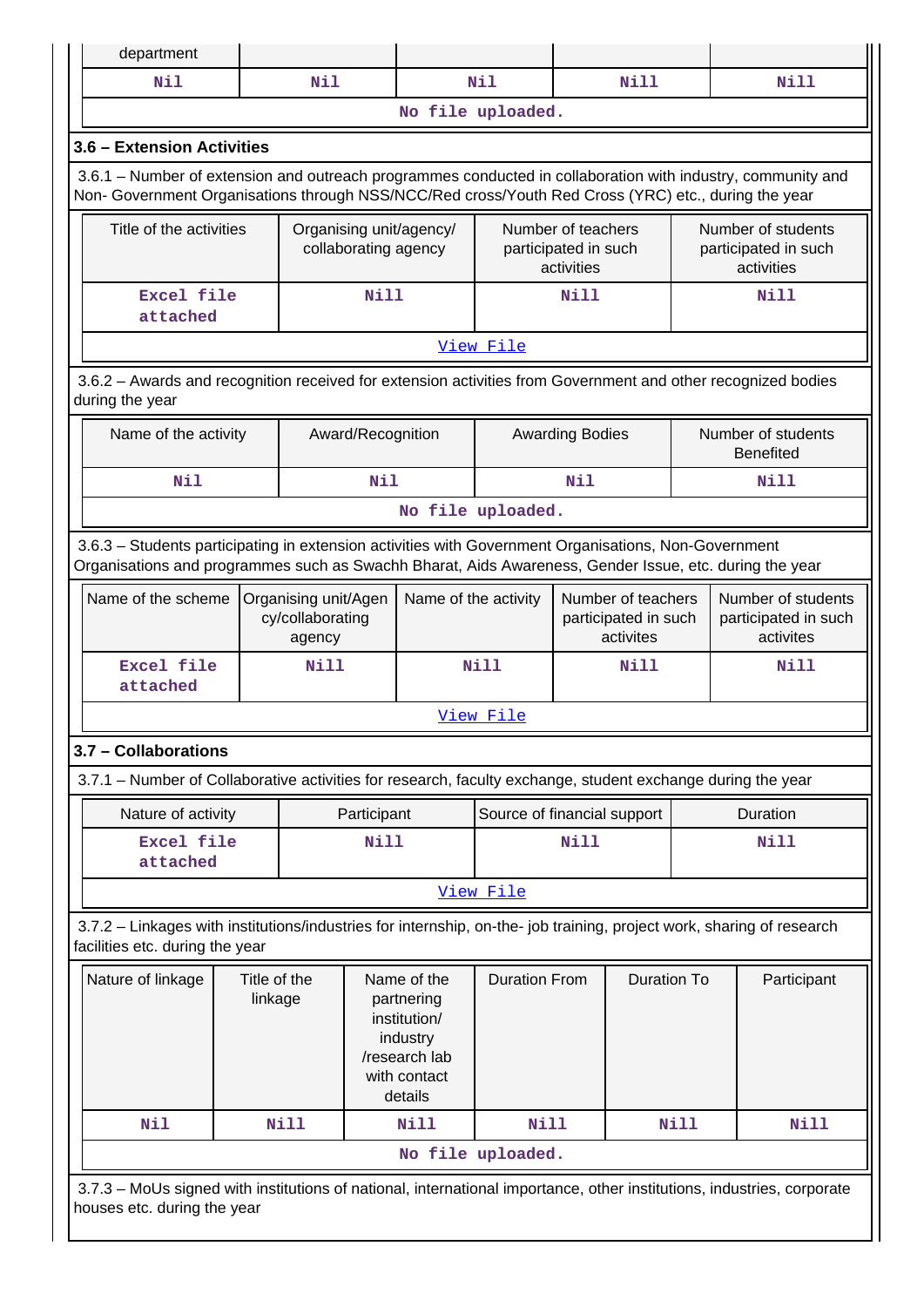| Organisation                             |                   | Date of MoU signed                                                                                                                                                                                             |                   |             | Purpose/Activities                             | Number of<br>students/teachers<br>participated under MoUs |                                 |
|------------------------------------------|-------------------|----------------------------------------------------------------------------------------------------------------------------------------------------------------------------------------------------------------|-------------------|-------------|------------------------------------------------|-----------------------------------------------------------|---------------------------------|
| Excel file<br>attached                   |                   | Nill                                                                                                                                                                                                           |                   |             | Nill                                           |                                                           | Nill                            |
|                                          |                   |                                                                                                                                                                                                                |                   | View File   |                                                |                                                           |                                 |
|                                          |                   | <b>CRITERION IV - INFRASTRUCTURE AND LEARNING RESOURCES</b>                                                                                                                                                    |                   |             |                                                |                                                           |                                 |
| 4.1 - Physical Facilities                |                   |                                                                                                                                                                                                                |                   |             |                                                |                                                           |                                 |
|                                          |                   | 4.1.1 - Budget allocation, excluding salary for infrastructure augmentation during the year                                                                                                                    |                   |             |                                                |                                                           |                                 |
|                                          |                   | Budget allocated for infrastructure augmentation                                                                                                                                                               |                   |             | Budget utilized for infrastructure development |                                                           |                                 |
|                                          |                   | 97.5                                                                                                                                                                                                           |                   |             |                                                | 97.19                                                     |                                 |
|                                          |                   | 4.1.2 - Details of augmentation in infrastructure facilities during the year                                                                                                                                   |                   |             |                                                |                                                           |                                 |
|                                          | <b>Facilities</b> |                                                                                                                                                                                                                |                   |             | Existing or Newly Added                        |                                                           |                                 |
|                                          |                   | Nill                                                                                                                                                                                                           |                   |             |                                                | Existing                                                  |                                 |
|                                          |                   |                                                                                                                                                                                                                |                   | View File   |                                                |                                                           |                                 |
| 4.2 - Library as a Learning Resource     |                   |                                                                                                                                                                                                                |                   |             |                                                |                                                           |                                 |
|                                          |                   | 4.2.1 - Library is automated {Integrated Library Management System (ILMS)}                                                                                                                                     |                   |             |                                                |                                                           |                                 |
| Name of the ILMS<br>software             |                   | Nature of automation (fully<br>or patially)                                                                                                                                                                    |                   |             | Version                                        | Year of automation                                        |                                 |
| Koha<br>Fully                            |                   |                                                                                                                                                                                                                |                   |             | 20.11                                          |                                                           | 2006                            |
| 4.2.2 - Library Services                 |                   |                                                                                                                                                                                                                |                   |             |                                                |                                                           |                                 |
| Library<br>Service Type                  |                   | Existing                                                                                                                                                                                                       |                   |             | Newly Added                                    | Total                                                     |                                 |
| Text<br><b>Books</b>                     | 84430             | 6215116                                                                                                                                                                                                        |                   | 118         | 62410                                          | 84548                                                     | 6277526                         |
| Reference<br><b>Books</b>                | 2700              | 1000000                                                                                                                                                                                                        |                   | <b>Nill</b> | <b>Nill</b>                                    | 2700                                                      | 1000000                         |
| Digital<br>Database                      | $\overline{2}$    | 5900                                                                                                                                                                                                           |                   | N111        | Nill                                           | $\overline{2}$                                            | 5900                            |
| Library<br>Automation                    | 1                 | <b>Nill</b>                                                                                                                                                                                                    |                   | <b>Nill</b> | <b>Nill</b>                                    | 1                                                         | Nill                            |
|                                          |                   |                                                                                                                                                                                                                | No file uploaded. |             |                                                |                                                           |                                 |
| (Learning Management System (LMS) etc    |                   | 4.2.3 - E-content developed by teachers such as: e-PG- Pathshala, CEC (under e-PG- Pathshala CEC (Under<br>Graduate) SWAYAM other MOOCs platform NPTEL/NMEICT/any other Government initiatives & institutional |                   |             |                                                |                                                           |                                 |
| Name of the Teacher                      |                   | Name of the Module                                                                                                                                                                                             |                   |             | Platform on which module<br>is developed       |                                                           | Date of launching e-<br>content |
| Excel file<br>attached                   |                   | <b>Nill</b>                                                                                                                                                                                                    |                   | <b>Nill</b> |                                                | Nill                                                      |                                 |
|                                          |                   |                                                                                                                                                                                                                |                   | View File   |                                                |                                                           |                                 |
| 4.3 - IT Infrastructure                  |                   |                                                                                                                                                                                                                |                   |             |                                                |                                                           |                                 |
| 4.3.1 - Technology Upgradation (overall) |                   |                                                                                                                                                                                                                |                   |             |                                                |                                                           |                                 |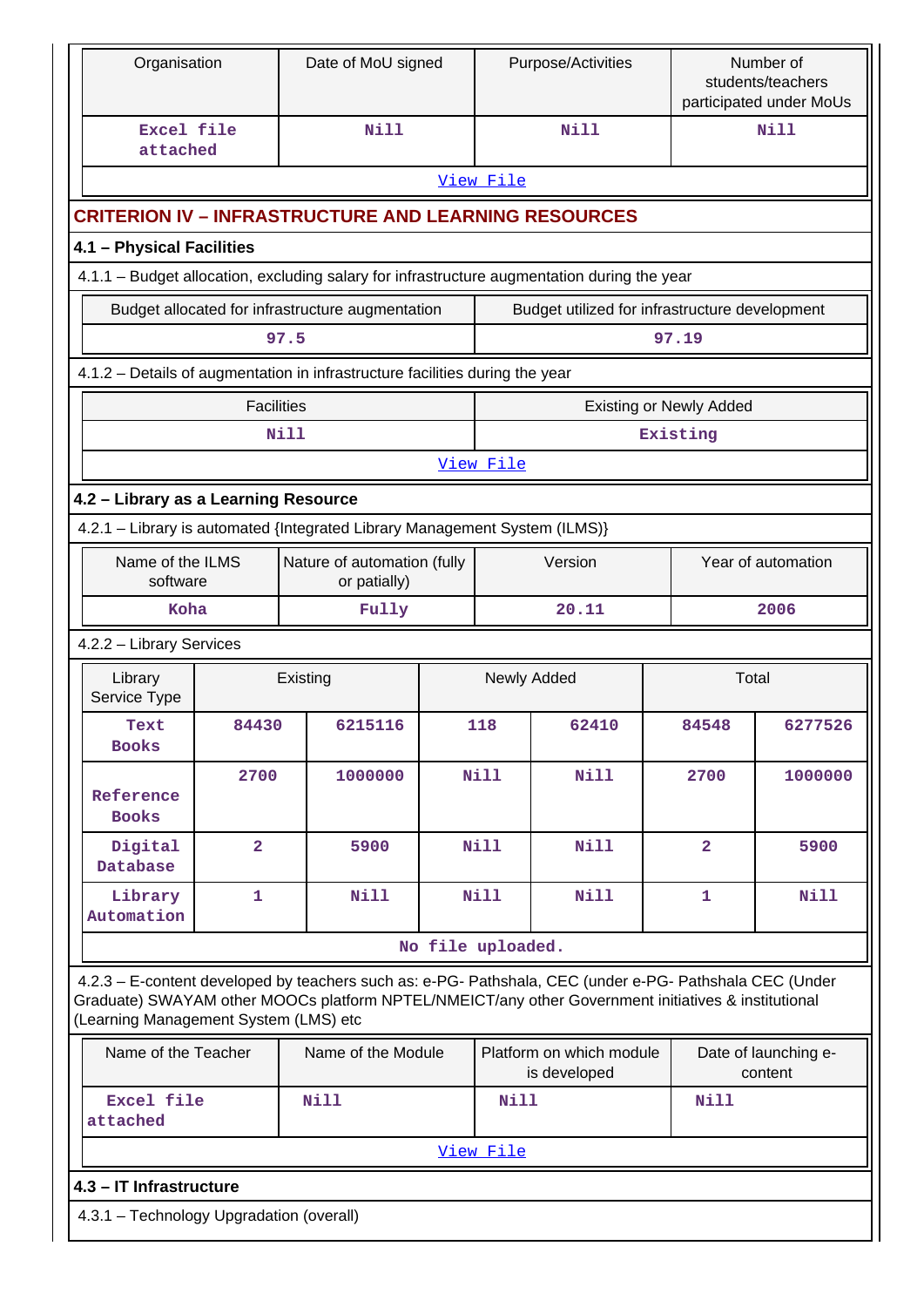| <b>Type</b>                                                                                                          | <b>Total Co</b><br>mputers                                                          | Computer<br>Lab                            | Internet | <b>Browsing</b><br>centers | Computer<br>Centers                                                       | Office      | Departme<br>nts | Available<br><b>Bandwidt</b><br>h (MBPS/<br>GBPS) | <b>Others</b> |  |  |
|----------------------------------------------------------------------------------------------------------------------|-------------------------------------------------------------------------------------|--------------------------------------------|----------|----------------------------|---------------------------------------------------------------------------|-------------|-----------------|---------------------------------------------------|---------------|--|--|
| Existin<br>g                                                                                                         | 180                                                                                 | 6                                          | 180      | 1                          | 0                                                                         | 15          | 15              | 35                                                | $\mathbf 0$   |  |  |
| Added                                                                                                                | 23                                                                                  | 1                                          | 23       | $\Omega$                   | 0                                                                         | $\mathbf 0$ | $\Omega$        | 0                                                 | $\mathbf{0}$  |  |  |
| Total                                                                                                                | 203                                                                                 | 7                                          | 203      | 1                          | 0                                                                         | 15          | 15              | 35                                                | $\mathbf{0}$  |  |  |
|                                                                                                                      | 4.3.2 - Bandwidth available of internet connection in the Institution (Leased line) |                                            |          |                            |                                                                           |             |                 |                                                   |               |  |  |
|                                                                                                                      | 25 MBPS/ GBPS                                                                       |                                            |          |                            |                                                                           |             |                 |                                                   |               |  |  |
| 4.3.3 - Facility for e-content                                                                                       |                                                                                     |                                            |          |                            |                                                                           |             |                 |                                                   |               |  |  |
|                                                                                                                      |                                                                                     | Name of the e-content development facility |          |                            | Provide the link of the videos and media centre and<br>recording facility |             |                 |                                                   |               |  |  |
|                                                                                                                      |                                                                                     | Learning Management System                 |          |                            | http://www.moodle.fmnc.ac.in/                                             |             |                 |                                                   |               |  |  |
|                                                                                                                      |                                                                                     | Media Lab                                  |          |                            | https://fmnc.ac.in/fatima-<br>infrastructure/recording-studio/            |             |                 |                                                   |               |  |  |
| 4.4 – Maintenance of Campus Infrastructure                                                                           |                                                                                     |                                            |          |                            |                                                                           |             |                 |                                                   |               |  |  |
| 4.4.1 – Expenditure incurred on maintenance of physical facilities and academic support facilities, excluding salary |                                                                                     |                                            |          |                            |                                                                           |             |                 |                                                   |               |  |  |

component, during the year

| Assigned Budget on<br>academic facilities | Expenditure incurred on<br>maintenance of academic<br>facilities | Assigned budget on<br>physical facilities | Expenditure incurredon<br>maintenance of physical<br>facilites |
|-------------------------------------------|------------------------------------------------------------------|-------------------------------------------|----------------------------------------------------------------|
| 15                                        | 1497579                                                          | 46                                        | 4542288                                                        |

 4.4.2 – Procedures and policies for maintaining and utilizing physical, academic and support facilities - laboratory, library, sports complex, computers, classrooms etc. (maximum 500 words) (information to be available in institutional Website)

 **FATIMA believes in providing a good ambiance with state-of-the-art infrastructure. The college has well-defined policies to ensure optimum utilization of resources available. The Managing Board, Planning Committee, Finance Committee, IQAC, and the College Council operate together, ensuring the optimal utilization of available resources. The core team member in charge of the physical infrastructure, liaisons for IQAC with the Manager's office for augmentation and timely maintenance. FATIMA is well maintained by specialized staff working under the college bursar's office. Twenty-one management staff work under the supervision of this office, which includes electrical workers, plumbers, cleaning, and other workers. The college gives priority to the maintenance of existing facilities and regularly updates these facilities. Digitalization of the academic and administrative processes and upgradation of the energy resources have been given prominence during the last few years. FATIMA IT Solutions ensures the proper maintenance and up-gradation of the IT resources on the campus. The maintenance of internet connectivity and different computer labs is taken care of by this team. The System Administrator is entrusted with the timely rectification of bugs in the Office Management System and timely updating of the college websites. To ensure an uninterrupted power supply, College installed a high-tension transformer and power generators during this period. A biogas plant was commissioned during this period for energy and waste management, used and maintained by the Canteen. FATIMA Central Library functions as a knowledge repository. The collection includes books published from 1850. The library advisory committee chaired by the college**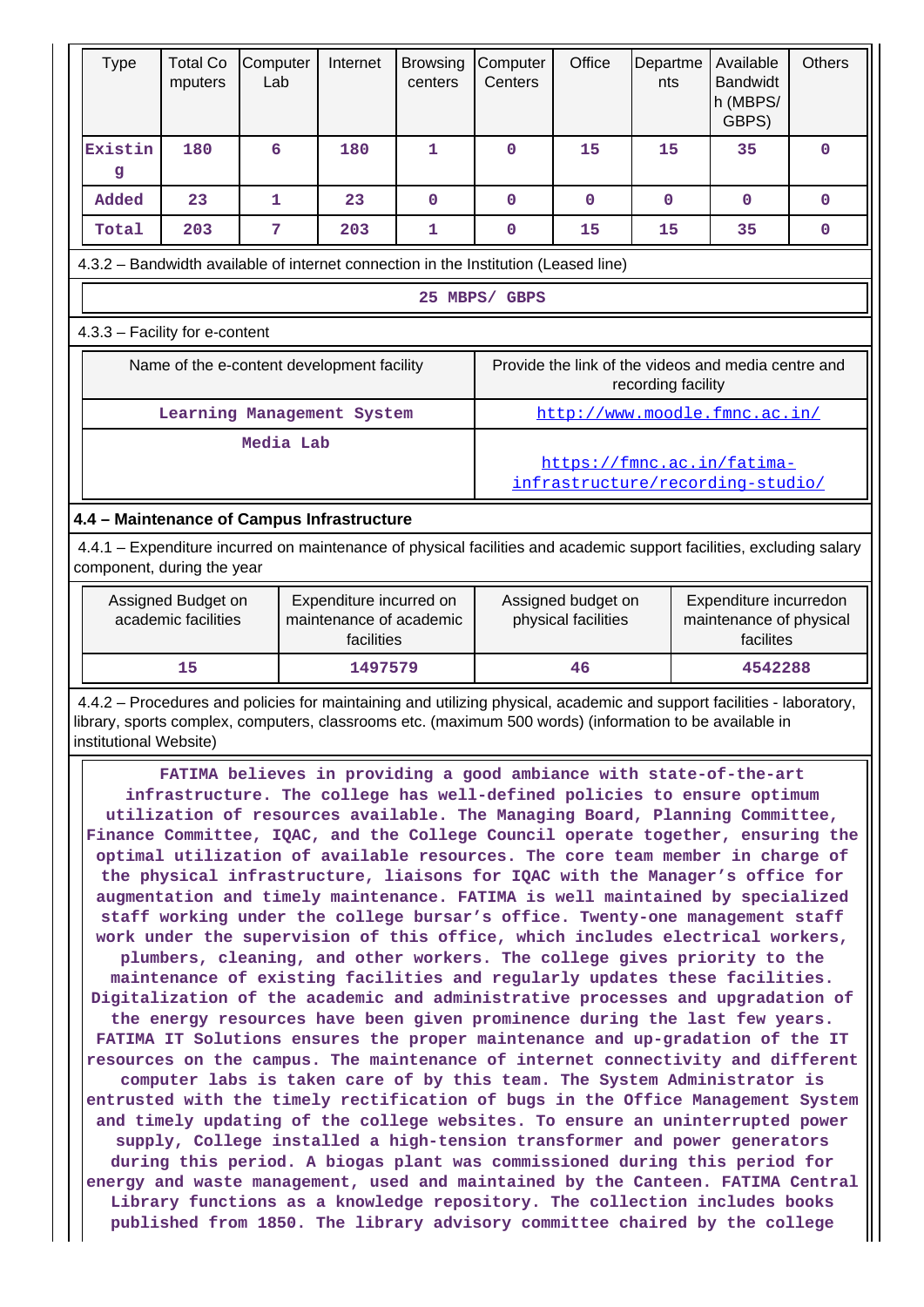**Principal ensures quality services and advises the Librarian in the smooth functioning of the library system. The library also promotes guest users from other colleges and research centers to explore the resources. The central instrumentation facility envisions advanced equipment with applications in different fields of science and technology under a single roof. The Dean of Science is entrusted with the responsibility of the effective utilization of this facility. In addition to this, research departments have research laboratories, and the teaching Science departments have UG and PG laboratories, which are utilized by the research scholars, PG and UG students, under the guidance of research supervisors and faculty concerned. These laboratories are maintained by the laboratory staff. The Bursar's Office also oversees the maintenance of the physical infrastructure. The Football Academy and Crickzone Cricket Academy make the cricket ground and football court accessible to the aspirants from outside during their spare time. The college campus is open from 6 am to 8 am for the general public for jogging and physical fitness. Agencies like NCC and Kerala Police use the firing range during their camp and selection process. FATIMA has 14 Laboratories for UG and PG, 66 Classrooms with LCD projectors, furniture, and white/ green boards, 3 Smart Classes, Herbarium, Xylarium, Museum, Language Lab, Media rooms, E-Learning Centre, and IT hub, which are regularly cleaned and maintained by a team of lab attendants and office assistants from the aided stream and 21 maintenance from the Bursar's office.**

<http://iqac.fmnc.ac.in/2019/09/03/institutional-code-of-conduct/>

# **CRITERION V – STUDENT SUPPORT AND PROGRESSION**

# **5.1 – Student Support**

5.1.1 – Scholarships and Financial Support

|                                         | Name/Title of the scheme                                             | Number of students | Amount in Rupees |
|-----------------------------------------|----------------------------------------------------------------------|--------------------|------------------|
| Financial Support<br>from institution   | Scholarships<br>offered from<br>different<br>institutional<br>bodies | 282                | 428000           |
| Financial Support<br>from Other Sources |                                                                      |                    |                  |
| a) National                             | Scholarships from<br>Government or other<br>private bodies           | 1486               | 16780100         |
| b) International                        | 0                                                                    | Nill               | 0                |
|                                         |                                                                      | No file uploaded.  |                  |

 5.1.2 – Number of capability enhancement and development schemes such as Soft skill development, Remedial coaching, Language lab, Bridge courses, Yoga, Meditation, Personal Counselling and Mentoring etc.,

| Name of the capability<br>enhancement scheme | Date of implemetation | Number of students<br>enrolled | Agencies involved |  |  |  |  |  |
|----------------------------------------------|-----------------------|--------------------------------|-------------------|--|--|--|--|--|
| Excel file<br>attached                       | Nill                  | Nill                           | Nill              |  |  |  |  |  |
| View File                                    |                       |                                |                   |  |  |  |  |  |

 5.1.3 – Students benefited by guidance for competitive examinations and career counselling offered by the institution during the year

| Year<br>Name of the<br>scheme | Number of<br>Number of<br>Number of<br>Number of<br>benefited<br>benefited<br>students who<br>Istudentsp placed |  |
|-------------------------------|-----------------------------------------------------------------------------------------------------------------|--|
|-------------------------------|-----------------------------------------------------------------------------------------------------------------|--|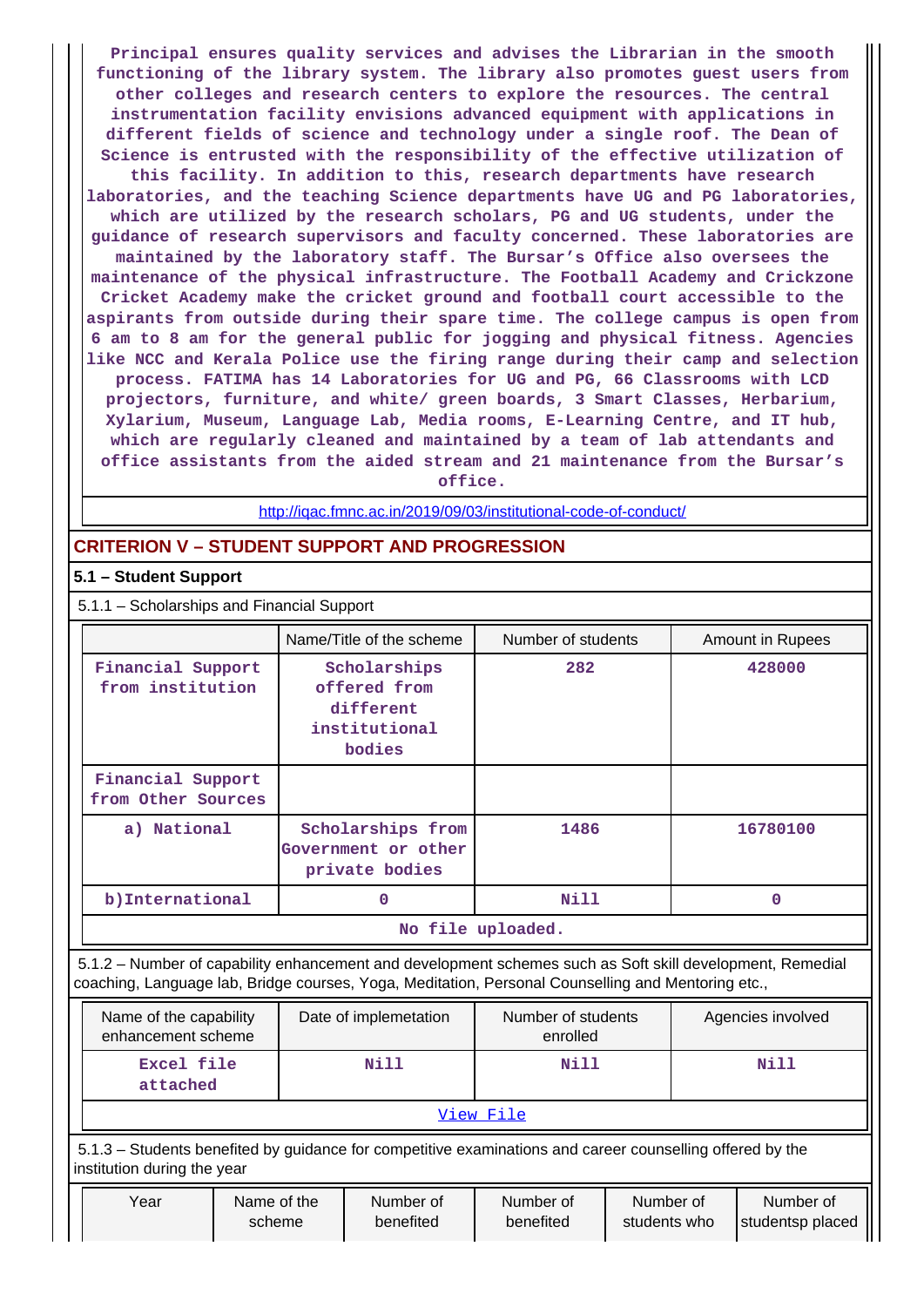|                                                                                                                                                                                        |                                                             |  | students for<br>competitive<br>examination |                         |             | students by<br>career<br>counseling<br>activities |  | have passedin<br>the comp. exam                |             |                                     |  |
|----------------------------------------------------------------------------------------------------------------------------------------------------------------------------------------|-------------------------------------------------------------|--|--------------------------------------------|-------------------------|-------------|---------------------------------------------------|--|------------------------------------------------|-------------|-------------------------------------|--|
| 2019                                                                                                                                                                                   | NET / SET<br>Coaching                                       |  | 111                                        |                         |             | Nill                                              |  | 15                                             |             | Nill                                |  |
|                                                                                                                                                                                        |                                                             |  |                                            | No file uploaded.       |             |                                                   |  |                                                |             |                                     |  |
| 5.1.4 - Institutional mechanism for transparency, timely redressal of student grievances, Prevention of sexual<br>harassment and ragging cases during the year                         |                                                             |  |                                            |                         |             |                                                   |  |                                                |             |                                     |  |
|                                                                                                                                                                                        | Total grievances received                                   |  | Number of grievances redressed             |                         |             |                                                   |  | Avg. number of days for grievance<br>redressal |             |                                     |  |
|                                                                                                                                                                                        | <b>Nill</b>                                                 |  |                                            |                         | <b>Nill</b> |                                                   |  |                                                | <b>Nill</b> |                                     |  |
| 5.2 - Student Progression                                                                                                                                                              |                                                             |  |                                            |                         |             |                                                   |  |                                                |             |                                     |  |
| 5.2.1 - Details of campus placement during the year                                                                                                                                    |                                                             |  |                                            |                         |             |                                                   |  |                                                |             |                                     |  |
|                                                                                                                                                                                        | On campus                                                   |  |                                            |                         |             |                                                   |  | Off campus                                     |             |                                     |  |
| Nameof<br>organizations<br>visited                                                                                                                                                     | Number of<br>students<br>participated                       |  | Number of<br>stduents placed               |                         |             | Nameof<br>organizations<br>visited                |  | Number of<br>students<br>participated          |             | Number of<br>stduents placed        |  |
| Nil                                                                                                                                                                                    | Nill                                                        |  | Nill                                       |                         |             | Nil                                               |  | <b>Nill</b>                                    |             | <b>Nill</b>                         |  |
| No file uploaded.                                                                                                                                                                      |                                                             |  |                                            |                         |             |                                                   |  |                                                |             |                                     |  |
| 5.2.2 – Student progression to higher education in percentage during the year                                                                                                          |                                                             |  |                                            |                         |             |                                                   |  |                                                |             |                                     |  |
| Year                                                                                                                                                                                   | Number of<br>students<br>enrolling into<br>higher education |  | Programme<br>graduated from                |                         |             | Depratment<br>graduated from                      |  | Name of<br>institution joined                  |             | Name of<br>programme<br>admitted to |  |
| <b>Nill</b>                                                                                                                                                                            | <b>Nill</b>                                                 |  | Excel file<br>attached                     |                         |             | Nill                                              |  | Nill                                           |             | <b>Nill</b>                         |  |
|                                                                                                                                                                                        |                                                             |  |                                            |                         | View File   |                                                   |  |                                                |             |                                     |  |
| 5.2.3 - Students qualifying in state/ national/ international level examinations during the year<br>(eg:NET/SET/SLET/GATE/GMAT/CAT/GRE/TOFEL/Civil Services/State Government Services) |                                                             |  |                                            |                         |             |                                                   |  |                                                |             |                                     |  |
|                                                                                                                                                                                        | Items                                                       |  |                                            |                         |             |                                                   |  | Number of students selected/ qualifying        |             |                                     |  |
|                                                                                                                                                                                        | <b>NET</b>                                                  |  |                                            |                         |             |                                                   |  | 12                                             |             |                                     |  |
|                                                                                                                                                                                        | <b>GATE</b>                                                 |  |                                            |                         |             |                                                   |  | $\overline{\mathbf{2}}$                        |             |                                     |  |
|                                                                                                                                                                                        | Any Other                                                   |  |                                            |                         |             |                                                   |  | 10                                             |             |                                     |  |
|                                                                                                                                                                                        |                                                             |  |                                            | No file uploaded.       |             |                                                   |  |                                                |             |                                     |  |
| 5.2.4 - Sports and cultural activities / competitions organised at the institution level during the year                                                                               |                                                             |  |                                            |                         |             |                                                   |  |                                                |             |                                     |  |
| Activity<br>Level<br><b>Number of Participants</b>                                                                                                                                     |                                                             |  |                                            |                         |             |                                                   |  |                                                |             |                                     |  |
|                                                                                                                                                                                        | Excel file attached                                         |  |                                            |                         | <b>Nill</b> |                                                   |  |                                                | Nill        |                                     |  |
|                                                                                                                                                                                        |                                                             |  |                                            |                         | View File   |                                                   |  |                                                |             |                                     |  |
| 5.3 - Student Participation and Activities                                                                                                                                             |                                                             |  |                                            |                         |             |                                                   |  |                                                |             |                                     |  |
| 5.3.1 – Number of awards/medals for outstanding performance in sports/cultural activities at national/international<br>level (award for a team event should be counted as one)         |                                                             |  |                                            |                         |             |                                                   |  |                                                |             |                                     |  |
| Year                                                                                                                                                                                   | Name of the<br>award/medal                                  |  | National/<br>Internaional                  | Number of<br>awards for |             | Number of<br>awards for                           |  | Student ID<br>number                           |             | Name of the<br>student              |  |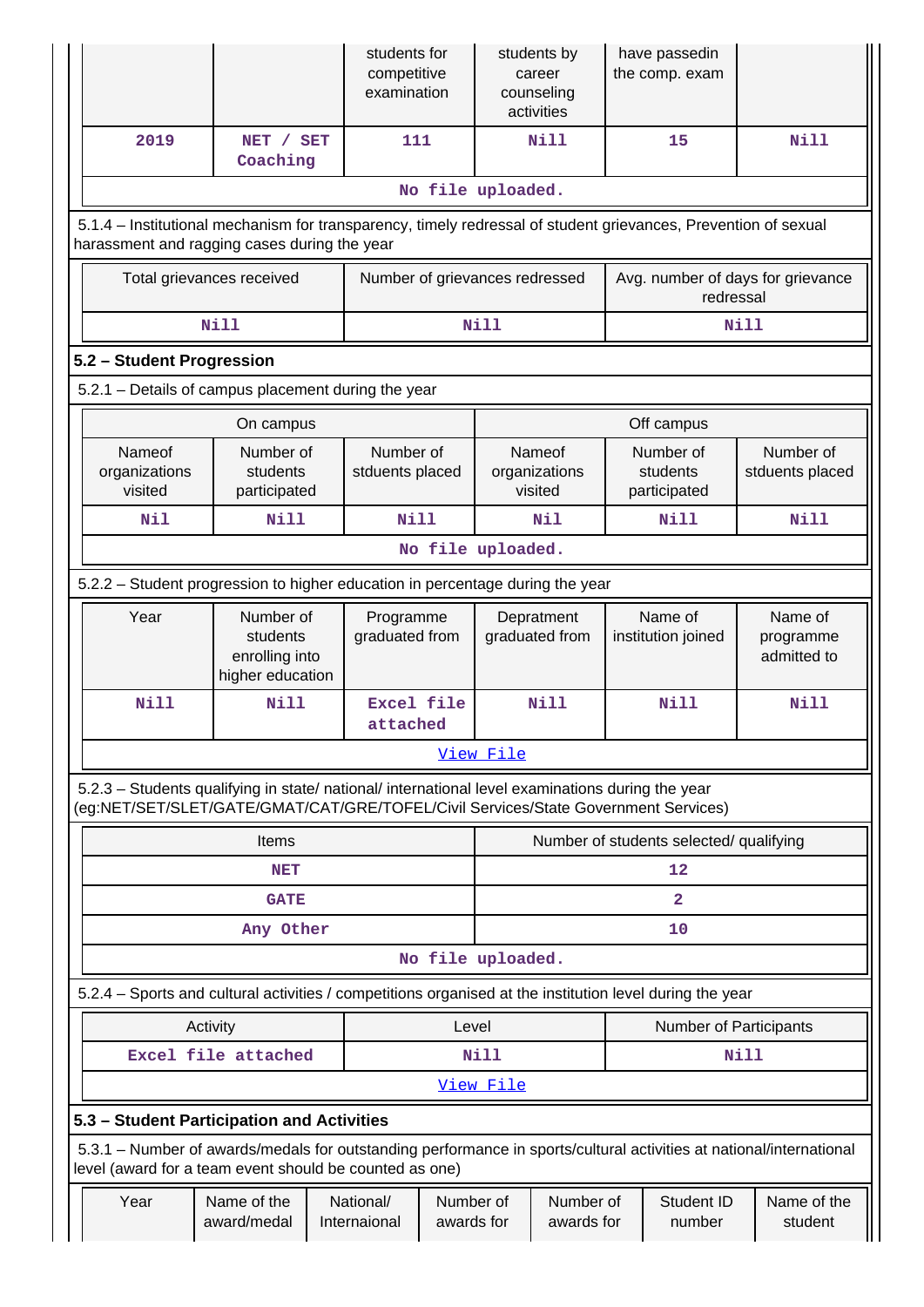|                   |                                           |                   | Sports      | Cultural    |                 |                                |  |  |
|-------------------|-------------------------------------------|-------------------|-------------|-------------|-----------------|--------------------------------|--|--|
| 2020              | <b>Best</b><br>Paper<br>Award             | National          | <b>Nill</b> | 1           | <b>RS190005</b> | Aiswarya<br>s                  |  |  |
| 2019              | National<br>Fistball C<br>hampionshi<br>р | National          | 1           | <b>Nill</b> | U1823092        | Sidhikh<br>A                   |  |  |
| 2020              | Quiz                                      | Internat<br>ional | <b>Nill</b> |             | U1824034        | C. H. Vi<br>veknamboot<br>hiri |  |  |
| No file uploaded. |                                           |                   |             |             |                 |                                |  |  |

 5.3.2 – Activity of Student Council & representation of students on academic & administrative bodies/committees of the institution (maximum 500 words)

 **As the saying goes, Charity begins at home, we at FMN College believe that our assets, the students of the college should be taught the first steps of being responsible citizens. FMNC provides ample avenue to nurture social responsibility, leadership skills, secular outlook, comprehensive perception and holistic development in students by making them part of the bodies that play a crucial role in running the college. The presence of an elected student Union, instils democratic ideals. The Student Union is guided by teachers in the capacity of Union Consultant, Arts Consultant and Magazine Editor. The Chairman, elected by the class representatives is a member of the College Council one of the premier bodies that run the college, thereby giving a platform for the students to express their concerns. Student members are part of the IQAC as well, giving them a chance to participate in the functioning of important bodies in the college. The College Union organises events such as Arts Festival, Sports Day, Women's Day. Department Associations programmes, College Day and Publication of student's magazine 'Pyari Ma'. Apart from the regular activities of the college, the students organised a mass signing of petition to the KSRTC, requesting them to make the Low Floor buses differently abled friendly. Their compassion towards the needy was evident in their distribution of food packets to the needy teaching that, "Love is Something Else". The active committees in the college consists of student members showing that Fatima college believes in integrating student participation in all the endeavours. The mandatory committees such as Anti Ragging Cell, AntiSexual Harassment Committee, Antinarcotics Club, Students Grievance Redressal Cell, Committee for SC/ST, Minority OBC Cell, and Cell for Divyangjans have student members. The Antinarcotics club consists of 53 student members and every year the committee observes Antinarcotics week on enlightening the students on the dangers of using drugs and substances. The Electoral Literacy Club inaugurated this year, serves its purpose in educating the students on healthy aspects of the electoral system in our country. Student membership in the Cooperative store helps them get an idea on logistics and supply of books and stationery required by students. The Ethics committee has three student members and the purpose of the committee is to maintain decorum in the campus. Members of NSS and NCC, have several avaenues for nurturing social responsibility. In addition to the routine work, there are student clubs in the college which help the students hone their skills related to arts, literature and science. The Professors of the Future programme practiced by the departments gives the students first hand experience in teaching. The Radio Club in collaboration with Radio Benziger helps students host a radio programme called, "Rhythms of Fatima", giving students exposure to the familiarize with jobs related to radio broadcast.**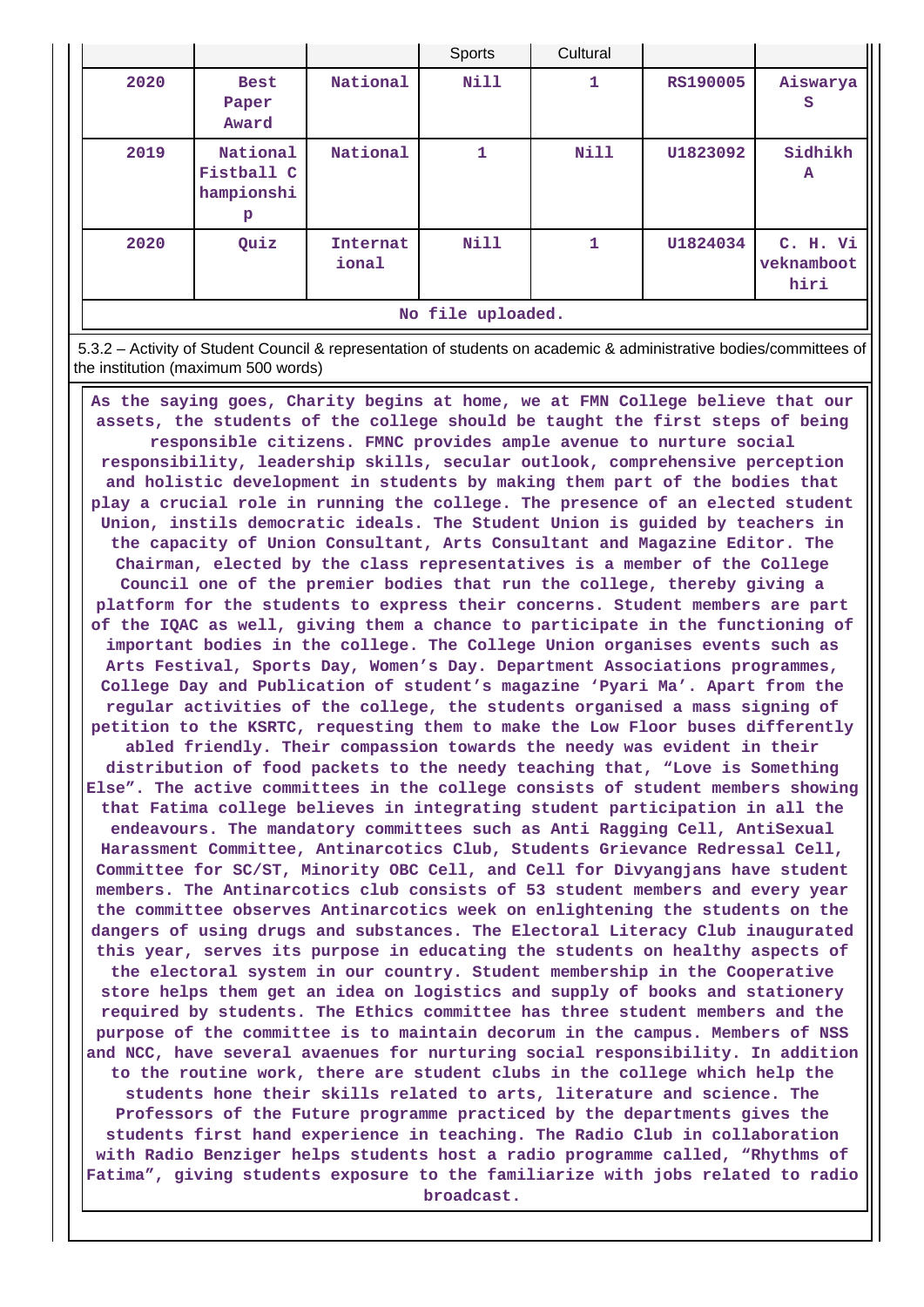## **5.4 – Alumni Engagement**

5.4.1 – Whether the institution has registered Alumni Association?

#### **Yes**

 **Former Students' Association (KLM/TC/300/2017), alias FATIMA Alumni Association, serves as a rendezvous for the former students to come together after stepping out of her portals. Formally inaugurated in 1956, barely five years after the formation of the college, the FSA serves its role in upholding the mission and vision of the college by supporting the institution in all her endeavours. The former students of the institution assemble in the college on 26th January every year for their annual meeting. Meetings of the Executive Committee are held periodically and the Principal is the ex-officio President of the Association. Fatimites have excelled as notable academicians, literary figures, scientists, artists, sports persons, entrepreneurs, politicians, and activists, taking FATIMA to greater heights. The record of the registered alumni is 1512 in the current year, with three executive meetings and one general body meeting on an average. The FSA's contributions and activities are aimed at 1.Social responsibility: The Alumni has sponsored various scholarships, and notable among them is the Rev. Msgr. A. J. Rozario endowment to support the meritorious but economically deprived. FSA was instrumental in depositing a principal amount of Rs 7.5 lakhs, the interest accumulated is distributed as Scholarship. Over the years there has been a steady increase in the Endowments. 2.Academic activities: The FSA organises "Prof. Clement D'Cruz Memorial Inter College Quiz Competition" every year, ensuring participation from various colleges in Kerala. Rev. Fr Richard Memorial annual inter department quiz competition organised by the FSA, is solely for the students of the college. Apart from these activities, the feedback of the Alumni has helped in framing the syllabus of the courses, and in bringing noteworthy changes in the college. The Board of Studies comprises an Alumnus, a spokesperson of the group who can garner the suggestions of the fraternity.**

5.4.2 – No. of registered Alumni:

**1818**

5.4.3 – Alumni contribution during the year (in Rupees) :

**1600500**

5.4.4 – Meetings/activities organized by Alumni Association :

 **1) 11th Jan 2020 - Rev. Fr. Richard Memorial annual inter department quiz competition 2) 17th Jan 2020 - Prof. Clement d' Cruz Memorial Inter College Quiz Competition 3) 21st Jan 2020 - Msgr. A.J Rozario Memorial Intercollegiate Basketball tournament 4) Msgr. A.J Rozario Endowment Scholarship – Rs. 55000/- 5) 26th Jan 2020 - Annual Re-Union**

## **CRITERION VI – GOVERNANCE, LEADERSHIP AND MANAGEMENT**

### **6.1 – Institutional Vision and Leadership**

 6.1.1 – Mention two practices of decentralization and participative management during the last year (maximum 500 words)

 **Case Study: INFRASTRUCTURE DEVELOPMENT Concept and Initiation The institutional efforts towards effective governance and management are powered by its faith in the collective responsibility and efficiency of the stake holders. Once the college was conferred autonomous status, new programmes and courses were introduced. Special care was taken to start customised programmes to meet the academic demands. This attracted a large number of students to the institution. This called for the creation of new space and augmentation of infrastructure.**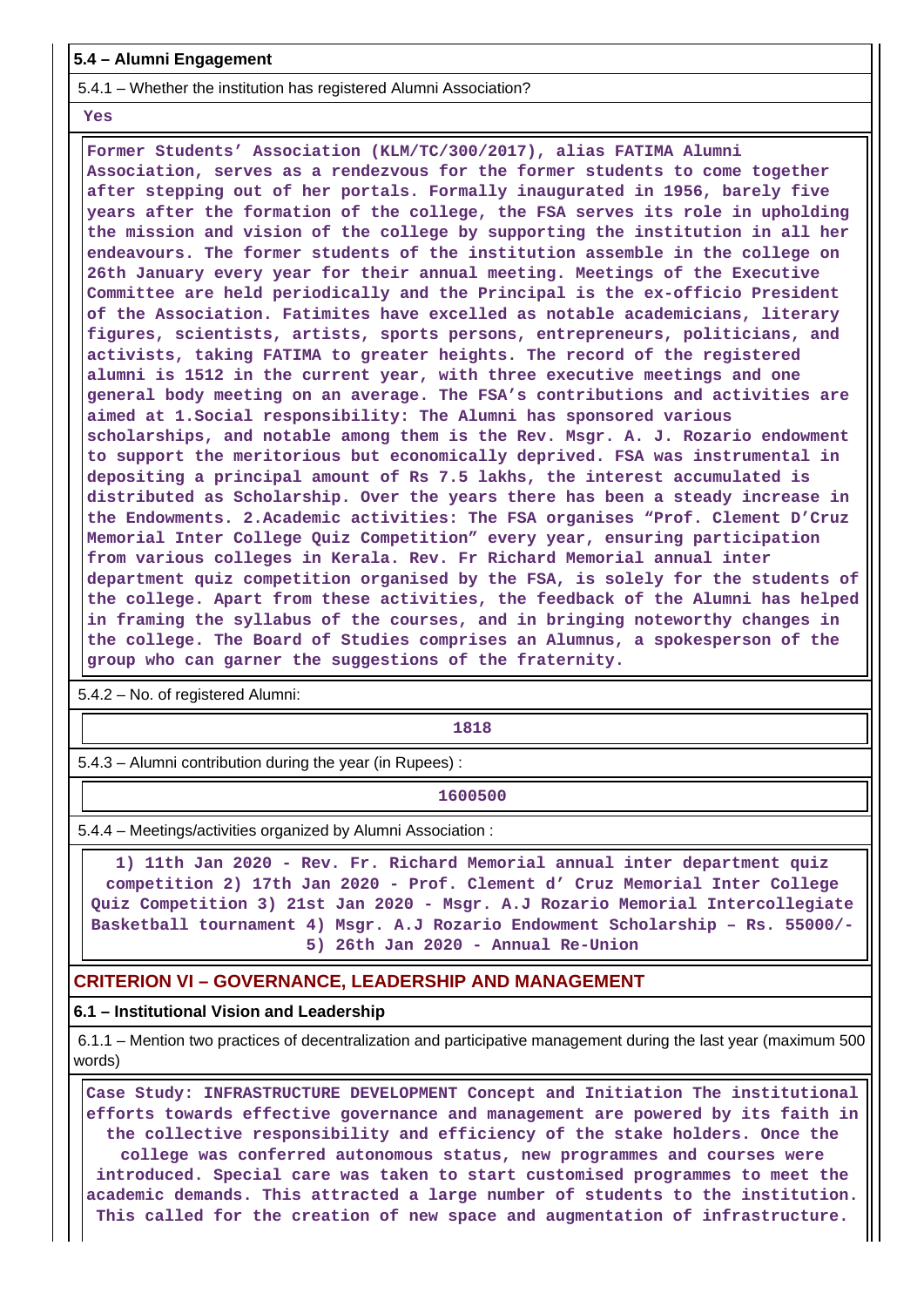**Moreover, as part of improving the academic standards, integration of advanced technology in various teaching-learning processes became equally pivotal. Besides, there was a greater demand to enhance the recreational and other facilities of the women students since they formed the majority. Planning FATIMA upholds joint efforts in assuring quality culture in every academic and administrative activity. Based on the feed backs from various stake holders, the Managing Board and IQAC deliberated on the need for strengthening the infrastructure facility at FATIMA. Through discussions with various stakeholders, viz. teachers, students, parents, alumni and management, IQAC identified the different areas for improvement and reported it to the Planning and Evaluation Committee. Consequently, joint decisions were taken at different bodies to upgrade the infrastructure to meet the emerging requirements in the academic and administrative domains. Execution The process of infrastructural development has been done by the concerted efforts of the management, IQAC, teachers, parents, alumni and students. The management facilitated the infrastructural facilities by tapping funds from both the government and nongovernmental sources. The management trust alone contributed a sum of Rs. 536.5 Lakhs/-during the last five years in this context. Teachers, non-teaching staff, parents and alumni contributed their share in materializing this endeavour. The projects were completed on a priority basis. Outcomes A new block with 9 classrooms and 4 staff rooms has been built and named as Bishop Ferdinand Ossi Block. An annexure campus has been established and named as Bishop Catalani Centre, with 8 class rooms, library, computer lab and seminar hall. An additional dining room has been built for women students with a seating capacity of 250. A full-fledged office of the Controller of Examinations (COE) has been established. A separate block has been developed to accommodate the Department of History. IQAC Board room has been built with all modern amenities and named as Bishop Baccinelli IQAC Board Room. A full-fledged IQAC office room has been established. Ladies gym has been built to ensure the physical well-being and also to support the "Fit India" Movement. 2 new computer labs with 60 computers each. Msgr. Rozario memorial computer block. Bishop Catalani computer centre. All the classrooms are further equipped to incorporate ICT and enhance the teaching and learning activities inside the classrooms. An electric room is constructed that houses high tension transformers and generators to ensure uninterrupted electric supply. Enhanced facilities for Divyagjans. Reverse-Osmosis (RO) plant is set up to ensure clean and safe drinking water everywhere in the campus. For solid waste management, a biogas plant is installed.**

| 6.1.2 – Does the institution have a Management Information System (MIS)?                                              |                                                                                                                                                                                                                                                                                |  |  |  |  |  |  |  |
|-----------------------------------------------------------------------------------------------------------------------|--------------------------------------------------------------------------------------------------------------------------------------------------------------------------------------------------------------------------------------------------------------------------------|--|--|--|--|--|--|--|
| Yes                                                                                                                   |                                                                                                                                                                                                                                                                                |  |  |  |  |  |  |  |
| 6.2 – Strategy Development and Deployment                                                                             |                                                                                                                                                                                                                                                                                |  |  |  |  |  |  |  |
| 6.2.1 – Quality improvement strategies adopted by the institution for each of the following (with in 100 words each): |                                                                                                                                                                                                                                                                                |  |  |  |  |  |  |  |
| <b>Strategy Type</b>                                                                                                  | Details                                                                                                                                                                                                                                                                        |  |  |  |  |  |  |  |
| Industry Interaction / Collaboration                                                                                  | The college engages various agencies<br>for internship, research and student<br>support through MoUs with public and<br>private agencies.                                                                                                                                      |  |  |  |  |  |  |  |
| Library, ICT and Physical<br>Infrastructure / Instrumentation                                                         | The college functions in two campuses<br>- the main campus spread over 14.96<br>acres of land with built-up areas of<br>24428.5 square metre, and the annexure,<br>Bishop Catalani campus with 1.6 acres<br>of land area and 1550 square metre<br>built-up area. FATIMA has 14 |  |  |  |  |  |  |  |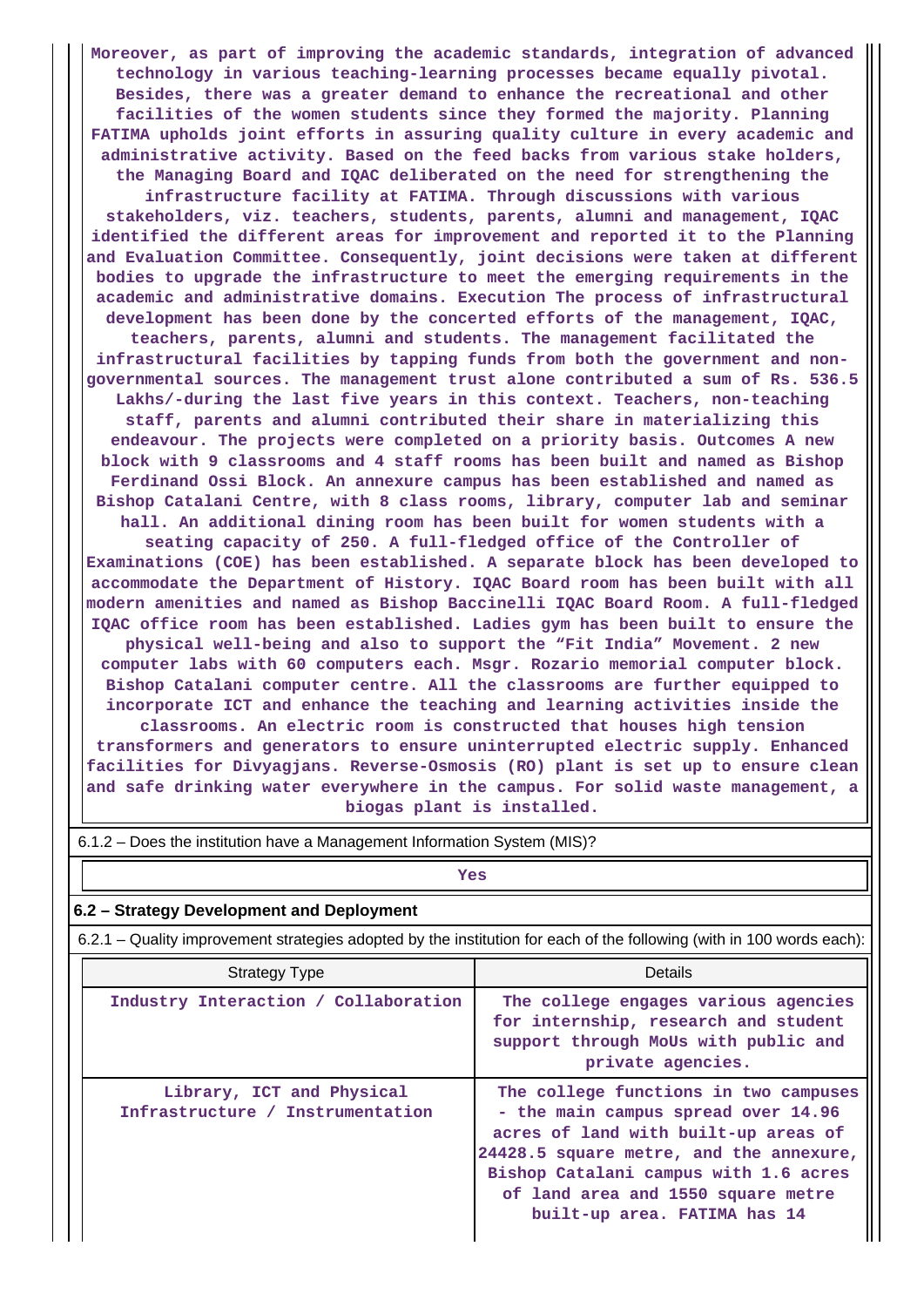|                          | Laboratories, 66 class rooms with LCD,<br>3 smart classes, central<br>instrumentation unit, online research<br>database, research rooms and 7 research<br>labs. Library comprises a Central<br>Library, Bishop Catalani Campus<br>Library, and department level reference<br>libraries. The resources include 86313<br>books, 70 research journals, 60<br>magazines, 520 back volumes of<br>journals, and 45 research theses.                                                                                                                                                                                                                                                                                                                                      |
|--------------------------|--------------------------------------------------------------------------------------------------------------------------------------------------------------------------------------------------------------------------------------------------------------------------------------------------------------------------------------------------------------------------------------------------------------------------------------------------------------------------------------------------------------------------------------------------------------------------------------------------------------------------------------------------------------------------------------------------------------------------------------------------------------------|
| Research and Development | FATIMA holds a tradition of linking<br>academics with research. The College is<br>keen on promoting research and a<br>Research and Consultancy Policies is in<br>force. The research is focused at three<br>levels - firstly, the Professional<br>Research leading to PhD, secondly, the<br>Postgraduate Research leading to the<br>submission of mandatory Dissertations<br>as part of their curriculum, and<br>thirdly, Amateur Research leading to<br>the submission of Dissertations for UG<br>students. Doctoral research is carried<br>out in the seven research centres<br>recognized by University of Kerala<br>viz., the teaching and research<br>departments of Botany, Zoology,<br>Physics, Chemistry, English, Economics<br>and Commerce.              |
| Curriculum Development   | Syllabus revision was carried out<br>ensuring that the revised curriculum<br>would address local and regional needs<br>and foster global competencies. Steps<br>were taken to incorporate the<br>guidelines provided in the vision and<br>mission of the college, and to include<br>gender sensitivity, environment and<br>sustainability, human values,<br>professional ethics and nationalistic<br>outlook into the curriculum in sync<br>with the historical, social and<br>cultural heritage. To introduce Outcome<br>Based Education, the Boards of Studies<br>were constituted for all programmes.<br>The suggestions from different<br>stakeholders were taken into<br>consideration while developing POs,<br>PSOs and COs for all UG and PG<br>programmes. |
| Teaching and Learning    | FATIMA considers Student Centric<br>Learning both as a mindset and culture<br>characterized by innovative methods of<br>teaching. As SCL envisages, FATIMA<br>assures the active involvement of<br>learners in developing the course<br>contents and its implementation. FATIMA                                                                                                                                                                                                                                                                                                                                                                                                                                                                                    |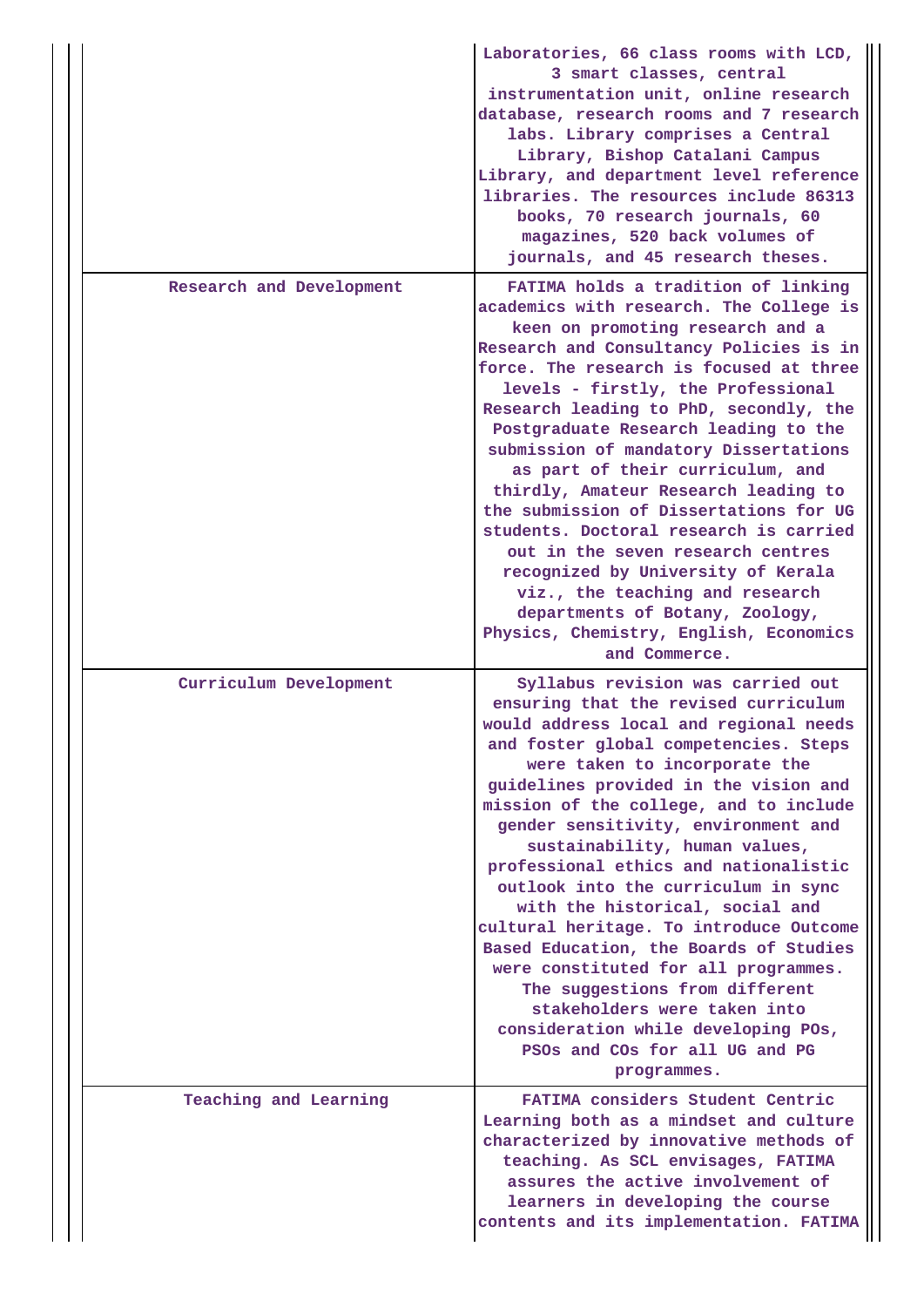|  |                            | follows a tradition of preparing an<br>academic calendar, teaching plan and<br>work diary, for the time bound<br>implementation of academic targets<br>every year. Academic calendar is<br>designed at the beginning of academic<br>year, teaching plans before the<br>commencement of semesters, and work<br>diary as a document for ensuring the<br>target achieved, and for making amends<br>if not satisfactorily accomplished.                                                                                                                                                                                                                                                                                                           |
|--|----------------------------|-----------------------------------------------------------------------------------------------------------------------------------------------------------------------------------------------------------------------------------------------------------------------------------------------------------------------------------------------------------------------------------------------------------------------------------------------------------------------------------------------------------------------------------------------------------------------------------------------------------------------------------------------------------------------------------------------------------------------------------------------|
|  | Examination and Evaluation | The office of the Controller of<br>Examinations was established and the<br>Manual of Examinations prepared on<br>conferment of autonomous status. The<br>manual has been prepared in accordance<br>with the provisions of the Examination<br>Manual of the parent University, but<br>significant changes were brought into<br>in sync with the FATIMA Learning<br>Environment. The Board of Studies and<br>the Academic Council insist on<br>incorporating Model Question Papers<br>with every course in FATIMA as to<br>provide clarity with regard to the<br>nature and pattern of assessment and<br>evaluation, both to the teachers and<br>learners.                                                                                      |
|  | Human Resource Management  | The institution has a well-defined<br>policy for the recruitment and upward<br>mobility. The retirement vacancies are<br>filled by appointing Assistant<br>Professors on contract till the<br>official procedures of permanent<br>posting are regularised. The Assistant<br>Professors on contract for the<br>government sanctioned posts are paid by<br>the government and the others by the<br>management. The institution organises<br>training programmes for the<br>professional development of the faculty<br>members. The faculty members are<br>encouraged to attend the professional<br>training programmes in other<br>institutions also. The college has a<br>self-appraisal system to evaluate the<br>performance of the faculty. |
|  | Admission of Students      | The institution has fully automated<br>the admission process through the<br>EdufFizz software. The students can<br>submit the application through student<br>portal and the admission procedures are<br>carried out by the office portal.<br>Admission process starts with the<br>online submission of application. The<br>rank list of the applicants is<br>published within a day after closing                                                                                                                                                                                                                                                                                                                                             |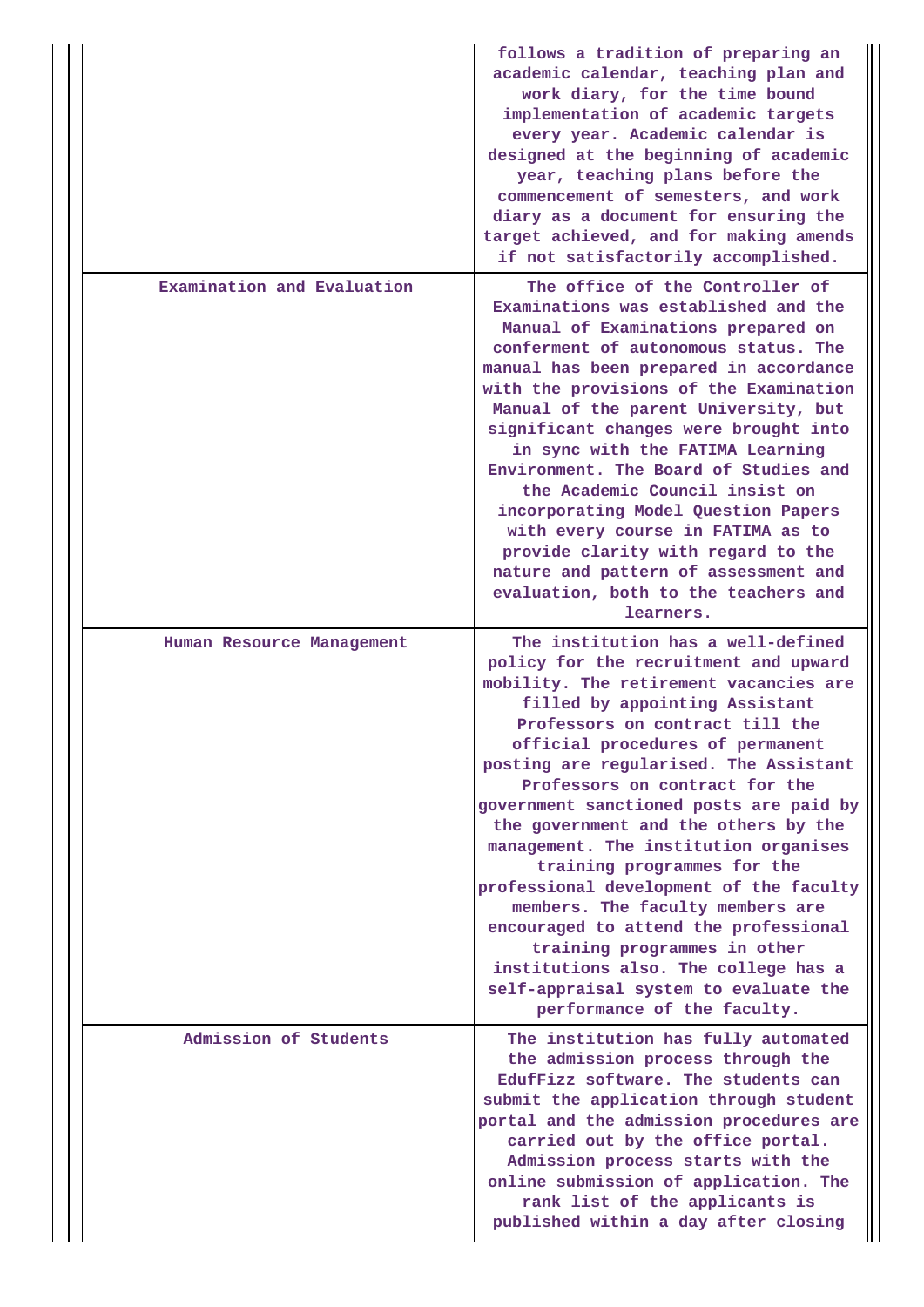**the online portal. The selected candidates are intimated through the SMS with a link to download the admission memo from the online portal. On the day of admission, the procedures are facilitated with online queuing system through online office portal.**

|                                                                                                                                                                  |                                                                                             |                                                                                                   |                   |                                                                             |             |                      |                                                  |  | system through onifine office portai.                |  |  |  |
|------------------------------------------------------------------------------------------------------------------------------------------------------------------|---------------------------------------------------------------------------------------------|---------------------------------------------------------------------------------------------------|-------------------|-----------------------------------------------------------------------------|-------------|----------------------|--------------------------------------------------|--|------------------------------------------------------|--|--|--|
| 6.2.2 – Implementation of e-governance in areas of operations:                                                                                                   |                                                                                             |                                                                                                   |                   |                                                                             |             |                      |                                                  |  |                                                      |  |  |  |
|                                                                                                                                                                  | E-governace area                                                                            |                                                                                                   |                   |                                                                             |             |                      | <b>Details</b>                                   |  |                                                      |  |  |  |
|                                                                                                                                                                  |                                                                                             | Planning and Development                                                                          |                   | G suit and FAMS                                                             |             |                      |                                                  |  |                                                      |  |  |  |
|                                                                                                                                                                  | Administration                                                                              |                                                                                                   |                   | FAMS, SPARK, BIMS                                                           |             |                      |                                                  |  |                                                      |  |  |  |
|                                                                                                                                                                  | Finance and Accounts                                                                        |                                                                                                   |                   |                                                                             |             |                      | BIMS, FAMS                                       |  |                                                      |  |  |  |
| Student Admission and Support                                                                                                                                    |                                                                                             |                                                                                                   |                   |                                                                             | <b>FAMS</b> |                      |                                                  |  |                                                      |  |  |  |
|                                                                                                                                                                  | Examination                                                                                 |                                                                                                   |                   |                                                                             |             | FAMS, ROVEN, QNSMART |                                                  |  |                                                      |  |  |  |
| 6.3 - Faculty Empowerment Strategies                                                                                                                             |                                                                                             |                                                                                                   |                   |                                                                             |             |                      |                                                  |  |                                                      |  |  |  |
| 6.3.1 – Teachers provided with financial support to attend conferences / workshops and towards membership fee<br>of professional bodies during the year          |                                                                                             |                                                                                                   |                   |                                                                             |             |                      |                                                  |  |                                                      |  |  |  |
| Year                                                                                                                                                             | Name of conference/<br>workshop attended<br>for which financial<br>support provided         |                                                                                                   |                   | Name of the<br>professional body for<br>which membership<br>fee is provided |             | Amount of support    |                                                  |  |                                                      |  |  |  |
| <b>Nill</b>                                                                                                                                                      | Nil<br>Nil                                                                                  |                                                                                                   |                   |                                                                             |             | Nil                  |                                                  |  | <b>Nill</b>                                          |  |  |  |
|                                                                                                                                                                  | No file uploaded.                                                                           |                                                                                                   |                   |                                                                             |             |                      |                                                  |  |                                                      |  |  |  |
| 6.3.2 - Number of professional development / administrative training programmes organized by the Colleges for<br>teaching and non teaching staff during the year |                                                                                             |                                                                                                   |                   |                                                                             |             |                      |                                                  |  |                                                      |  |  |  |
| Year                                                                                                                                                             | Title of the<br>professional<br>development<br>programme<br>organised for<br>teaching staff | Title of the<br>administrative<br>training<br>programme<br>organised for<br>non-teaching<br>staff | From date         |                                                                             |             | To Date              | Number of<br>participants<br>(Teaching<br>staff) |  | Number of<br>participants<br>(non-teaching<br>staff) |  |  |  |
| 2019<br>Prospects<br>of funding<br>research                                                                                                                      |                                                                                             |                                                                                                   |                   | 17/10/2019  18/10/2019                                                      | 133         |                      | Nill                                             |  |                                                      |  |  |  |
| 2019<br>Hands on<br>training<br>on QnSMART                                                                                                                       | 17/08/2019                                                                                  |                                                                                                   | 17/08/2019        | 133                                                                         |             | <b>Nill</b>          |                                                  |  |                                                      |  |  |  |
| 2019                                                                                                                                                             | SAAC ori<br>entation                                                                        | SAAC ori<br>entation                                                                              |                   | 03/09/2019                                                                  |             | 03/09/2019           | 133                                              |  | 20                                                   |  |  |  |
|                                                                                                                                                                  |                                                                                             |                                                                                                   | No file uploaded. |                                                                             |             |                      |                                                  |  |                                                      |  |  |  |
| 6.3.3 – No. of teachers attending professional development programmes, viz., Orientation Programme, Refresher                                                    |                                                                                             |                                                                                                   |                   |                                                                             |             |                      |                                                  |  |                                                      |  |  |  |

 6.3.3 – No. of teachers attending professional development programmes, viz., Orientation Programme, Refresher Course, Short Term Course, Faculty Development Programmes during the year

| Title of the<br>professional | Number of teachers<br>who attended | From Date | To date | Duration |
|------------------------------|------------------------------------|-----------|---------|----------|
| development                  |                                    |           |         |          |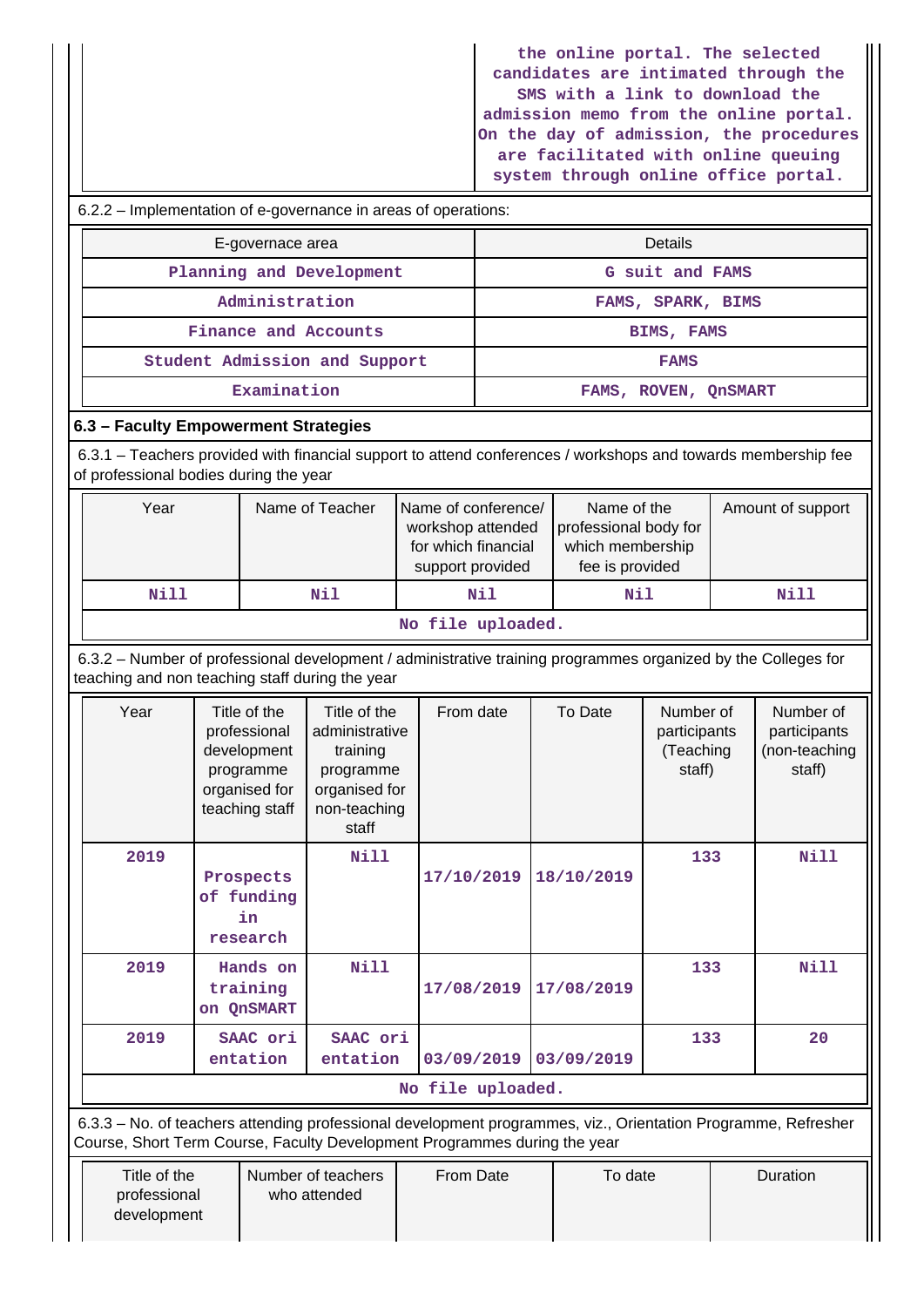| programme                                                                                                                                                  |  |                  |                                                                                            |           |             |                  |                                                                                                                                                                                                                                                                                                                                                                                                                                                                                                                                                                                                                                                                                                                                                                                                                                                                                                                                                                                                                                                                                                         |  |  |
|------------------------------------------------------------------------------------------------------------------------------------------------------------|--|------------------|--------------------------------------------------------------------------------------------|-----------|-------------|------------------|---------------------------------------------------------------------------------------------------------------------------------------------------------------------------------------------------------------------------------------------------------------------------------------------------------------------------------------------------------------------------------------------------------------------------------------------------------------------------------------------------------------------------------------------------------------------------------------------------------------------------------------------------------------------------------------------------------------------------------------------------------------------------------------------------------------------------------------------------------------------------------------------------------------------------------------------------------------------------------------------------------------------------------------------------------------------------------------------------------|--|--|
| Excel file<br>Nill<br>attached                                                                                                                             |  |                  | Nill                                                                                       |           | <b>Nill</b> | <b>Nill</b>      |                                                                                                                                                                                                                                                                                                                                                                                                                                                                                                                                                                                                                                                                                                                                                                                                                                                                                                                                                                                                                                                                                                         |  |  |
|                                                                                                                                                            |  |                  |                                                                                            | View File |             |                  |                                                                                                                                                                                                                                                                                                                                                                                                                                                                                                                                                                                                                                                                                                                                                                                                                                                                                                                                                                                                                                                                                                         |  |  |
| 6.3.4 - Faculty and Staff recruitment (no. for permanent recruitment):                                                                                     |  |                  |                                                                                            |           |             |                  |                                                                                                                                                                                                                                                                                                                                                                                                                                                                                                                                                                                                                                                                                                                                                                                                                                                                                                                                                                                                                                                                                                         |  |  |
| Non-teaching<br>Teaching                                                                                                                                   |  |                  |                                                                                            |           |             |                  |                                                                                                                                                                                                                                                                                                                                                                                                                                                                                                                                                                                                                                                                                                                                                                                                                                                                                                                                                                                                                                                                                                         |  |  |
| Permanent                                                                                                                                                  |  | <b>Full Time</b> |                                                                                            |           | Permanent   | <b>Full Time</b> |                                                                                                                                                                                                                                                                                                                                                                                                                                                                                                                                                                                                                                                                                                                                                                                                                                                                                                                                                                                                                                                                                                         |  |  |
| Nill                                                                                                                                                       |  | Nill             |                                                                                            |           | Nill        | Nill             |                                                                                                                                                                                                                                                                                                                                                                                                                                                                                                                                                                                                                                                                                                                                                                                                                                                                                                                                                                                                                                                                                                         |  |  |
| 6.3.5 - Welfare schemes for                                                                                                                                |  |                  |                                                                                            |           |             |                  |                                                                                                                                                                                                                                                                                                                                                                                                                                                                                                                                                                                                                                                                                                                                                                                                                                                                                                                                                                                                                                                                                                         |  |  |
| Teaching                                                                                                                                                   |  |                  | Non-teaching                                                                               |           |             |                  | <b>Students</b>                                                                                                                                                                                                                                                                                                                                                                                                                                                                                                                                                                                                                                                                                                                                                                                                                                                                                                                                                                                                                                                                                         |  |  |
| Staff cooperative bank,<br>College cooperative<br>store, Department wise<br>staff club, Common Staff<br>association, Fatima<br><b>Teachers Association</b> |  |                  | Staff cooperative bank,<br>College cooperative<br>store, Non-teaching staff<br>association |           |             |                  | Parent Teacher<br>Association, faculty<br>members, various<br>government and<br>nongovernmental agencies,<br>PTA, Former Students<br>Association (FSA),<br>Philanthropists,<br>Management, Association<br>of Retired Teachers (ART)<br>and Alumni have offered<br>financial support in the<br>form of merit cum means<br>scholarship and<br>fellowships to the<br>students. Students Union,<br>Department level<br>Associations and various<br>clubs have organized<br>various programmes and<br>activities to enrich the<br>socio-cultural literary<br>well being of the<br>students. Further,<br>contract staff is given<br>one month salary and<br>bonus during festival<br>seasons by the<br>management. Jobs were<br>given to eligible family<br>members of the non<br>teaching staff on<br>compassionate grounds.<br>Preference is given to<br>the children of teaching<br>and non-teaching staff in<br>admission to various<br>courses. Financial<br>support is extended to<br>the children of non-<br>teaching staff. College<br>offers student welfare<br>scheme funded by college<br>faculty. |  |  |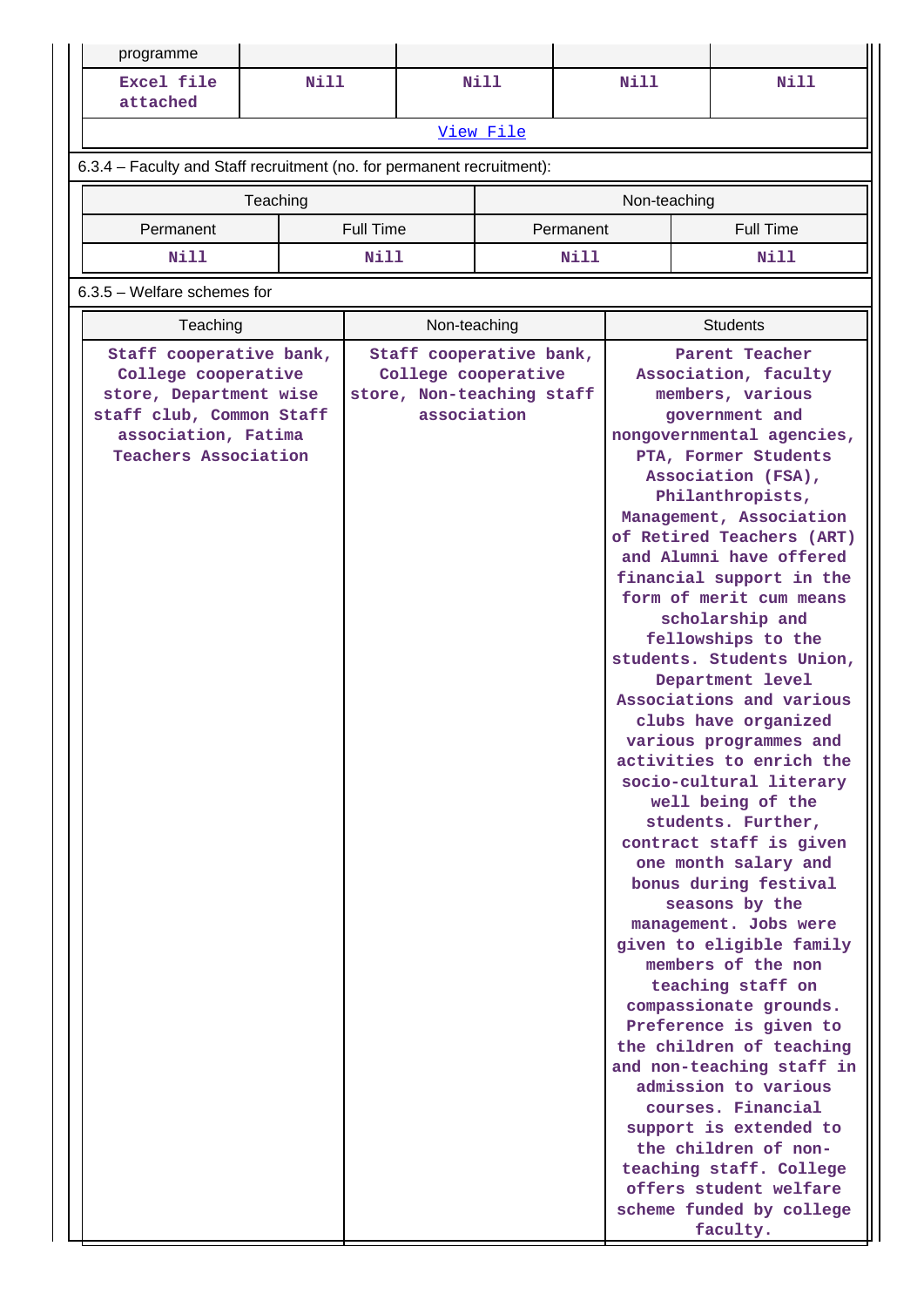### **6.4 – Financial Management and Resource Mobilization**

6.4.1 – Institution conducts internal and external financial audits regularly (with in 100 words each)

 **FATIMA has a tradition of mobilizing external and internal financial assistance for the academic, administrative and infrastructural development and maintenance. The fund is utilized in a transparent and systematic way, and the institution is bound to go through stringent auditing measures. The auditing involves two phases - internal and external. The agencies involved vary depending on the nature of fund and funding agency. The types of audit done on these two categories are listed below: 1.PD Account (Personal Deposit Account): Regular and periodic internal audit is conducted by the college office based on the existing Kerala State Financial Code, and routine internal checks are made by the College Finance and Purchase Committees and IQAC in the form of AAA. External audits by DyDCE and AG's office are conducted at the end of the financial year or before the end of the Principal's tenure. 2.Autonomy Grant: Finance Committee, Purchase Committee and IQAC conduct the internal audit. The utilization certificate, audited by an external registered Chartered Accountant, is forwarded to the UGC office. 3.DST FIST Grant: For the FIST grant sanctioned in the year 2011, Finance Committee, Purchase Committee and IQAC conducted the internal audit. The utilization certificate was submitted based on the auditing by a registered Chartered Accountant, and later the DyDCE and AG's office conducted the external audit. In 2018-19, an amount of Rs. 90 Lakhs was sanctioned by DST (FIST grant), and this amount is released for utilization. 4.General Development Grant: Finance Committee, Purchase Committee and IQAC conducted the internal audit. The utilization certificate was submitted based on the auditing of an external registered Chartered Accountant. 5.UGC Grant: Finance Committee, Purchase Committee and IQAC have conducted the internal audit. The utilization certificate was submitted based on the auditing of an external registered Chartered Accountant, subsequently audited and verified by office of the DyDCE and AG. 6.Research Fund from Government Agencies: Research support in the form of Projects, and support for conducting seminars/ workshops/ conferences have been sanctioned to faculty members from Page 89/126 03-08-2021 10:14:46 Self Study Report of FATIMA MATA NATIONAL COLLEGE funding agencies as SERB, KSCSTE, KSHC and UGC. The fund was utilized by the faculty concerned strictly in accordance with the guidelines of funding agencies and institution. This was checked by the Principal, and audited by registered Chartered Accountant, subsequently audited and verified by office of the DyDCE and AG. 7.Non-governmental funds generated during this period from Management Trust, PTA, FSA/Individuals are audited internally by their respective executive councils and by a registered chartered accountant. Audit objections/ clarifications, if any, are taken care of immediately, and irregularities, if any, are rectified and resolved by submitting necessary bills/vouchers/supporting documents. Financial Transparency: All the financial transactions of the College are strictly supervised by the Finance Committee. The Committee advises the Governing Council on financial matters and meets at least twice a year. The Purchase Committee steers the purchasing procedure.**

 6.4.2 – Funds / Grants received from management, non-government bodies, individuals, philanthropies during the year(not covered in Criterion III)

| Name of the non government<br>funding agencies /individuals | Funds/ Grnats received in Rs. | Purpose |  |  |  |  |  |
|-------------------------------------------------------------|-------------------------------|---------|--|--|--|--|--|
| N11                                                         |                               |         |  |  |  |  |  |
|                                                             | No file uploaded.             |         |  |  |  |  |  |
| 6.4.3 - Total corpus fund generated                         |                               |         |  |  |  |  |  |
|                                                             |                               |         |  |  |  |  |  |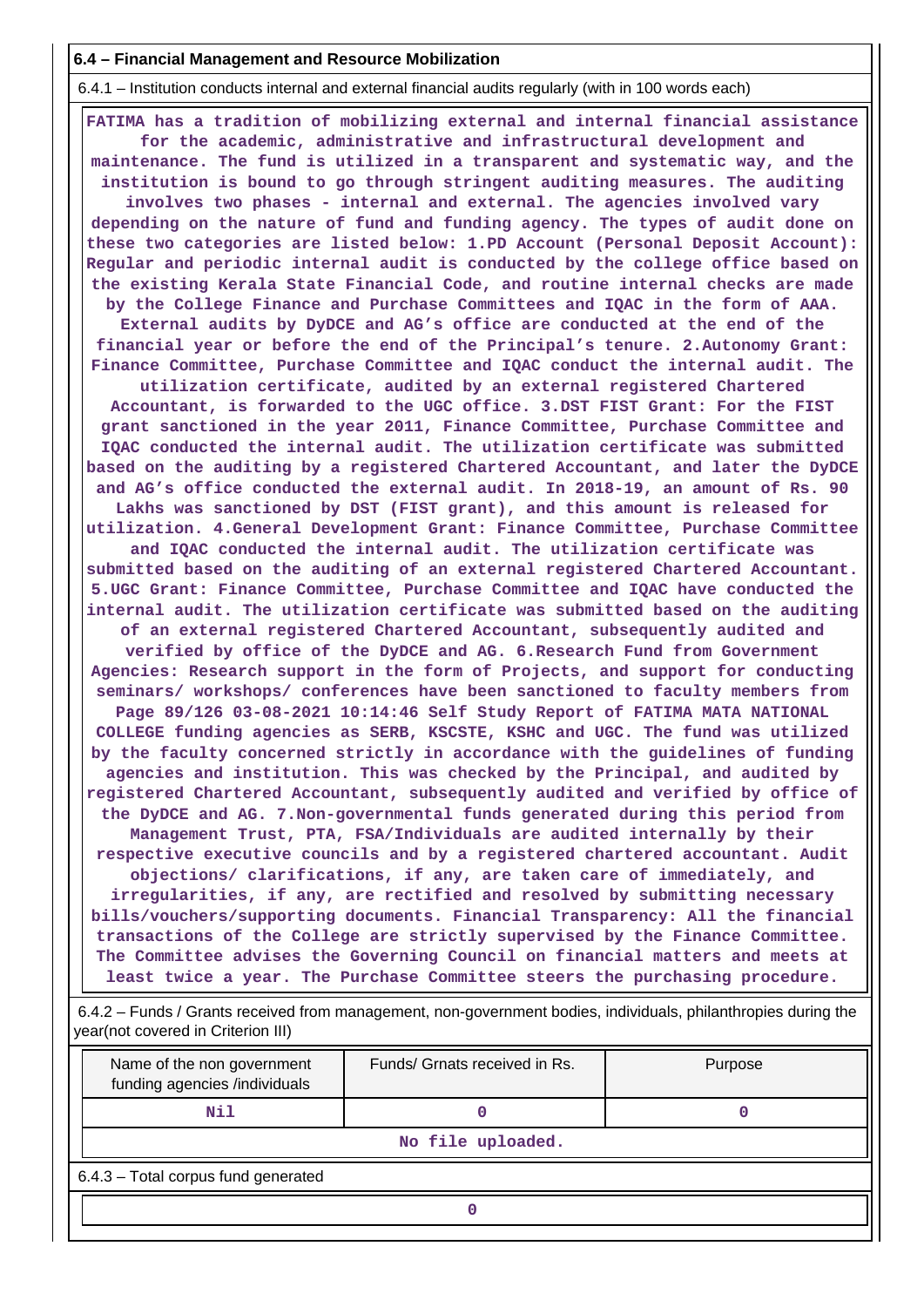| 6.5 - Internal Quality Assurance System                                                                                                                                                                                                                                                                                                     |                                                                     |          |                            |                                     |      |                        |                                                                               |  |  |  |
|---------------------------------------------------------------------------------------------------------------------------------------------------------------------------------------------------------------------------------------------------------------------------------------------------------------------------------------------|---------------------------------------------------------------------|----------|----------------------------|-------------------------------------|------|------------------------|-------------------------------------------------------------------------------|--|--|--|
| 6.5.1 – Whether Academic and Administrative Audit (AAA) has been done?                                                                                                                                                                                                                                                                      |                                                                     |          |                            |                                     |      |                        |                                                                               |  |  |  |
| <b>Audit Type</b>                                                                                                                                                                                                                                                                                                                           |                                                                     | External |                            |                                     |      | Internal               |                                                                               |  |  |  |
|                                                                                                                                                                                                                                                                                                                                             | Yes/No                                                              |          | Agency                     |                                     |      | Yes/No                 | Authority                                                                     |  |  |  |
| Academic                                                                                                                                                                                                                                                                                                                                    | <b>No</b>                                                           |          |                            | Nill                                |      | Yes                    | <b>IQAC</b>                                                                   |  |  |  |
| Administrative                                                                                                                                                                                                                                                                                                                              | <b>Yes</b>                                                          |          | of Collegiate<br>Education | Directorate<br>Yes                  |      |                        | <b>IQAC</b>                                                                   |  |  |  |
| 6.5.2 - Activities and support from the Parent - Teacher Association (at least three)                                                                                                                                                                                                                                                       |                                                                     |          |                            |                                     |      |                        |                                                                               |  |  |  |
| 1. Infrastructure development (IQAC board room, LCD class room, Zoology museum<br>renovation, Fitness centre) 2. Academic Support Induction ceremony, Personality<br>and career development sessions, conselling sessions, scholarships and awards)<br>3. Extra-curricular Activities (Swatch Fatima, College union and club<br>activities) |                                                                     |          |                            |                                     |      |                        |                                                                               |  |  |  |
| 6.5.3 – Development programmes for support staff (at least three)                                                                                                                                                                                                                                                                           |                                                                     |          |                            |                                     |      |                        |                                                                               |  |  |  |
|                                                                                                                                                                                                                                                                                                                                             |                                                                     |          |                            | Basic computer proficiency training |      |                        | 1. Orientation programme on SAAC 2. One day retreat of overall development 3. |  |  |  |
| 6.5.4 - Post Accreditation initiative(s) (mention at least three)                                                                                                                                                                                                                                                                           |                                                                     |          |                            |                                     |      |                        |                                                                               |  |  |  |
|                                                                                                                                                                                                                                                                                                                                             | 1. Fatima Learning Management System 2. FAMS 3. Introduction of OBE |          |                            |                                     |      |                        |                                                                               |  |  |  |
| 6.5.5 - Internal Quality Assurance System Details                                                                                                                                                                                                                                                                                           |                                                                     |          |                            |                                     |      |                        |                                                                               |  |  |  |
|                                                                                                                                                                                                                                                                                                                                             | a) Submission of Data for AISHE portal                              |          |                            |                                     |      | Yes                    |                                                                               |  |  |  |
|                                                                                                                                                                                                                                                                                                                                             | b) Participation in NIRF                                            |          |                            |                                     |      | Yes                    |                                                                               |  |  |  |
|                                                                                                                                                                                                                                                                                                                                             | c)ISO certification                                                 |          |                            |                                     |      | <b>No</b>              |                                                                               |  |  |  |
|                                                                                                                                                                                                                                                                                                                                             | d)NBA or any other quality audit                                    |          |                            |                                     |      | <b>No</b>              |                                                                               |  |  |  |
| 6.5.6 - Number of Quality Initiatives undertaken during the year                                                                                                                                                                                                                                                                            |                                                                     |          |                            |                                     |      |                        |                                                                               |  |  |  |
| Year                                                                                                                                                                                                                                                                                                                                        | Name of quality<br>initiative by IQAC                               |          | Date of<br>conducting IQAC | <b>Duration From</b>                |      | <b>Duration To</b>     | Number of<br>participants                                                     |  |  |  |
| Nill                                                                                                                                                                                                                                                                                                                                        | <b>Excel file</b><br>attached                                       |          | <b>Nill</b>                | <b>Nill</b>                         |      | <b>Nill</b>            | <b>Nill</b>                                                                   |  |  |  |
|                                                                                                                                                                                                                                                                                                                                             |                                                                     |          |                            | View File                           |      |                        |                                                                               |  |  |  |
| <b>CRITERION VII - INSTITUTIONAL VALUES AND BEST PRACTICES</b>                                                                                                                                                                                                                                                                              |                                                                     |          |                            |                                     |      |                        |                                                                               |  |  |  |
| 7.1 - Institutional Values and Social Responsibilities                                                                                                                                                                                                                                                                                      |                                                                     |          |                            |                                     |      |                        |                                                                               |  |  |  |
| 7.1.1 – Gender Equity (Number of gender equity promotion programmes organized by the institution during the<br>year)                                                                                                                                                                                                                        |                                                                     |          |                            |                                     |      |                        |                                                                               |  |  |  |
| Title of the<br>Period from<br>programme                                                                                                                                                                                                                                                                                                    |                                                                     |          |                            | Period To                           |      | Number of Participants |                                                                               |  |  |  |
|                                                                                                                                                                                                                                                                                                                                             |                                                                     |          |                            | Female                              | Male |                        |                                                                               |  |  |  |
| Talk on<br>28/02/2020<br>"Women<br>Empowerment<br>through STEM (<br>Science,<br>Technology,<br>Engineering and                                                                                                                                                                                                                              |                                                                     |          |                            | 28/02/2020                          |      | 71                     | 32                                                                            |  |  |  |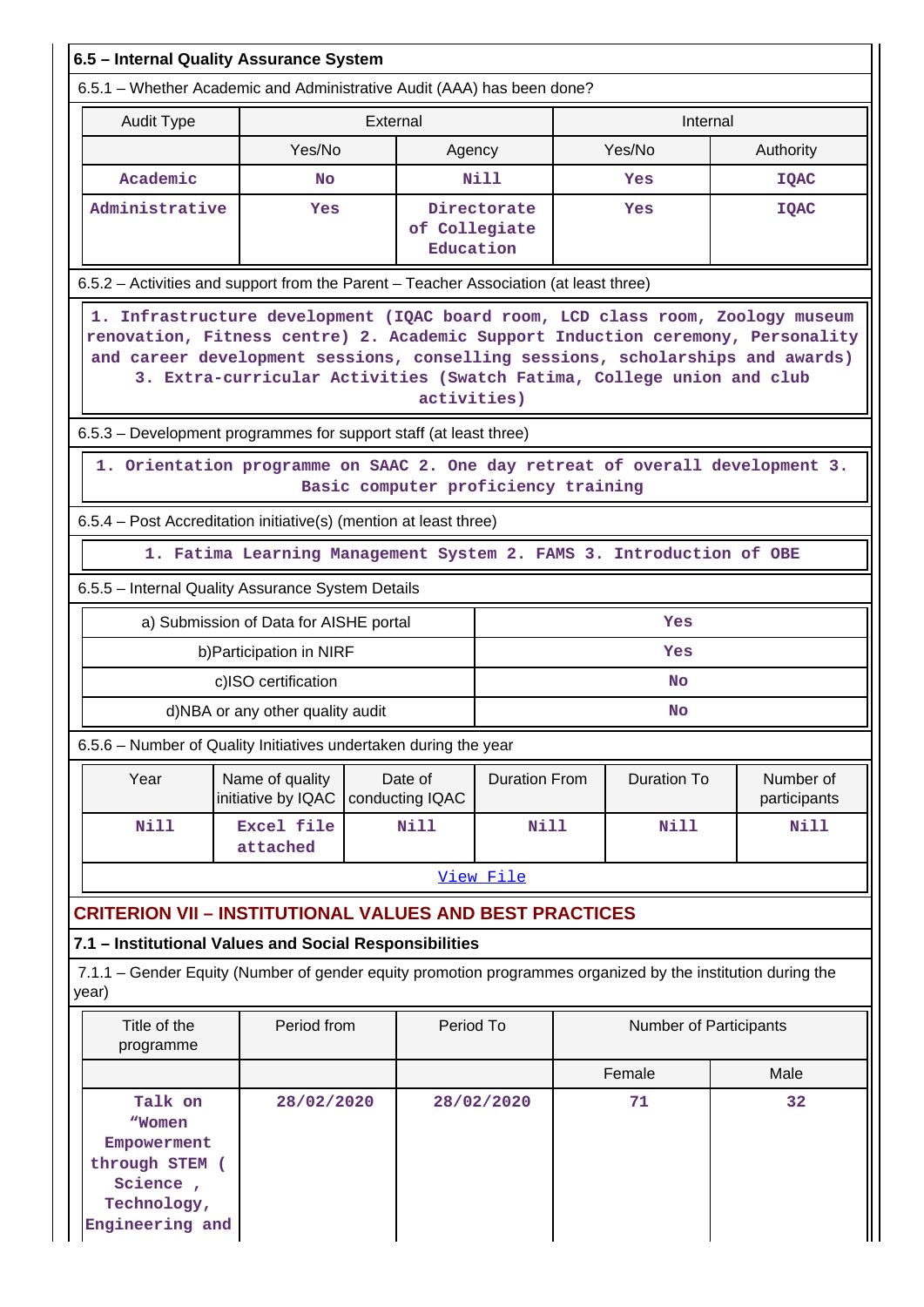| Mathematics) as<br>part of<br>National<br><b>Science Day</b><br>2020 |                                                                                                                                                                                                  |      |  |                     |             |  |                       |                                                                                                                                                                                                                                                                        |                                                     |  |  |
|----------------------------------------------------------------------|--------------------------------------------------------------------------------------------------------------------------------------------------------------------------------------------------|------|--|---------------------|-------------|--|-----------------------|------------------------------------------------------------------------------------------------------------------------------------------------------------------------------------------------------------------------------------------------------------------------|-----------------------------------------------------|--|--|
|                                                                      | 7.1.2 - Environmental Consciousness and Sustainability/Alternate Energy initiatives such as:                                                                                                     |      |  |                     |             |  |                       |                                                                                                                                                                                                                                                                        |                                                     |  |  |
|                                                                      | Percentage of power requirement of the University met by the renewable energy sources                                                                                                            |      |  |                     |             |  |                       |                                                                                                                                                                                                                                                                        |                                                     |  |  |
| 0                                                                    |                                                                                                                                                                                                  |      |  |                     |             |  |                       |                                                                                                                                                                                                                                                                        |                                                     |  |  |
| 7.1.3 - Differently abled (Divyangjan) friendliness                  |                                                                                                                                                                                                  |      |  |                     |             |  |                       |                                                                                                                                                                                                                                                                        |                                                     |  |  |
| Item facilities<br>Yes/No<br>Number of beneficiaries                 |                                                                                                                                                                                                  |      |  |                     |             |  |                       |                                                                                                                                                                                                                                                                        |                                                     |  |  |
|                                                                      | Physical facilities                                                                                                                                                                              |      |  |                     | Yes         |  |                       | 13                                                                                                                                                                                                                                                                     |                                                     |  |  |
|                                                                      | Provision for lift                                                                                                                                                                               |      |  |                     | <b>No</b>   |  |                       | Nill                                                                                                                                                                                                                                                                   |                                                     |  |  |
|                                                                      | Ramp/Rails                                                                                                                                                                                       |      |  |                     | Yes         |  |                       | 13                                                                                                                                                                                                                                                                     |                                                     |  |  |
|                                                                      | <b>Braille</b><br>Software/facilities                                                                                                                                                            |      |  |                     | Yes         |  |                       | 13                                                                                                                                                                                                                                                                     |                                                     |  |  |
|                                                                      | <b>Rest Rooms</b>                                                                                                                                                                                |      |  |                     | Yes         |  |                       | 13                                                                                                                                                                                                                                                                     |                                                     |  |  |
|                                                                      | Scribes for examination                                                                                                                                                                          |      |  |                     | Yes         |  |                       | 13                                                                                                                                                                                                                                                                     |                                                     |  |  |
|                                                                      | Special skill<br>development for<br>differently abled<br>students                                                                                                                                |      |  |                     | Yes         |  |                       | 13                                                                                                                                                                                                                                                                     |                                                     |  |  |
|                                                                      | 7.1.4 - Inclusion and Situatedness                                                                                                                                                               |      |  |                     |             |  |                       |                                                                                                                                                                                                                                                                        |                                                     |  |  |
| Year                                                                 | Number of<br>Number of<br>initiatives to<br>initiatives<br>address<br>taken to<br>locational<br>engage with<br>advantages<br>and<br>and disadva<br>contribute to<br>local<br>ntages<br>community |      |  | Date                | Duration    |  | Name of<br>initiative | <b>Issues</b><br>addressed                                                                                                                                                                                                                                             | Number of<br>participating<br>students<br>and staff |  |  |
| <b>Nill</b>                                                          | <b>Nill</b>                                                                                                                                                                                      | Nill |  | Nill                | <b>Nill</b> |  | <b>Excel</b><br>file  | <b>Nill</b>                                                                                                                                                                                                                                                            | <b>Nill</b>                                         |  |  |
|                                                                      |                                                                                                                                                                                                  |      |  |                     |             |  | attached              |                                                                                                                                                                                                                                                                        |                                                     |  |  |
|                                                                      |                                                                                                                                                                                                  |      |  |                     | View File   |  |                       |                                                                                                                                                                                                                                                                        |                                                     |  |  |
|                                                                      | 7.1.5 - Human Values and Professional Ethics                                                                                                                                                     |      |  |                     |             |  |                       |                                                                                                                                                                                                                                                                        |                                                     |  |  |
|                                                                      | Title                                                                                                                                                                                            |      |  | Date of publication |             |  |                       | Follow up(max 100 words)                                                                                                                                                                                                                                               |                                                     |  |  |
|                                                                      | FMNC Code of Conduct ht<br>tp://iqac.fmnc.ac.in/2019<br>/09/03/institutionalcodeo<br>fconduct/                                                                                                   |      |  |                     | 03/06/2019  |  |                       | · Giving greater<br>emphasis on preventing<br>financial, scientific,<br>and academic fraud .<br>Ensuring more<br>participation of the<br>stakeholders of an<br>institution in its<br>activities .<br>Establishment of a proper<br>process for<br>implementation of the |                                                     |  |  |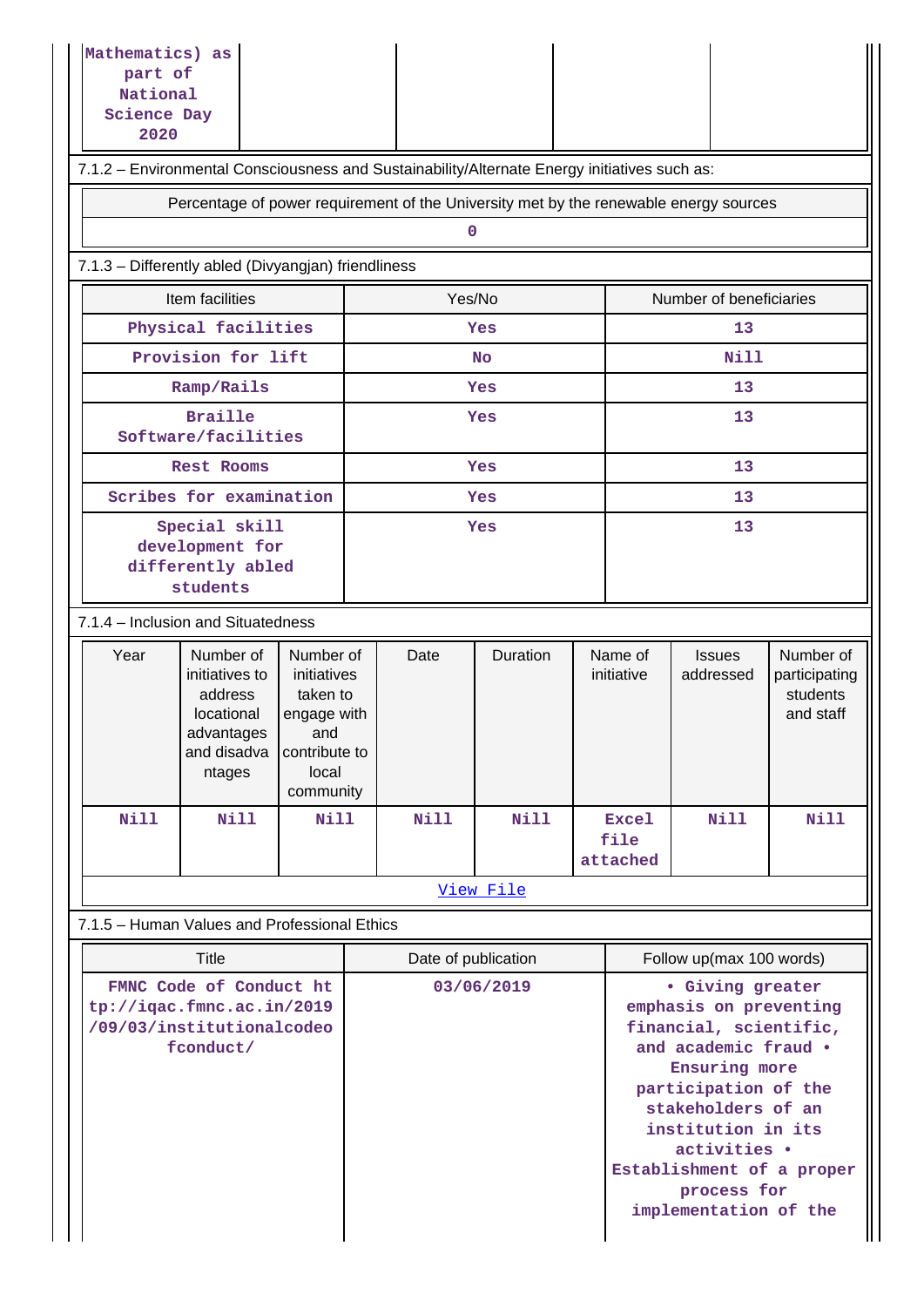|                                                                                                                                                                                                                                                                                                                                                                                                                                                                                     |  | code.                |                    |  |                                                                                                                                                                                                                                                                                                                                                                                                                                                                                                                                                                                                                                                                                                                                                                                                                                                                                          |  |  |
|-------------------------------------------------------------------------------------------------------------------------------------------------------------------------------------------------------------------------------------------------------------------------------------------------------------------------------------------------------------------------------------------------------------------------------------------------------------------------------------|--|----------------------|--------------------|--|------------------------------------------------------------------------------------------------------------------------------------------------------------------------------------------------------------------------------------------------------------------------------------------------------------------------------------------------------------------------------------------------------------------------------------------------------------------------------------------------------------------------------------------------------------------------------------------------------------------------------------------------------------------------------------------------------------------------------------------------------------------------------------------------------------------------------------------------------------------------------------------|--|--|
| The University Grants<br>Commission ACT, 1956, and<br>its updations thereafter<br>https://www.ugc.ac.in/old<br>pdf/ugc_act.pdf                                                                                                                                                                                                                                                                                                                                                      |  |                      | 03/06/2019         |  |                                                                                                                                                                                                                                                                                                                                                                                                                                                                                                                                                                                                                                                                                                                                                                                                                                                                                          |  |  |
| Student Handbook<br>Academic Calendar                                                                                                                                                                                                                                                                                                                                                                                                                                               |  |                      | 03/06/2019         |  | The students are bound<br>to follow the code of<br>conduct as specified in<br>the Student Handbook. The<br>class teachers brief them<br>about the guidelines<br>specified in the<br>handbook. Thus it is<br>ensured that the students<br>are well aware of the<br>codes of conduct,<br>discipline system, and<br>the policies of the<br>college. Disciplinary<br>action would be taken<br>against those who violate<br>the code of conduct,<br>strictly in keeping with<br>the measures specified in<br>the calendar. The<br>schedule given in the<br>academic calendar of the<br>Handbook is strictly<br>adhered to, unless any<br>unexpected contingency<br>arises which necessitates<br>the shifting of the<br>dates. The calendar helps<br>to inform the students<br>well in advance of the<br>dates of the exam so that<br>they can work out a<br>schedule for preparation<br>work. |  |  |
| 7.1.6 - Activities conducted for promotion of universal Values and Ethics                                                                                                                                                                                                                                                                                                                                                                                                           |  |                      |                    |  |                                                                                                                                                                                                                                                                                                                                                                                                                                                                                                                                                                                                                                                                                                                                                                                                                                                                                          |  |  |
| Activity                                                                                                                                                                                                                                                                                                                                                                                                                                                                            |  | <b>Duration From</b> | <b>Duration To</b> |  | Number of participants                                                                                                                                                                                                                                                                                                                                                                                                                                                                                                                                                                                                                                                                                                                                                                                                                                                                   |  |  |
| Excel file<br>attached                                                                                                                                                                                                                                                                                                                                                                                                                                                              |  | Nil                  | Nil                |  | Nil                                                                                                                                                                                                                                                                                                                                                                                                                                                                                                                                                                                                                                                                                                                                                                                                                                                                                      |  |  |
|                                                                                                                                                                                                                                                                                                                                                                                                                                                                                     |  |                      | View File          |  |                                                                                                                                                                                                                                                                                                                                                                                                                                                                                                                                                                                                                                                                                                                                                                                                                                                                                          |  |  |
| 7.1.7 - Initiatives taken by the institution to make the campus eco-friendly (at least five)                                                                                                                                                                                                                                                                                                                                                                                        |  |                      |                    |  |                                                                                                                                                                                                                                                                                                                                                                                                                                                                                                                                                                                                                                                                                                                                                                                                                                                                                          |  |  |
| 1. Plastic Free Campus: Plastic Bottle and Plastic Pen Collection Drive for<br>recycling, insistence on steel lunch containers, ban on plastic flexes and<br>decorations, Soft binding insisted for UG and PG project works, etc 2. Swachh<br>Fatima Green Fatima Campus cleaning Drive: The various departments are<br>allocated specific locations for their cleaning activities. The Department<br>staff coordinate the student cleaning activities in the respective locations. |  |                      |                    |  |                                                                                                                                                                                                                                                                                                                                                                                                                                                                                                                                                                                                                                                                                                                                                                                                                                                                                          |  |  |

**3. Greening the Campus: Planting saplings in the college ground as part of World Environment Day. The students of the Botany Department plant saplings**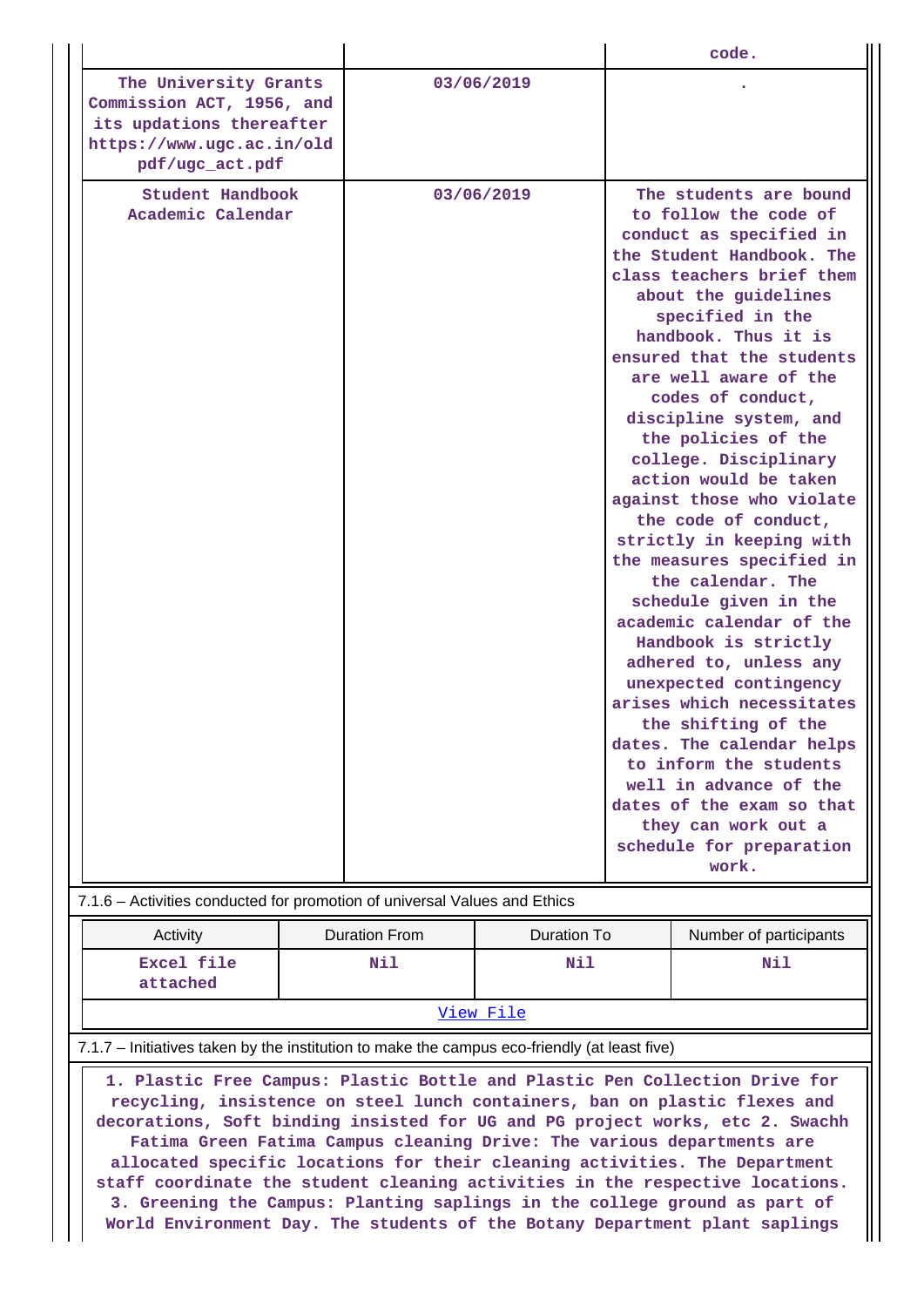**coming under RET category as part of their curriculum. 4. Green Protocol: Green protocol is strictly observed in the college campus, canteen, Students' celebrations, College functions 5. Waste management: A biogas plant with the capacity to process 100kg of waste per day is installed adjacent to the canteen to ensure a clean campus. The gas generated from the processing unit is being used successfully for cooking in the canteen. 6. Eco-friendly initiatives like Butterfly garden, Shrub Garden, Fruit Park, Janmanakshatravanam (Birth Star grove) etc to have pockets of greenery in the campus, maintain green diversity and serve as academic and aesthetic spaces. 7. Environmental Club Activities: Observing Environment Day, organising environment consciousness programmes, planting saplings, Great Back Yard Bird Count and Campus Bird Count 2019 undertaken. 8. Paperless Office: A major shift to less paper admission procedures, examination procedures, attendance system, and circulation of official communication through social media and web portals has considerably reduced paper consumption and has ecological benefits.**

#### **7.2 – Best Practices**

#### 7.2.1 – Describe at least two institutional best practices

 **Best Practice One: "GO Green" Best practice Title of the Practice: Fatima Go Green Mission Objectives of the Practice: • Greening the Fatima Campus is our ecological vision and mission • To contribute our little mite towards the global agenda of "Save our Planet" • To foster among our students an awareness about the necessity of a clean campus as integral to their work culture • To preserve our immediate environment is one of the vital steps towards achieving our institutional mission of social justice through eco justice •To instil in our students the realisation that preserving the environment is not just the other person's concern, but the individual responsibility of each one of them Context: The sprawling greenery of Fatima campus is at once our asset and our obligation. The pathway to the college flanked by Cypress trees is the stamp mark of our college. Generations of Fatimites wax nostalgically about these trees, which they fondly call "Cypress muthassimar" (Cypress grandmothers) which is a testimony of their emotional bonding with the college campus and its ambience. Hence it is the obligation of every Fatimite to keep the campus green and clean so that the succeeding generations too can proudly stake claim over it. The management, the faculty and the students work concertedly to achieve this aim. Thus we attempt to broaden the scope of our Institutional vision by incorporating into it our ecological vision of fostering love for Mother Earth. The Practice: As part of "Fatima Go Green Mission", our Institution regularly conducts seminars, conferences and workshops. All the Environment days are also observed with activities relevant to that particular event. The College**

**Environment Club, Science Club, NSS, NCC Army and Navy wings and the various Departments take initiatives in organizing these programmes. Other than these academic exercises, Institution also undertakes various activities to promote this 'Green Best Practice' among students. "Fatima Go Green Mission" has been categorized under two heads: 1) Green Academics 2) Green Initiatives • Green Academics enlist environmental related seminars, conferences, workshops and**

**field visits conducted, environmental days observed, and Suchitwa Mission meetings organized by the college. • Green Initiatives include Swachh Fatima cleaning initiatives, planting saplings, Green projects undertaken like setting up of Butterfly Garden, Shrub Garden, Janmanakshatra Vanam (Birth Star Grove), Fruit Park etc, Green Protocol is observed in the canteen, in the environment friendly soft cover binding of PG and UG project dissertations, for all student celebrations, Plastic free initiatives like ban on using plastic flex, plastic bottle collection drive in the campus, collecting discarded plastic pens for recycling, insistence on using steel lunch boxes etc. Keeping a Biodiversity Register and conducting Green Audit annually are also projects under Green Initiatives. • Evidence of success: The Green Audit conducted annually provide**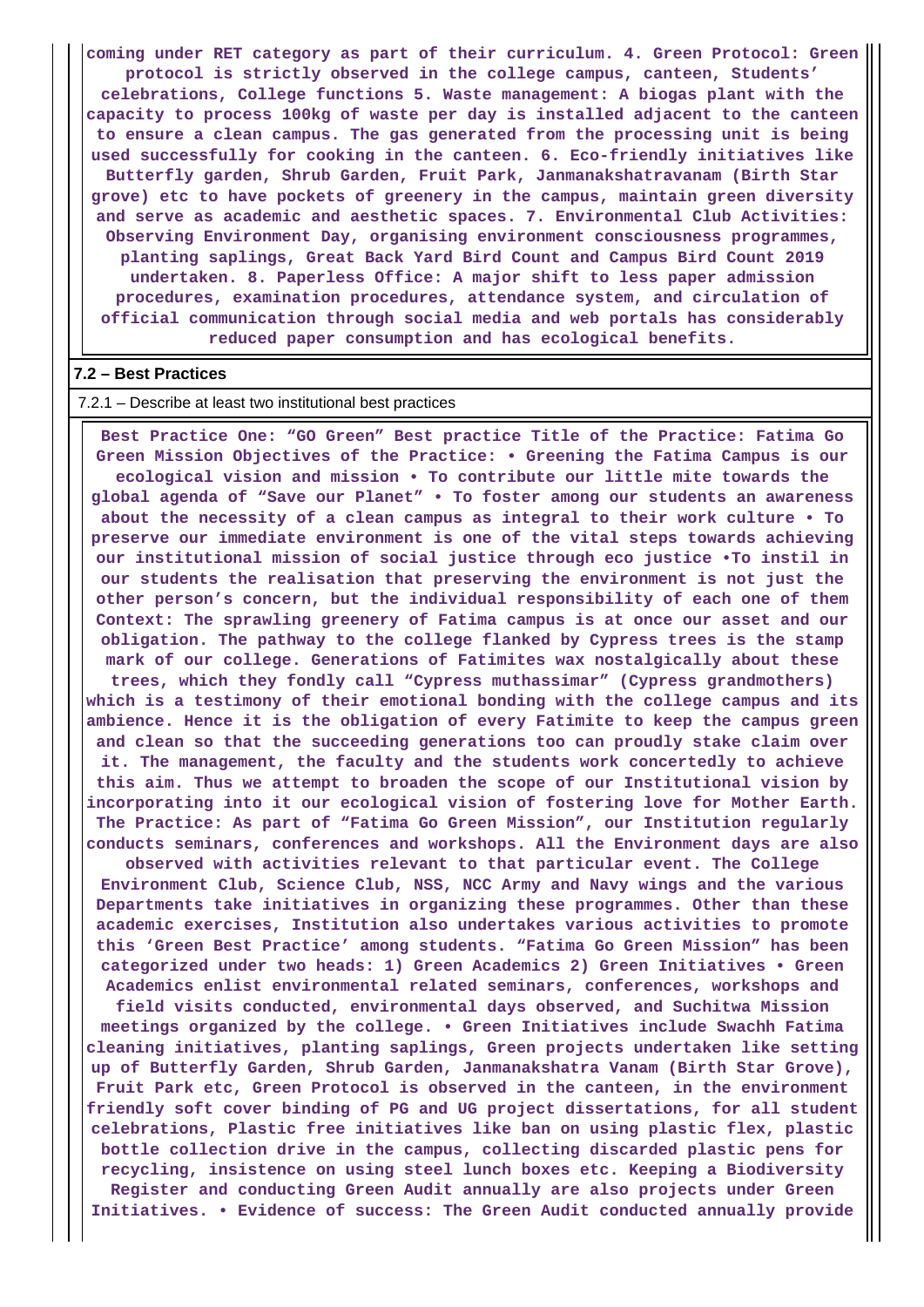**us with the data as to how far our green initiatives have been implemented successfully, and the measures to be adopted in future. • Problems Encountered: ? Since high electrical energy consumption recorded in the college, more of renewable energy sources, like solar energy need to be tapped ? Though plastic free drive is intensively undertaken, 100 percent target not yet achieved which is the greatest challenge ? Tieup to be worked up with some firms for reusing and recycling of plastics ? ewaste management and disposal not yet materialized – College has initiated a move with Kollam corporation for ewaste collection • Resources Required ? Annual quality assessment of air quality and water quality measurements to be undertaken systematically ? Master plan for converting the college into an Ecofriendly Knowledge Hub, maintaining a sustainable balance between man and environment ? Community outreach environment initiatives to be undertaken. Best Practice II Title: Fatima Student Support Initiatives Fatima Student Support Initiatives are classified under three heads: Student Welfare Activities Scholarships and Awards Gender Support and Gender Empowerment Initiatives Objectives of the Practice: ? To extend financial support to economically backward students through our Student Welfare Schemes ? To acknowledge the academic excellence of the bright students, and to motivate others to emulate them, the college has instituted a number of Scholarships and Awards ? To ensure a safe and secure campus, and for empowering our girl students who constitute 71 of our student strength, the college has undertaken several Gender Support and Gender Empowerment Initiatives,. Context Ingrained into the very functioning of the Institution is our mission of providing education to all, especially the less fortunate. College strives level best to fulfil its vision of achieving excellence in higher education, by extending maximum support to our students. In keeping with our vision, we aim at imparting holistic education, which would shape each Fatimite into a promising citizen of the future I. Student Welfare Activities In order to help the financially backward students, the Institution has constituted a Student Welfare Committee. It takes care of the welfare of the students by providing them with monetary and material help. A Student Welfare Fund is mobilized for this purpose. The Fund is raised through voluntary donations from teachers and other benefactors. The class teachers identify the deserving students of each class and their names are forwarded to the Committee. The Committee ensures that the beneficiaries are really profit out of this venture. The funds are distributed under different heads, to meet their necessities. The accounts are maintained, thus ensuring the transparency of the transaction. Students' Welfare Scheme (20182019): List Attached II. Scholarships and Awards The Institutional Scholarships are in addition to the government scholarships availed of by our students. The government scholarship notifications are published in the notice board, and measures taken to expedite the procedure so that the benefit reaches the hand of deserving students. A total of Rs 16,804,455/ was disbursed during 201819 towards government scholarships. Recipients of various Prizes / Scholarships / Awards 201819: list attached III. Gender support and Gender Empowerment Initiatives A. Safety and Security: List attached of measures taken B. Women's Organisations/units: List Attached C. Initiatives/ Activities undertaken: List Attached Evidence of Success: • The progression of the beneficiaries of Student Welfare Scheme and Scholarship winners is attached • Remarkable is the performance graph of our girl students' with regard to progression to higher studies and research, getting placement, winning ranks and scholarships, and also their performance in qualifying examinations. • It is a matter of pride for us that girls are well represented in Students' Union, IQAC, College Cooperative Store, Antinarcotics Club, Students Grievance Redressal Cell, Committee for SC/ST, Minority and OBC Cell, Cell for Divyangajans, Electoral Literacy Club, Ethics Committee. Problems Encountered and Resources Required Problems Encountered • Many of the scholarships were instituted several years back by our former faculty, or their family members. But honouring the sentiments behind it, we've retained all the**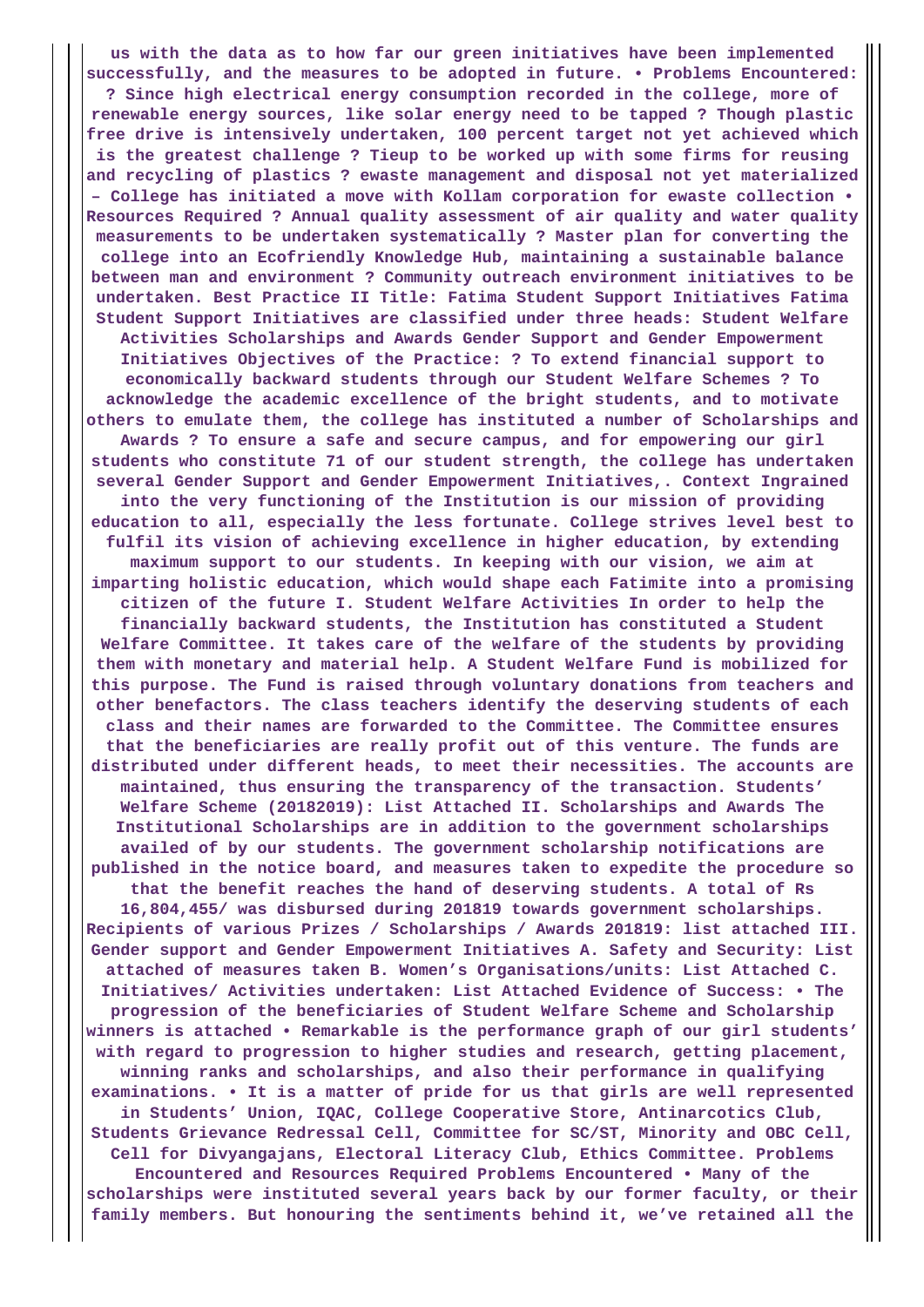**numbers. • Many of the scholarships were instituted during the annual scheme period. As the semester system was introduced, many of the papers were removed from the syllabus. This has made it difficult to find relevant slots to accommodate certain paper specific scholarships. • Majority of scholarships and awards is given for academic performance alone. Only a handful is allotted for achievements in cultural events and sports • A separate sport ground exclusively for girls to develop their fundamental sports skills • FATIMA girls though have proven their credentials in the academic field, have not left a substantial mark in the cultural and artistic fields. • Lack of outside curriculum short term vocational courses inside the campus which would help our girls come out of the campus job ready and thus become selfdependent. Resources Required • Steps to be taken to enhance the principal amount.of the scholarships • Resources to be located for instituting more awards for achievers in cultural events and sports, which would be an added incentive for the students • For the development of a fullfledged sports infrastructure for girls in the campus • Mechanism to give professional grooming to the creatively and artistically talented girl students • We have a team to identify various governmental and nongovernmental schemes and programmes, to do with ICT gadgets to eligible financially backward girl students. • Institute infrastructure facilities to initiate vocational courses like stitching classes, cooking classes, fabric and glass craft work etc.**

 Upload details of two best practices successfully implemented by the institution as per NAAC format in your institution website, provide the link

<http://iqac.fmnc.ac.in/best-practice/>

#### **7.3 – Institutional Distinctiveness**

 7.3.1 – Provide the details of the performance of the institution in one area distinctive to its vision, priority and thrust in not more than 500 words

 **Response: Various initiatives under "Share and Care Programme" In keeping with the vision of our illustrious founder Rev Bishop Jerome M. Fernandez, the FATIMA family endeavours to encourage a spirit of selfless sacrifice, respect for all fellow creatures, belief in the dignity of labour along with integrity of character among its members. Value based education is the foundation stone on which our edifice of curriculum is built. This is the very reason for allotting a special hour every week for value education classes. The Value Education Committee has brought out two volumes of "Mindscape – A Vademecm of Value Education". To supplement this, the college has instituted several measures to implement the "Share and Care Programmes", which would benefit the less fortunate both in our own student community and also the society at large. Realizing that the students should be familiar with the ground reality of the miserable living conditions of the financially and socially backward people, they have been encouraged to extend their field of activity outside the campus as well. This alone will ensure that we live up to the vision of our saintly founder Rev Bishop Jerome M. Fernandez. Various Share and Care initiatives undertaken by the college are: 1) Fatima Vimala Hrydayam Noon Meals: Fatima Vimala Hrydayam Noon Meals is a programme both for the deserving students of the college as well as outside the campus. The students bring one extra meal to be distributed among the needy students, and also to the destitute community outside. 2) Fatima Jeevan Rekha (FATIMA Life Line): The philanthropic spirit of the students of Fatima is best exemplified in activities like a) Blood Donation: Blood donation is done on a regular basis by the students of FATIMA, in order to help people suffering from acute and chronic diseases. b) Hair Donation: FATIMA is extremely proud of its students and teachers who volunteer to donate their hair to cancer patients. The students are also made to share their experiences with their friends as to what motivated them for this altruistic gesture. 3) Fatima Sahaya Hastham (Lending a Helping Hand): Flood**